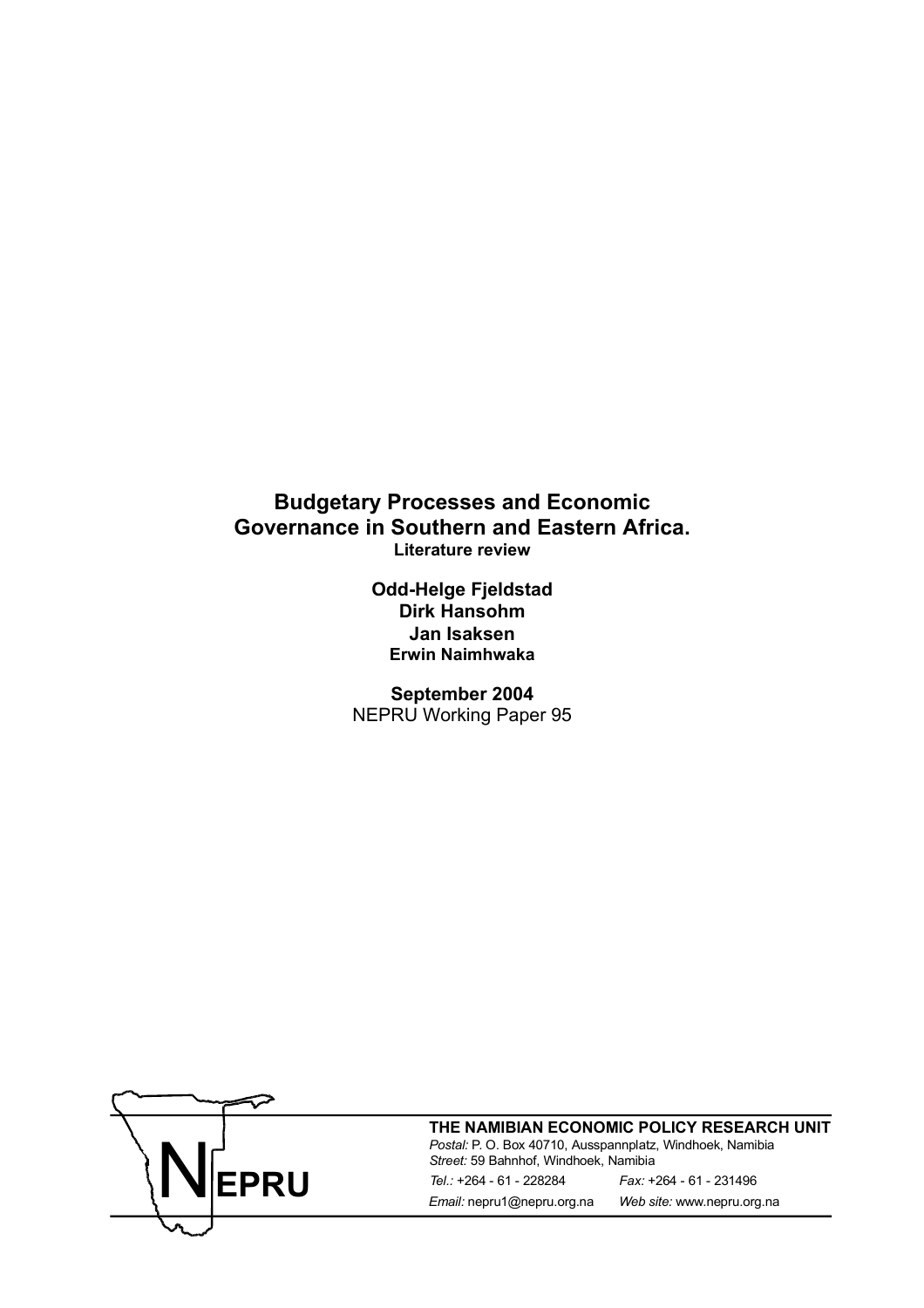NEPRU produces:

- Books
- Research Reports
- Working Papers
- Briefing Papers
- Travel and Meeting Reports
- Occasional Papers

Please turn to the back pages for a list of publications.

All rights reserved. No part of this publication may be reproduced or transmitted in any form or by any means, including photocopying, recording and storage in a retrieval system, without the written permission of the copyright holder except in accordance with the copyright legislation in force in the Republic of Namibia.

Copyright 2004 by the Namibian Economic Policy Research Unit.

NEPRU Research Report ISSN 1026-9231

First published in 2004 by the Namibian Economic Policy Research Unit, P.O. Box 40710, Ausspannplatz, Windhoek, Namibia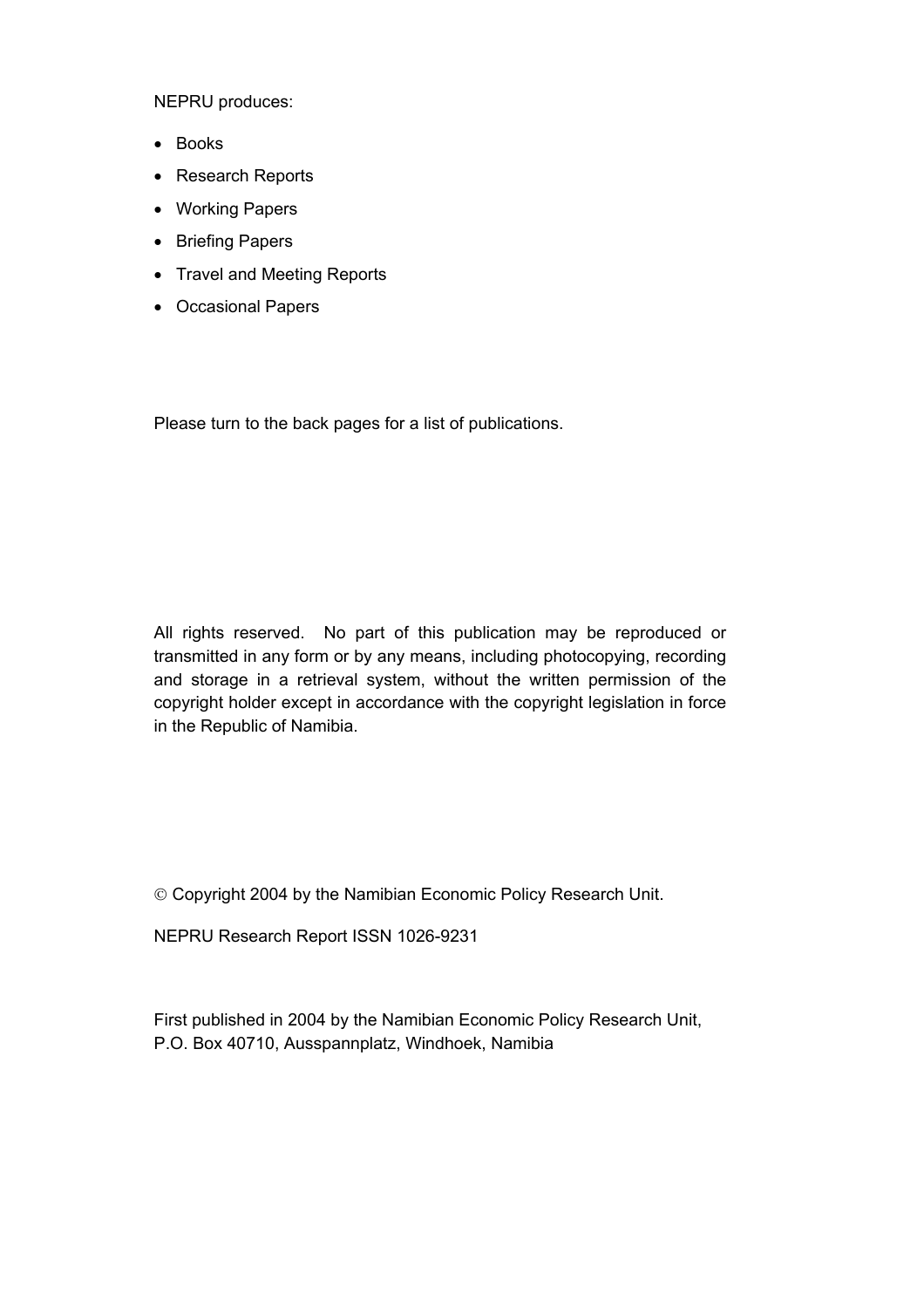#### <span id="page-2-0"></span>**Preface**

This report is an overview of literature on budget processes and economic governance. The review takes stock of the latest advances in relevant international journals and in publications by the World Bank, the International Monetary Fund, and the Organisation for Economic Development and Cooperation (OECD), as well as relevant studies carried out in Southern and Eastern Africa. In light of the concept of good economic governance, particular attention has been given to the experiences of mid-term expenditure frameworks, and the role of revenue agencies, parliaments, the auditor general and non-state actors in the budget process. The literature review establishes the methodological basis and a common reference point for the comparative study 'Budgetary processes and economic governance in Southern and Eastern Africa' that is conducted by the Southern and Eastern African Policy Research Network (SEAPREN).

The review has been carried out as a joint study by researchers at the Chr. Michelsen Institute (CMI), Bergen, and the Namibia Economic Policy Research Unit (NEPRU), Windhoek. Special thanks to the CMI and NEPRU librarians for their assistance. Financial support from the Norwegian Agency for Development Cooperation, (NORAD) and extra time from our institutes are gratefully acknowledged.

Comments by the participants of the seminar on 7 to 8 May 2004 on Budgetary processes and economic governance in Southern and Eastern Africa held in Cape Town are acknowledged.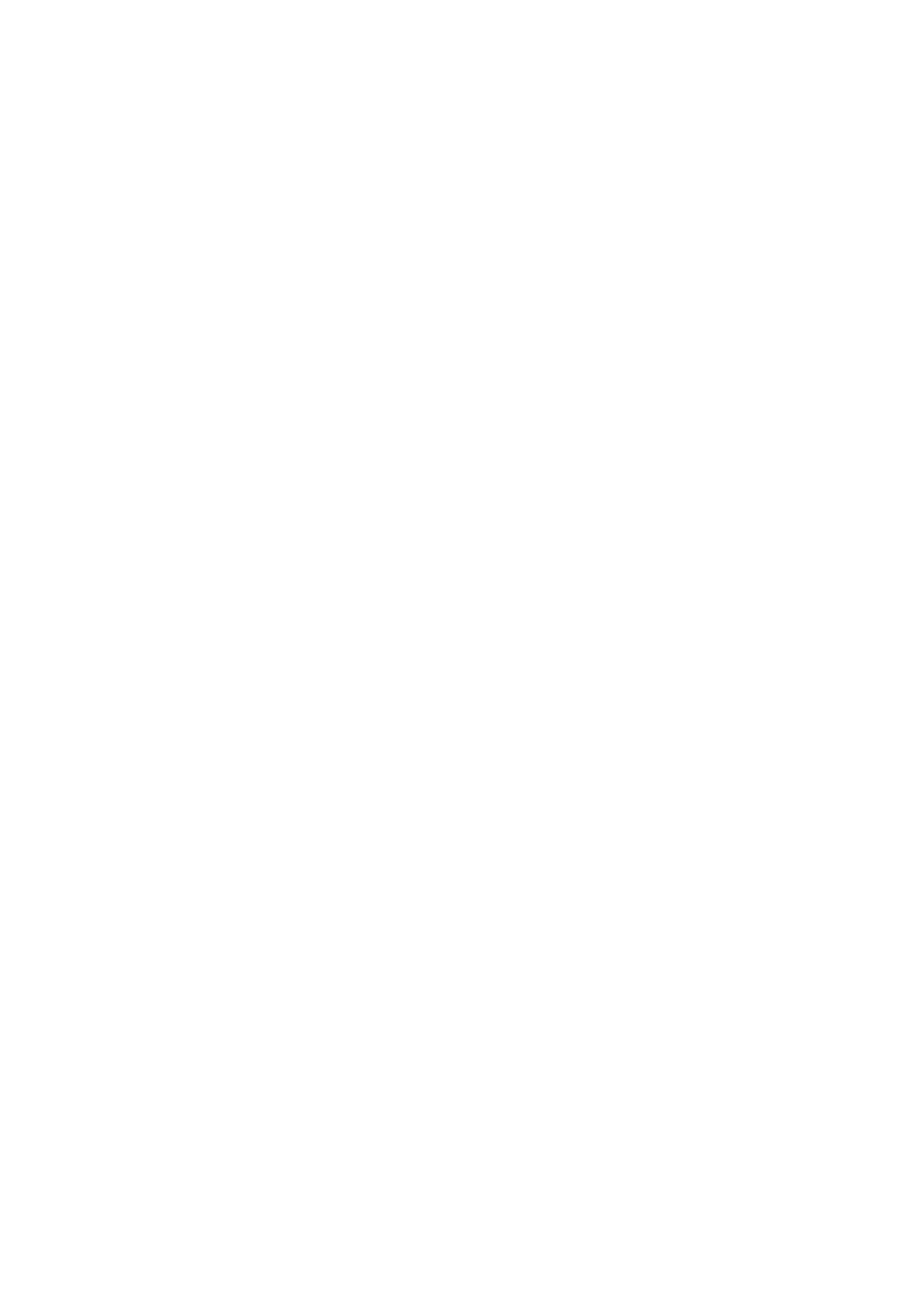# **Table of contents**

| 1. |      |                                                                            |  |
|----|------|----------------------------------------------------------------------------|--|
| 2. |      |                                                                            |  |
|    |      |                                                                            |  |
|    | 3.1. |                                                                            |  |
|    | 3.2. |                                                                            |  |
|    |      |                                                                            |  |
|    | 4.1. |                                                                            |  |
|    | 4.2. |                                                                            |  |
|    | 4.3. |                                                                            |  |
|    |      |                                                                            |  |
|    | 5.1. |                                                                            |  |
|    | 5.2. |                                                                            |  |
|    | 5.3. |                                                                            |  |
|    |      |                                                                            |  |
|    | 5.4. |                                                                            |  |
|    | 5.5. | Guiding points for country studies on the role of the revenue agencies     |  |
| 6. |      | The role of Parliaments, Non-state actors, and the Auditor General in the  |  |
|    | 6.1. |                                                                            |  |
|    |      |                                                                            |  |
|    |      |                                                                            |  |
|    |      |                                                                            |  |
|    |      | 6.1.6. Factors hampering the role of parliament in the budget process  22  |  |
|    |      |                                                                            |  |
|    |      | 6.1.8. Guiding points for country studies on the role of parliament in the |  |
|    | 6.2. | The role of the Auditor General's Office in the budgetary process 25       |  |
|    |      | 6.2.2. The role of the Auditor General's Office in the budget process 25   |  |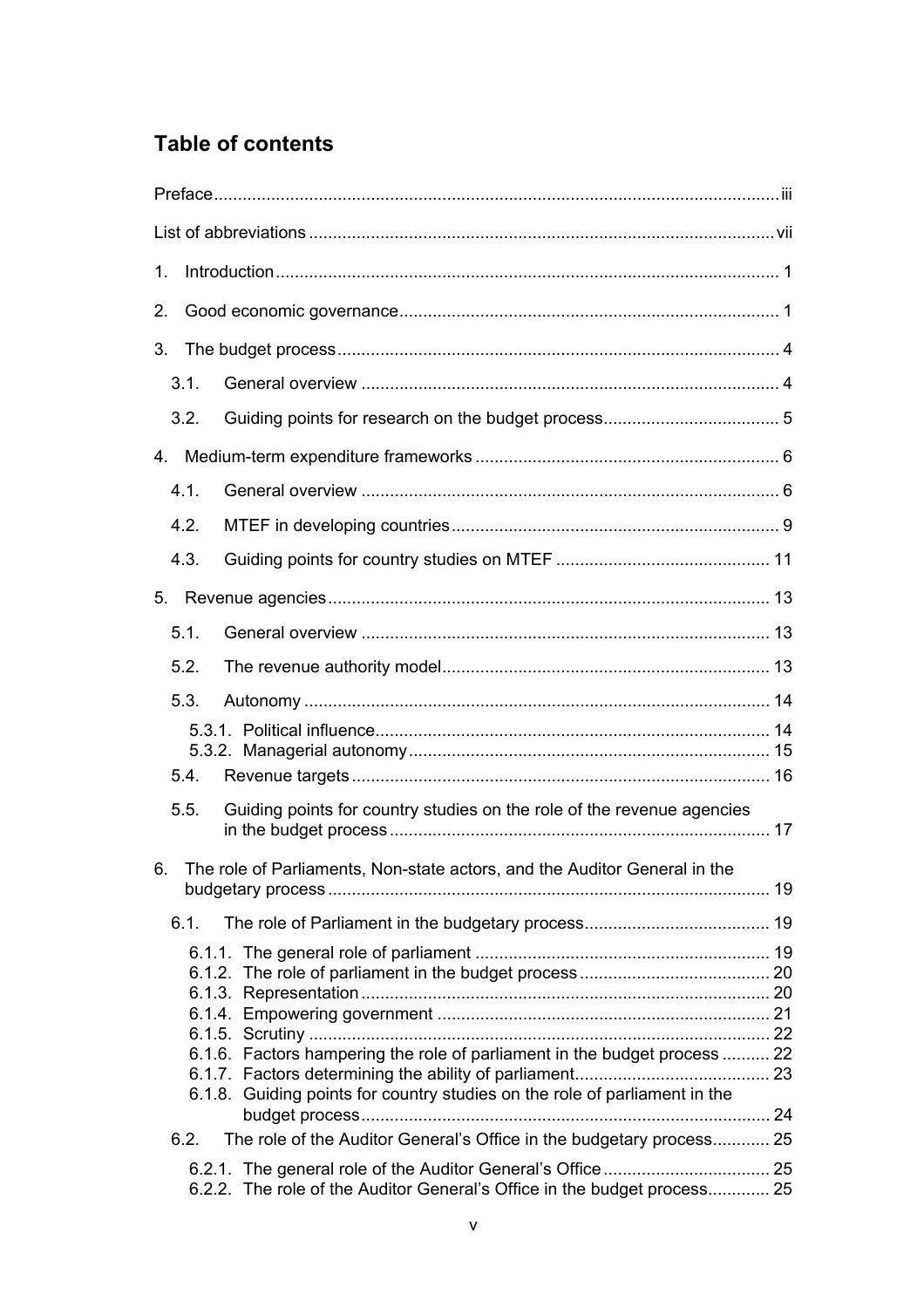|                                                                              | .26 |  |  |
|------------------------------------------------------------------------------|-----|--|--|
| 6.2.5. Guiding points for country studies on the role of the auditor general | .27 |  |  |
|                                                                              |     |  |  |
|                                                                              | 28  |  |  |
|                                                                              | .28 |  |  |
|                                                                              |     |  |  |
| 6.3.4. Factors hampering the role of non-state actors in the budget          | 30  |  |  |
| 6.3.5. Guiding points for country studies on the role of non-state actors in | 31  |  |  |
| .32                                                                          |     |  |  |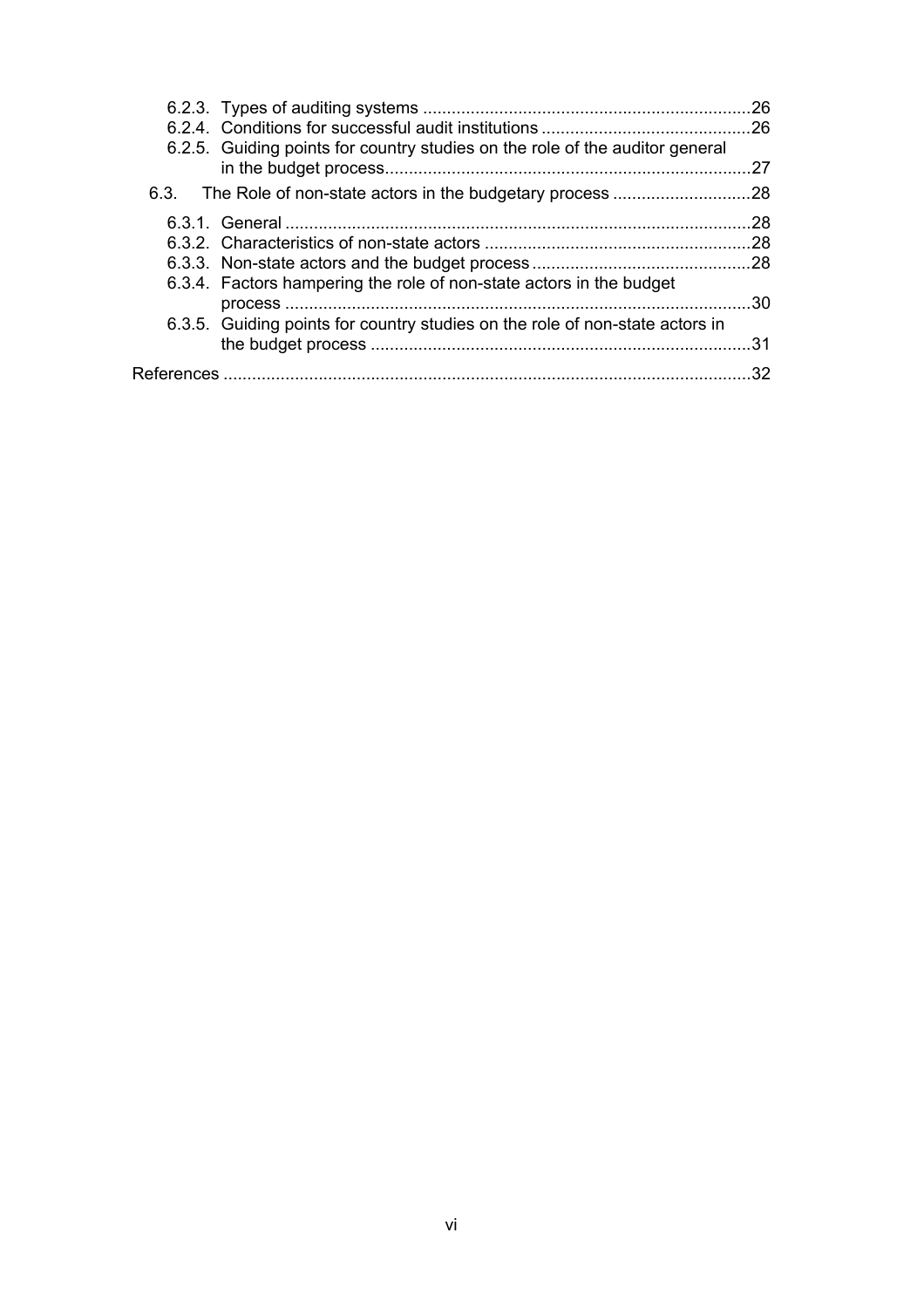#### <span id="page-6-0"></span>**List of abbreviations**

| <b>AU</b>      | <b>African Union</b>                                      |
|----------------|-----------------------------------------------------------|
| <b>CBO</b>     | community based organisation                              |
| <b>CEC</b>     | Commission of the European Community                      |
| <b>ECDPM</b>   | European Centre for Development Policy Management         |
| EU             | European Union                                            |
| <b>IDASA</b>   | Institute for Democratic Action, South Africa             |
| IMF            | <b>International Monetary Fund</b>                        |
| <b>INTOSAI</b> | International Organisation of Supreme Audit Organisations |
| MP             | <b>Member of Parliament</b>                               |
| <b>MTEF</b>    | Medium Term Expenditure Framework                         |
| <b>NGO</b>     | non-government organisation                               |
| <b>NSA</b>     | non state actor                                           |
| <b>OECD</b>    | Organisation for Economic Cooperation and Development     |
| <b>PRSP</b>    | <b>Poverty Reduction Strategy Paper</b>                   |
| <b>RA</b>      | <b>Revenue Authority</b>                                  |
| <b>UNDESA</b>  | United Nations Department of Economic and Social Affairs  |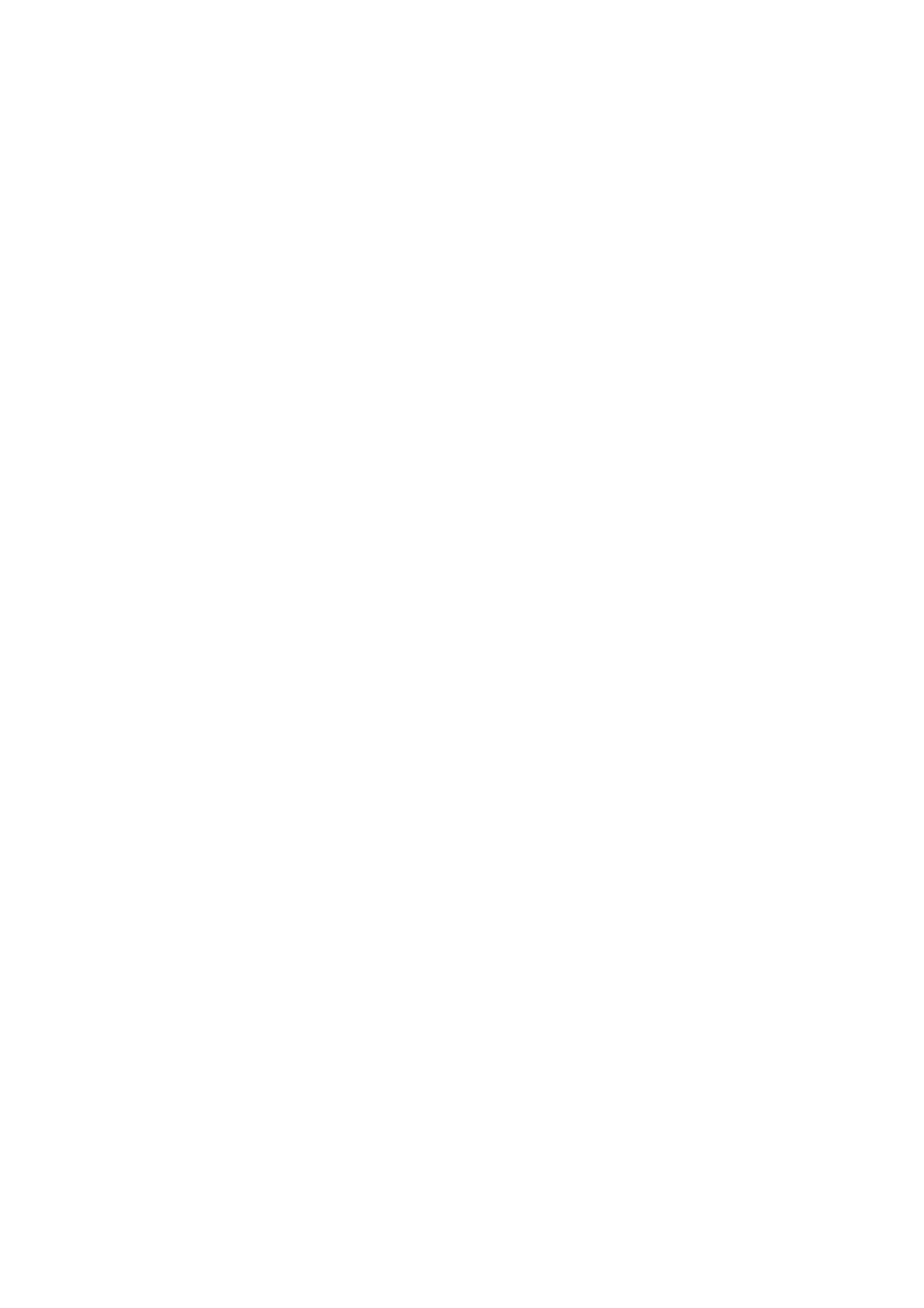#### <span id="page-8-0"></span>**1. Introduction**

There is an increasing international consensus that good governance is the basic prerequisite for sustainable economic development. Good economic institutions, particularly in the public sector, are seen as instrumental to economic growth. Components of good economic governance include: limited government, relatively benign and uncorrupt bureaucracy, legal system that protects property rights and enforces contracts, modest taxation and regulation (La Porta *et al.* 1998). Empirical evidence shows that governance matters, i.e. that there is a strong causal relationship from good governance to better development outcomes such as higher per capita incomes, lower infant mortality, and higher literacy (Kaufmann *et al.* 1999). Hence, capacity building for effective and sound governance is a primary means of poverty reduction programmes.

While good governance is increasingly recognised as crucial for development, its economic dimension has remained on the sidelines. This study of 7 countries in Southern and Eastern Africa recently initiated by SEAPREN aims to contribute to fill this gap by mapping the budget processes and the institutions involved as an important element of economic governance. The study will carry out three policy studies on crucial aspects of the budgeting process that are supposed to improve economic governance in the field of budgets: Medium-Term Expenditure Frameworks the role of Autonomous Revenue Authorities, and the role of Parliaments, Non-State Actors and the Auditor General in controlling the budget.

This background paper reviews relevant literature in order to identify issues to be studied in this research project. The paper is organised as follows: In Section 2 the concept 'good economic governance' is defined. Section 3 provides an overview of the budget process and some guiding points for the analysis. Mid-term expenditure frameworks (MTEF) are discussed in section 4, while Section 5 provides a framework for the analysis of revenue agencies. Section 6 presents a framework for analysing the roles of Parliament, the Auditor General and non-state actors in the budget process, followed by section 7. A detailed list of relevant literature references follows at the end of the paper.

#### **2. Good economic governance**

Good economic governance as a general concept has many different aspects and may be defined in a number of different ways. When considering the political, institutional, organisational and managerial aspects of good economic governance it becomes clear that there are considerable differences between countries in the way they approach the quest for good economic governance. This means, firstly, that there are different ways of developing good economic governance, and secondly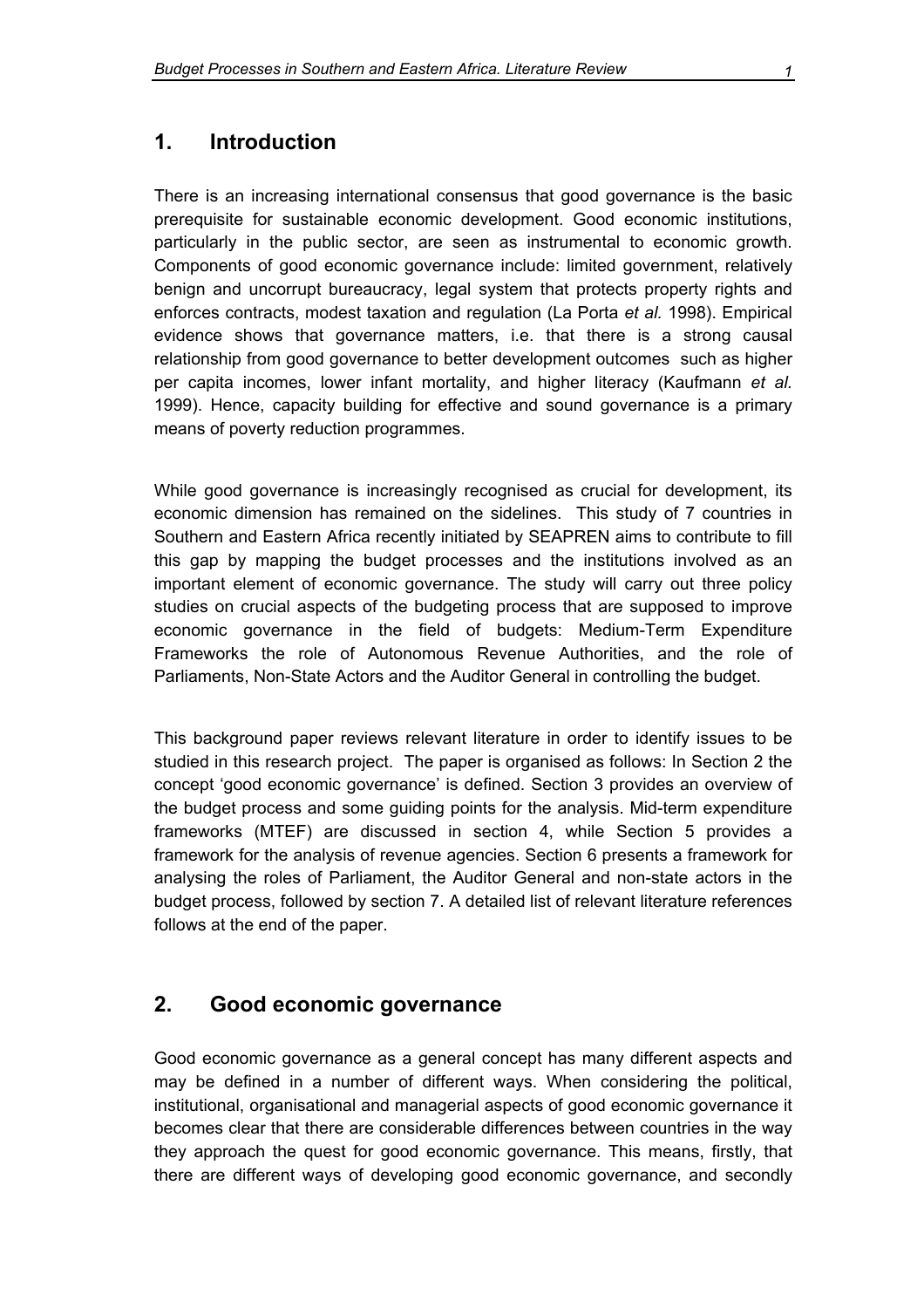that comparisons and exchange of experience are likely to be conducive to future improvement.

While good economic governance as conceived presently comprises both private and public sector, the project will focus on one particular aspect of good governance in the public sector, the budget process (see section 3).

Governance can be defined in broad terms as 'the exercise of political, economic and administrative authority to manage a nation's affairs comprising the complex range of mechanisms, processes, relationships and institutions through which citizens and groups articulate their interests, exercise rights and obligations and mediate differences' (UNDESA 2000:1-2). Hellmann *et al.* (2000) relate governance to taxes and regulations, macroeconomic management, physical infrastructure, competition and the provision of law and order. Bräutigam (1996) emphasises the importance of local ownership; of clear rules and transparent, merit-based procedures for hiring and promotion, institutionalising review procedures that evaluate and reward good performance. More specifically, governance addresses the traditions and institutions by which authority in a country is exercised, including:

- The **process** by which governments are selected, monitored and replaced (indicators of voice and accountability, political instability and violence);
- The **capacity** of the government to effectively formulate and implement sound policies (government effectiveness, regulatory burden); and
- The **respect** of citizens and the state for the institutions that govern economic and social interactions among them (rule of law, graft).

Governance is, however, not the sole prerogative of the state. Its functions could be assumed by or delegated to autonomous institutions and organisations in the private sector and civil society which operate in a legal and political framework defined by the state. The concept of governance in the context of promotion of sustainable economic development includes efficient government, effective civil society, and a successful private sector.

Countries have different economic histories and backgrounds as well as potentials. Thus, it is regarded as difficult to identify a common framework of good governance applicable to all. Nevertheless, a number of basic, fundamental and noncontroversial precepts of good economic governance can be identified. In the broadest sense, systems of good governance are (UNDESA 2000:2):

- Participatory
- Democratic
- Transparent<sup>[1](#page-9-0)</sup>

 $\overline{a}$ 

<span id="page-9-0"></span><sup>&</sup>lt;sup>1</sup> On the importance of transparency, see Vishwanath and Kaufmann (1999).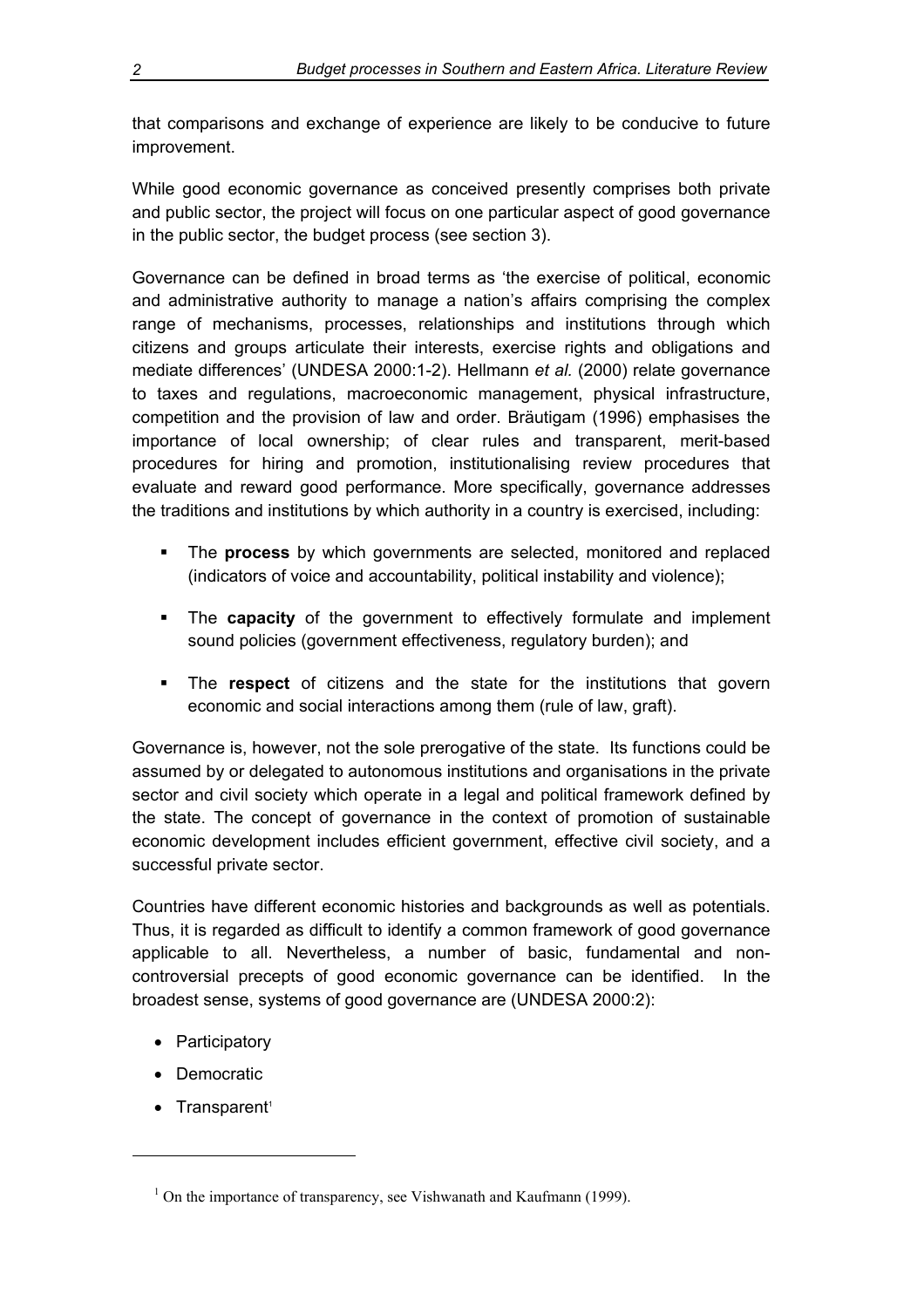- Aiming at sustainable development
- Promoting equity and equality
- Able to develop the resources and methods of governance to promote gender balance
- Promoting synthesis of diverse perspectives
- Mobilising resources for social purposes
- Strengthening indigenous mechanisms and ensure effective and efficient use of resources
- Based on the rule of law

 $\overline{a}$ 

- Engendering and commanding respect and trust
- Having public servants that are accountable
- Having government organisations that are service oriented, act as facilitative and an enabling regulatory rather than controlling
- Creating a conducive economic environment for economic growth and social progress

Economic governance consists of the entire institutional framework of the government engaged in the evolution and implementation of the general economic policy in all its manifestations (fiscal, trade, and monetary policy). Good economic governance is conditioned by effective economic policies, an adequate institutional and regulatory framework and an efficient and well-trained administration. It presupposes the existence of a well-defined and well-established institutional framework which is competent to undertake the implementation of economic policy. It depends on economic administrators that are able to take 'pragmatic, intelligent and quick decisions on matters that are constantly in a flux' (UNDESA 2000).

The quality of economic governance depends crucially on the capacity of government. Four dimensions of state capacity can be distinguished: regulatory, technical, extractive, and administrative capacity (Bräutigam 1996:82):

- Regulatory capacity refers to the ability to establish and enforce the rules that guide or regulate societal behaviour (possible indicators: ability to enforce the rule of law, its rules, existence of a black market, alternative power holders).
- Administrative capacity refers to the routine ability to manage the personnel and resources of the state and to ensure accountability and efficiency in service delivery (possible indicators: turnover of top officials over time, ratio of expatriate personnel in government, access of population to government services).
- Technical capacity refers to the expertise and knowledge required to make and implement technical decisions (possible indicators: scope and timely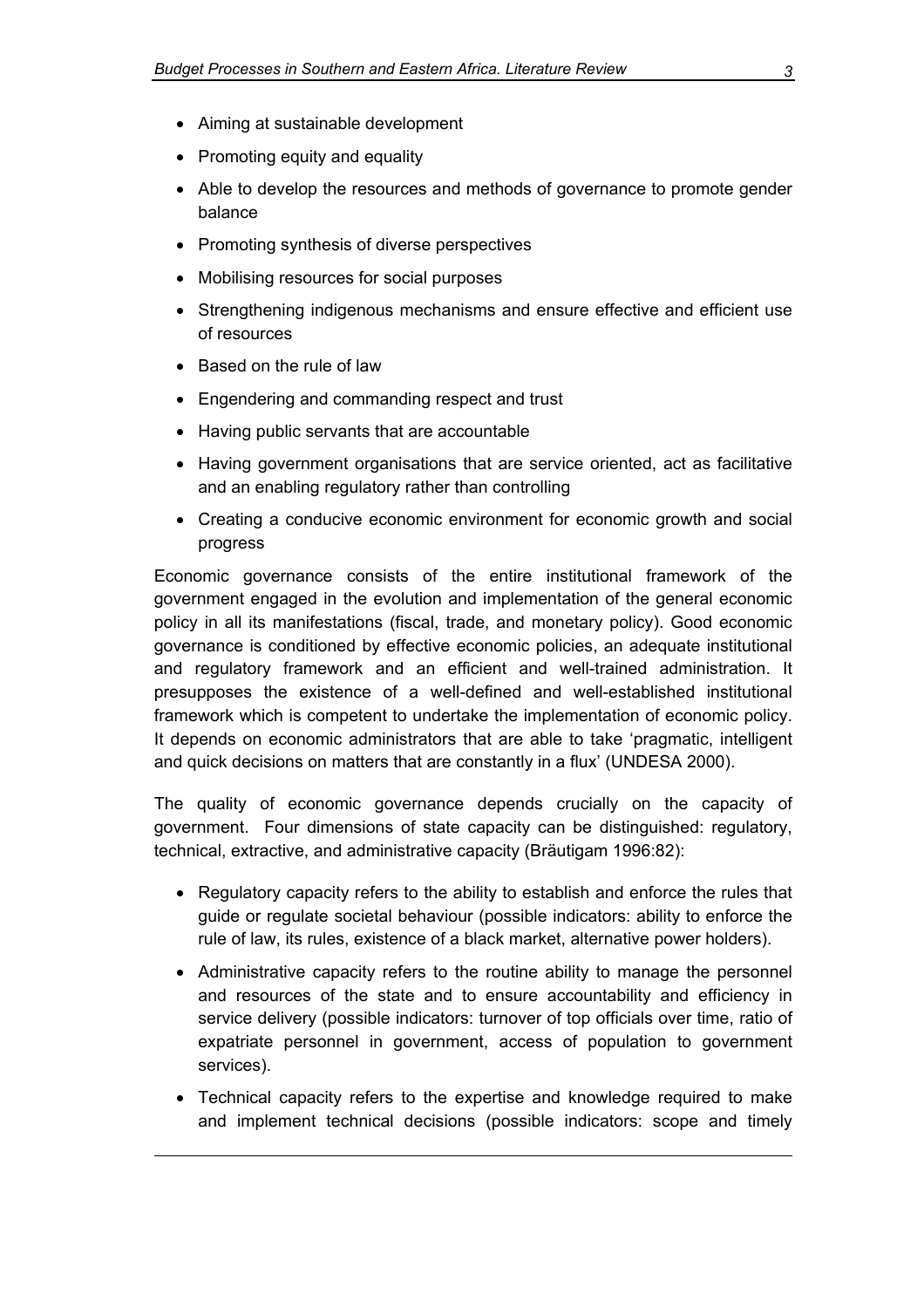<span id="page-11-0"></span>production of statistical and information services, presence of effective policy instruments such as central bank, planning bureau, development finance agency).

• Extractive capacity refers to the ability to raise the revenues the government needs to pay for the expenses of implementing its policies and goals (indicators: ratio of revenues to GNP, ratio of fiscal self-reliance vs. aid reliance, relative importance of different tax categories that require different capacities to collect).

## **3. The budget process**

### **3.1. General overview**

The budget is an annual plan for what government wants to achieve and how it will utilise resources to achieve those objectives. It involves ensuring that the state has the resources needed to achieve its objective and clearly exhibit priorities of government. The budget depicts the balance between revenue (government income) and expenditure. The budget process involves making trade-off decisions in an environment of mismatched needs and resources. These decisions indicate its priorities and what risks government is taking in terms of deficit spending

The budget cycle normally starts with the local, regional/provincial and national departments assessing their needs and preparing budget proposal linking goals for service delivery to expenditure. The methods used for distributing resources between local governments and regions/provinces and ministries differ from country to country. Different factors are taken into account, including population size and poverty levels. When the local government, regional/provincial and ministerial proposals are brought together, the national and regional/provincial policy priorities are fused in terms of resources. This results in the budget statement which is tabled in Parliament, where the budget is exposed to the relevant committees.

Dobell and Ulrich (2002:6-7) give a summary of what the budget process entails. It includes policy and management analyses needed to take decisions and actions related to implementing them. It involves adjusting mandates, objectives, resources and practices put in place to ensure the realisation of plans and tracking of performances (the management side of the budget). The action side includes obtaining parliamentary approval, reporting on performances and accountability (the governance issues). Government is responsible for the management and action or implementation of the budget, while Parliament is involved in the governance issues.

Three elements are generally regarded as important characteristics of the budget. Toure (2001) outlines these elements:

(i) The unanimity implicit in an agreed budget, provides an overall vision of state policy.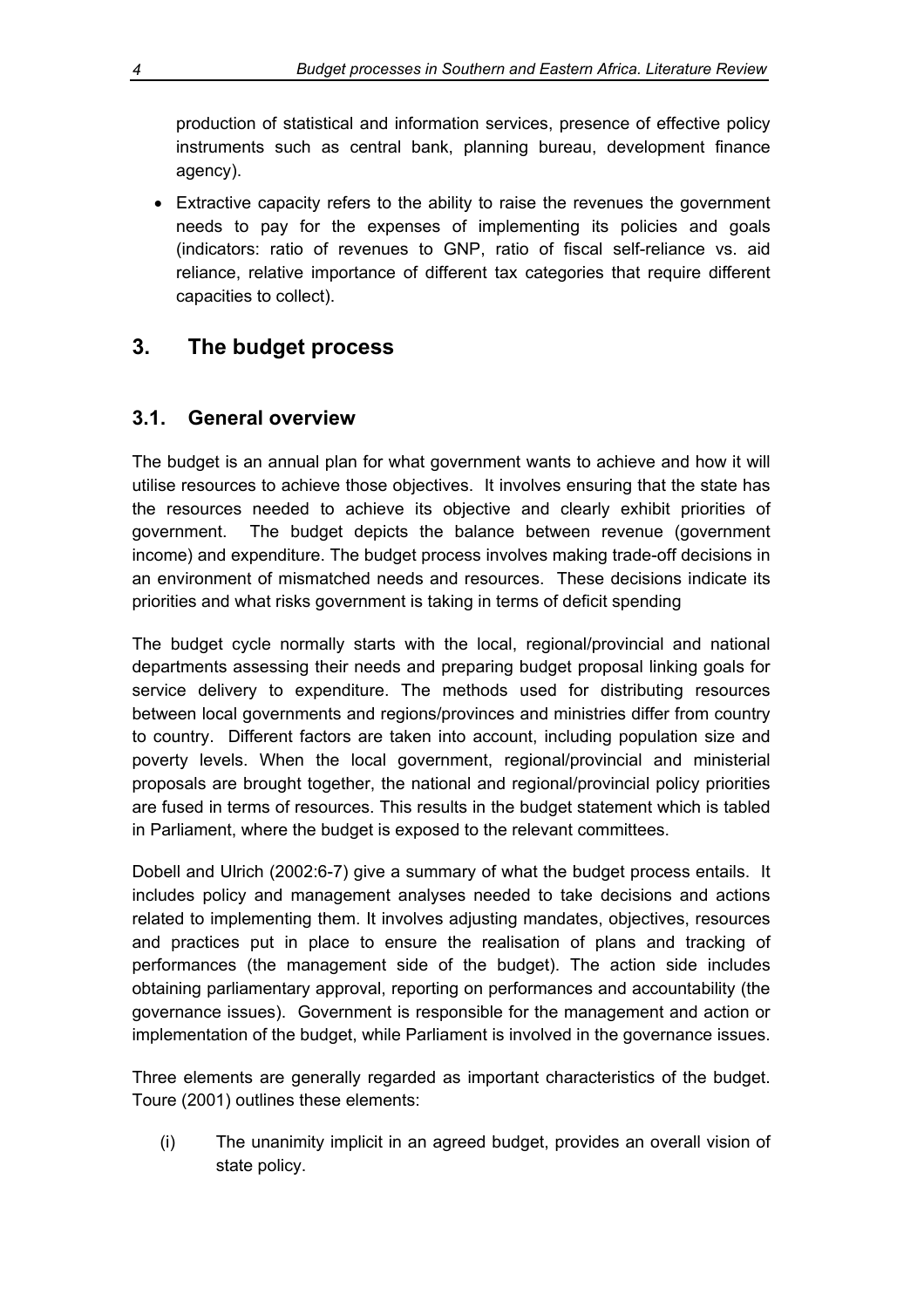- <span id="page-12-0"></span>(ii) Coherence among the various sectors of activities covered by the national budget.
- (iii) Thoroughness based on the evaluations of needs.
- (iv) The budget needs to be transparent with regard to all the items taken into account.
- (v) The budget needs to be cautious and realistic given that demand always exceeds available resources.
- (vi) The classification of investment expenses (spread over several years) and current expenditure (spread over one fiscal year) and organization of the budget in relation to policy objectives must be clear and specific.

#### **3.2. Guiding points for research on the budget process**

The guiding questions for country studies on the budget process can be outlined as follows:

- What are the steps taken in the budget process?
- What are the management issues arising from the budget process?
- Is the budget perceived to comply with the principles of good governance?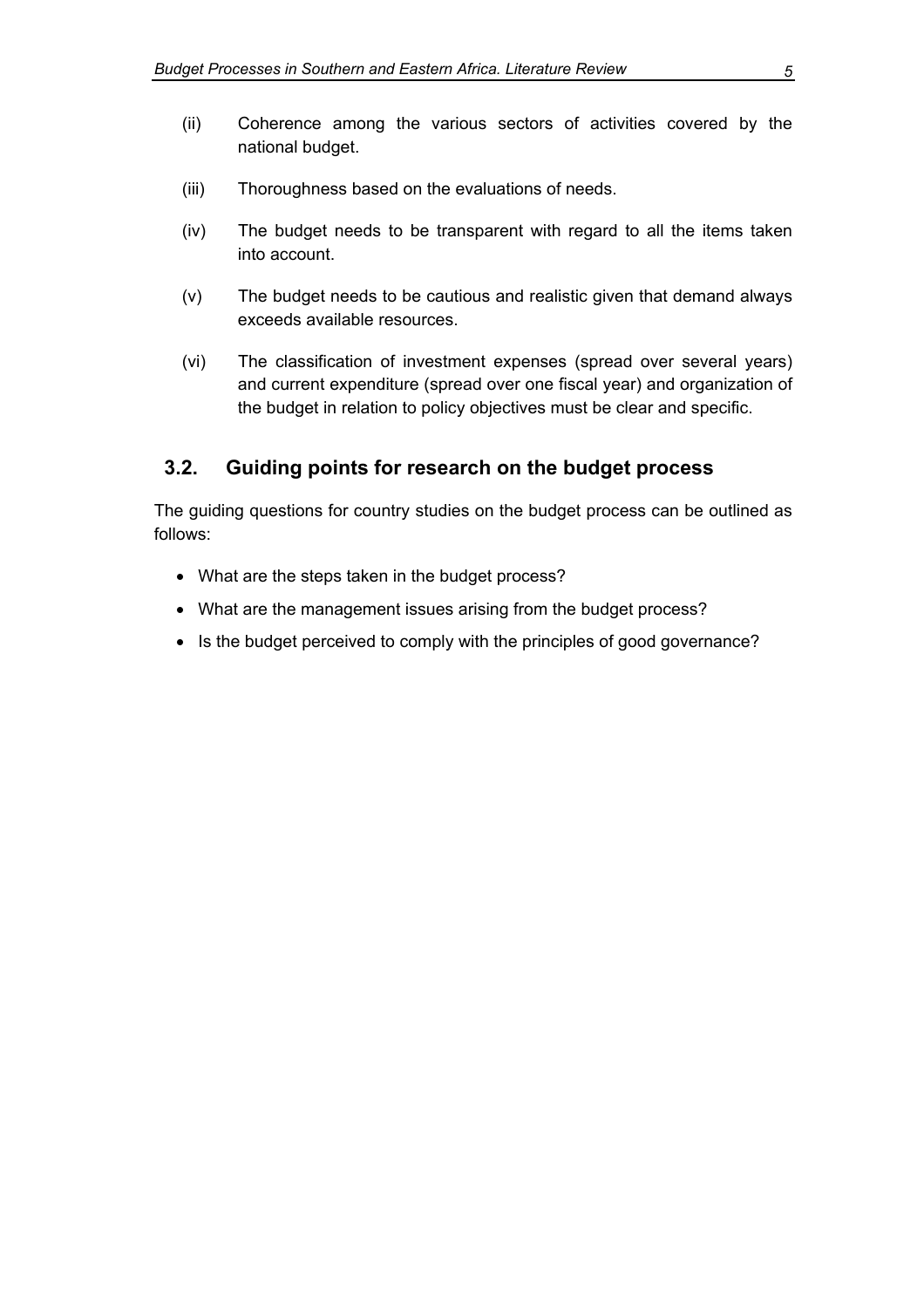## <span id="page-13-0"></span>**4. Medium-term expenditure frameworks**

### **4.1. General overview**

Medium Term Expenditure Frameworks (MTEF) are increasingly common within Eastern and Southern Africa. By encompassing all expenditure they provide a linking framework and facilitate the management of policies and budget realities to reduce expenditure pressure throughout the budget cycle. The result is supposed to be generally better control of expenditure and better value for money within a hard budget constraint (World Bank 1998). However, there is some doubt about the readiness of some countries for introducing MTEFs. A comparative analysis of their performance will help policy makers identify success factors and enable them to improve medium-term budgeting.

From the very beginning of organised budgeting, Public Expenditure Management (PEM) has been at the centre of attention of governments, social scientists and, not least, the public. PEM and budgeting systems are formed mainly by *domestic* social, political and economic factors as well as overall public sector management. The various systems of PEM have therefore developed at different speeds and in somewhat different directions over time. In the OECD countries, which have been in the forefront of public sector management, it has been difficult to discern common trends until the last decades when there were more parallel movements in the driving forces for change, perhaps as a result of increasing globalisation. There is ample description of such changes from OECD and the IMF (see, for example, Premchand 1994; Blondal 2001; OECD 1997).

In the 1960s the OECD countries saw Planning Programming Budgeting Systems (PPBS) as the cutting edge of PEM. During the 1970s most European countries prepared multi year budgets as an important feature of the PPBS. The fascination with PPBS had limited duration as inflation spiralled and the forward budget projections were taken as expenditure floors and created difficulties for holding the fiscal line.

Over the 1980s and early 1990s governments started to consider methods of public sector management which so far had only been used in the private sector. The management philosophy started to change, the use of commercial accounting and market principles were considered. This included leaving decisions on the most efficient use of public funds to sector managers. The use of IT, which had started much earlier, now became a dominant feature of expenditure management.

The huge deficits in OECD countries in the late 1980s and early 1990s were a cause of concern for many OECD governments. The focus on this problem helped forge the EU Growth and Stability Act as well as fiscal targeting. Budget policies started to be backed up by law as, for instance, in the case of the US Budget Enforcement Act and similar acts in Australia and New Zealand. There were also several new features and developments in institutional arrangements from the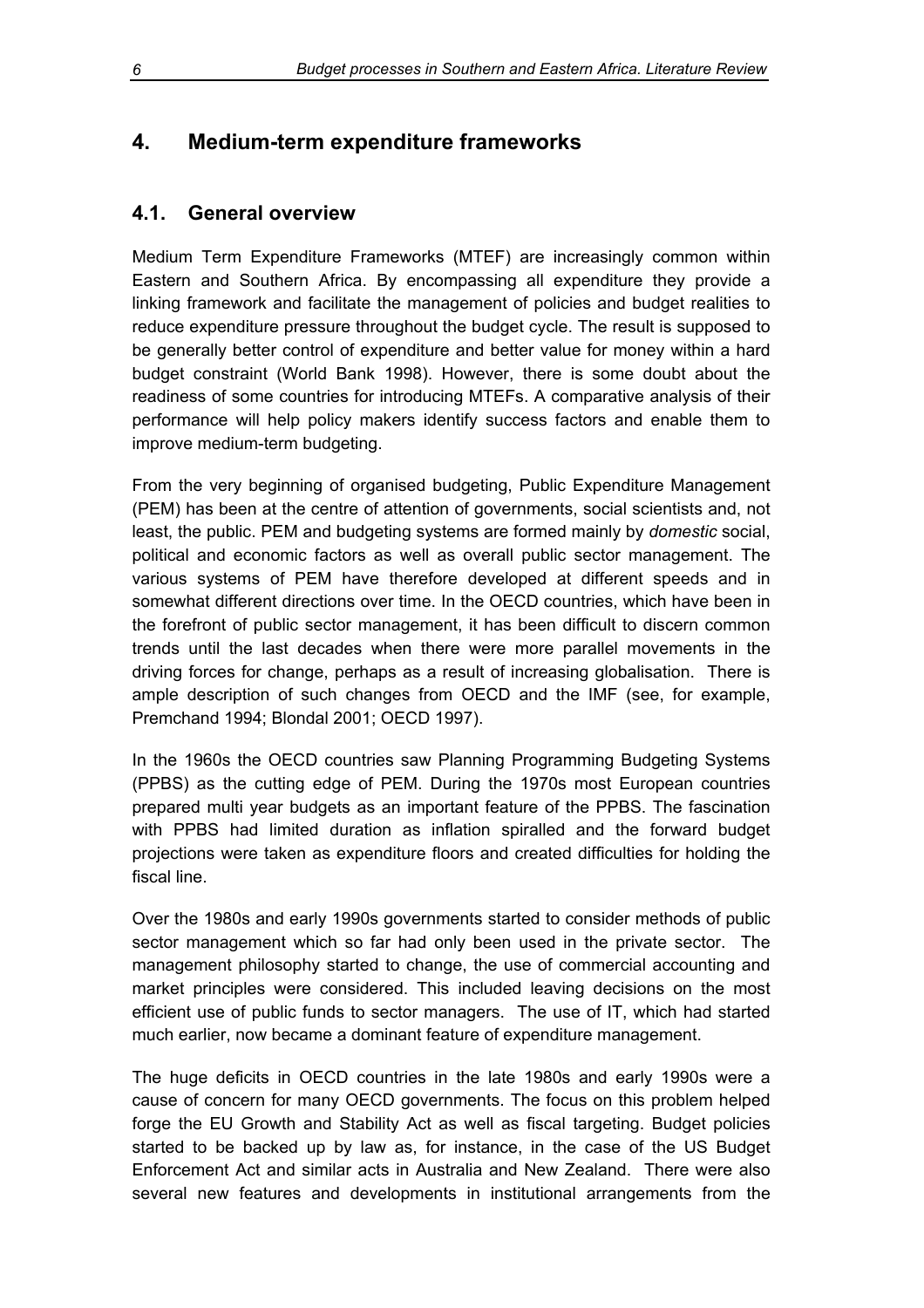1980s onwards. The emphasis on relaxing inputs controls and concentrate more on on evaluation of outputs and outcomes received continued attention. The main problem of fiscal deficits called forth more emphasis on top-down budgeting and prudent economic assumptions in fiscal planning. The 1980s and 1990s also saw an increase in the concern for transparency. Up to the end of the 1990s fiscal deficits in the OECD have closed considerably for nearly all countries. This was both due to management reforms and the favourable development in the underlying economy.

The financial management reforms that took place in Australia from 1984 contains many of the elements that later have characterised the Medium Term Expenditure Framework (MTEF). The MTEF 'package' has been recommended to a large number of developing countries by the World Bank and the IMF and is now under implementation in many countries. Briefly, Australia's situation in the mid 1980s was one of recession, unwanted deficits and deteriorating economic performance. Although there was concern with the deficit, the Australian reforms were first of all driven by the perceived need to reallocate public resources and getting more value for public money. The core of the reforms aimed at giving greater responsibility to the sector managers and turn sectors around to focus on output. Before, they had been focusing mainly on following bureaucratic rules. The forward estimates system which had been operated since the late 1970s were placed at the centre of the system, providing top-down estimates within which sectors/ departments would have to live.

Elements from this and other experiences from both OECD countries and developing countries were brought together as a model for budgeting/planning, first and foremost by the World Bank (World Bank 1998). The MTEF, although focused on PEM, is a set of recommendations for the overall medium term planning, the fiscal policy and budgeting processes aiming to achieve three important objectives:

- to maintain aggregate fiscal discipline;
- to ensure allocation of resources in accordance with strategic priorities; and
- to provide line ministries and agencies predictability in policy and funding so that they can plan ahead, their programmes can be sustained and they can make sure that resources are used efficiently and effectively.

The World Bank Public Expenditure Management Handbook sets out seven stages of a "comprehensive" MTEF process:

**Stage 1:** Development of a macroeconomic framework including projections of revenues and expenditures for three years, linking economic projections to fiscal targets. The advantages of model building and model use with broad participation of staff from planning, finance and statistics are stressed.

**Stage 2**: In parallel with stage 1, line ministries and agencies will review policies of their sectors and cost them. This will include (a) agreeing on objectives, outputs and activities, perhaps development of performance indicators; (b) reviewing or developing agreed programmes and sub-programmes; and (c) costing agreed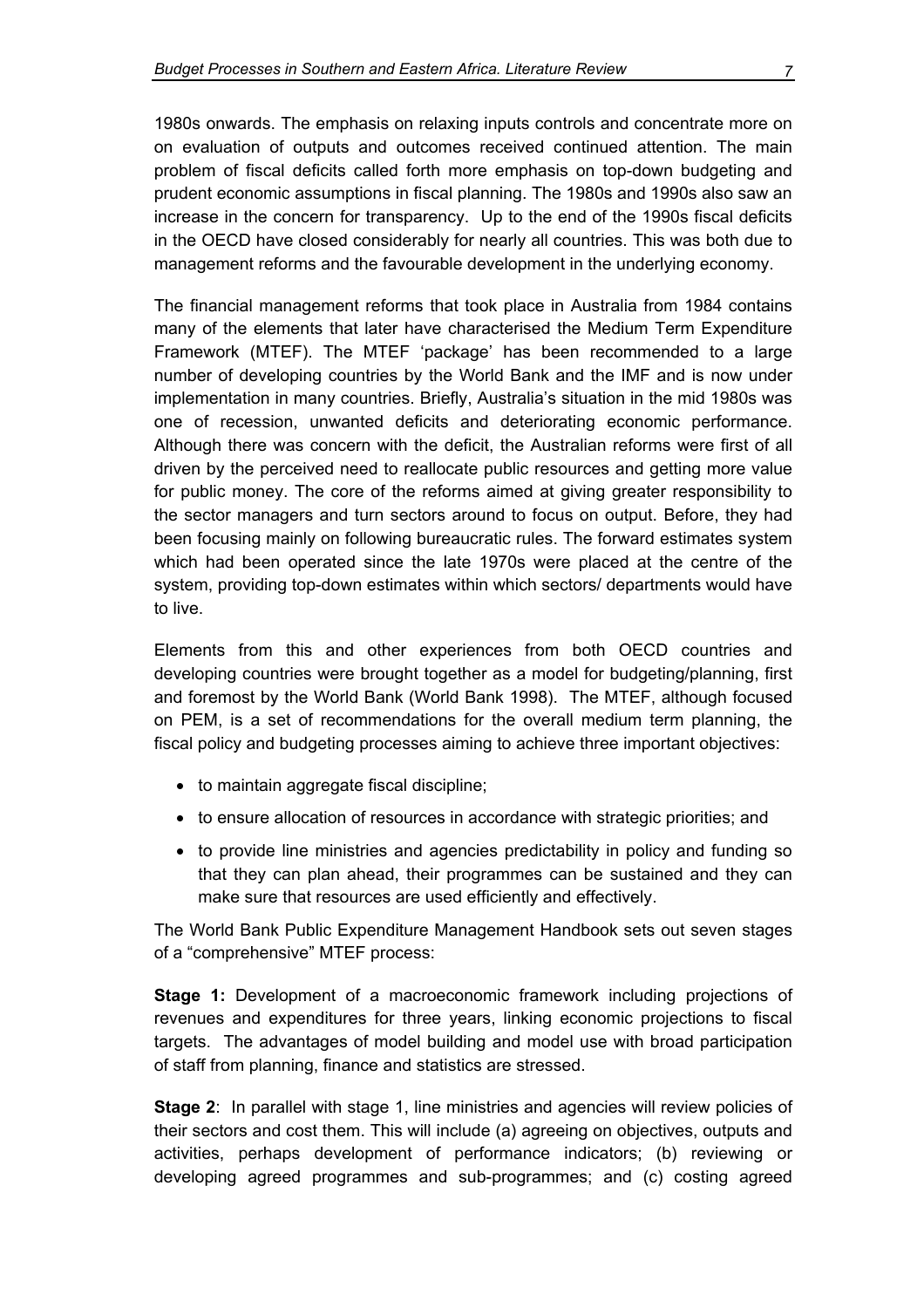programmes. The emphasis should be on what Ministries manage to achieve with the resources they have got.

**Stage 3:** Conduct hearings between the Ministry of Finance and Sector Ministries to go over the outputs of the sector review.

**Stage 4:** Development of a strategic expenditure framework by the Ministry of Finance to guide the deliberations of the decision making body (Cabinet, Council of Ministers). The statement should be made valid for a three to five year period and should include (a) broad objectives; (b) statement of the need for discipline in macroeconomic management; (c) targets for broad aggregates of public revenue and expenditure; (d) procedures for setting and revising the expenditure framework; and (e) allocation of responsibilities of key agencies.

**Stage 5:** Main decision makers decide on medium term sectoral allocations including the budget (first year) and define sector resource envelopes for the next three years.

**Stage 6:** Ministries make revisions to budget estimates to fit them within approved ceilings.

**Stage 7:** Revised ministerial budget estimates are reviewed by the Ministry of Finance and presented to Cabinet and Parliament for final approval.

The process is said to be a 'complex task and a radical shift in perspective and the way business is done' (World Bank 1998). The factors on which success is said to hinge are listed below:

- Political commitment and endorsement of difficult issues in expenditure restructuring.
- Strong management of donors to make them operate within the MTEF framework.
- Subject outside budget decisions and financial implications to the MTEF discipline.
- Understanding of and commitment to difficult decisions at line ministry level.
- Refrain from introducing new expenditure decisions during budget implementation.
- Not undermine decisions by over-expenditures and reallocations.
- Improve macroeconomic management and avoid cuts in expenditure because of revenue shortfalls.
- Briefing politicians and senior management during implementation.
- Improvements to expenditure reporting on results.
- Development of a computerised accounting system.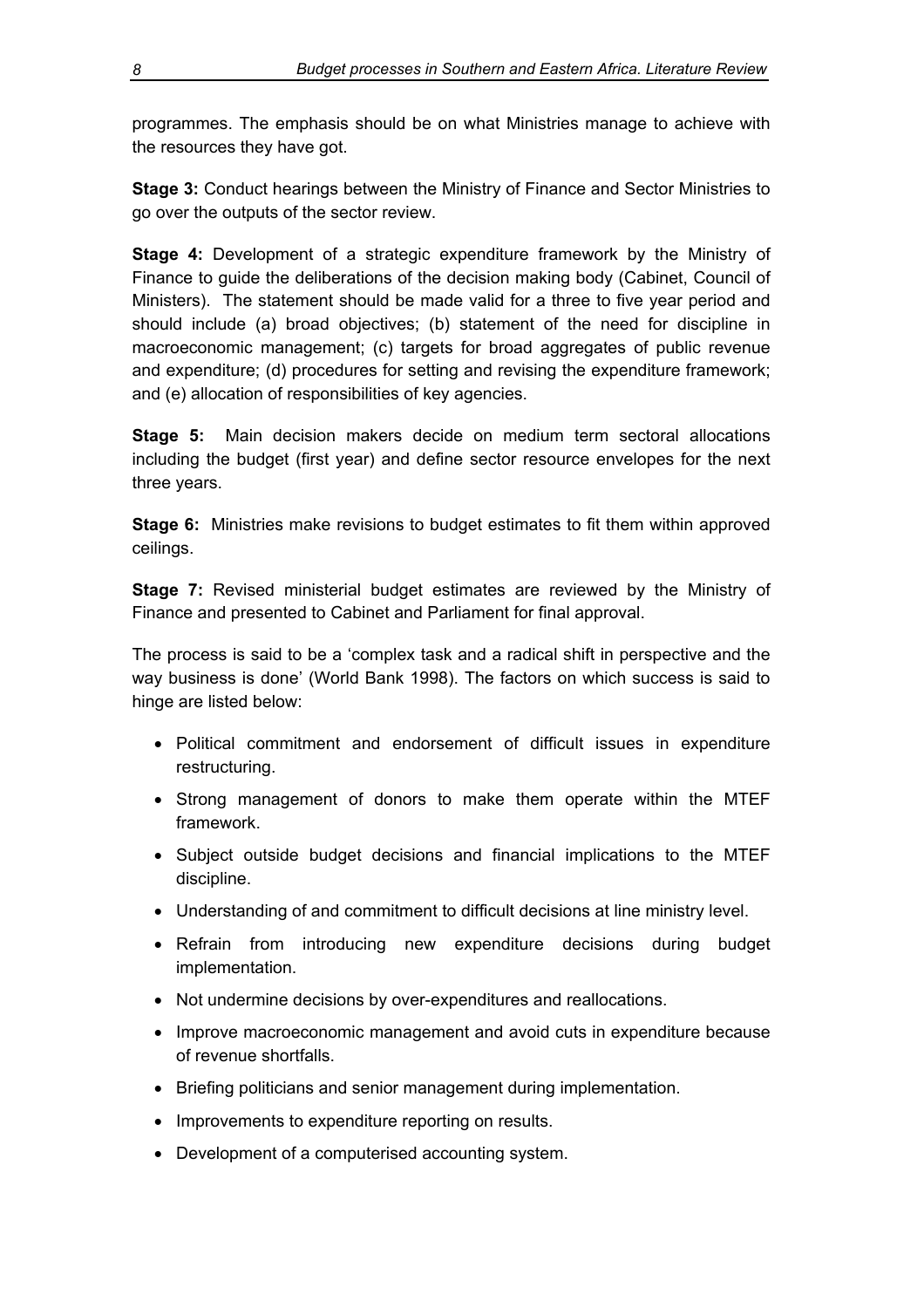<span id="page-16-0"></span>The existence of 'Development Budgets' and Public Investment Programmes do not appear to be wholly compatible with the MTEF approach.

Considering the above list, it appears as a radical shift only if the initial setting exhibits the common features of a poor and mismanaged country. For a government which is serious about its efforts to improve the management of public expenditures it would look like a list of quite obvious points to achieve a better PEM.. The MTEF, as presented above, may be seen as a very valuable bundle of approaches to various aspects of public sector planning linked to the budget process and budget implementation. It states an ideal of which the component parts, taken one by one, are neither new nor untested. Its advantages and novelty lies in the parallel and coherent use of approaches which are also useful separately.

Different interpretations of MTEF come to different conclusions with regard to how different or novel the proposed system is. Schiavio-Campo and Tommasi (1999) hold that the precise nature of the MTEFs that are implemented or are in the process of being implemented varies from one country to another. They argue that the disciplined forward budgeting systems found in some of the Scandinavian countries, and even less demanding instruments, would fit with an MTEF approach. Another examination focusing on the South African MTEF (Walker and Mengistu 1999:27) argues that the MTEF represents a "whole new way" of doing business in government.

By a count in late 2001 referred to by Talierco and LeHouerou (2002), 25 developing or transforming countries were at various stages in the process of adopting MTEF that had been started during 1997-[2](#page-16-1)001. Over half of them were African<sup>2</sup>. The study commented that 'if the Africa region has been the laboratory for MTEF development, the World Bank has been the principal researcher'. Poor budgeting systems and poor outcomes in Africa together with a high degree of influence through various Bank/Fund programmes has no doubt been reasons for the concentration on Africa.

#### **4.2. MTEF in developing countries**

The literature on MTEF in developing countries is dominated by the descriptive and normative material, much of it produced by the World Bank or in connection with World Bank consultancies. Apart from the Public Expenditure Handbook itself (World Bank 1998), the British Department for International Development, (DFID 2001) has produced a valuable handbook for aid personnel in the field. The chapter (13) on Multi-year Expenditure Programming approaches in Schiavio-Campo and Tommasi (1999) and partly Walker and Mengistu (1999) also give interesting overviews and practical advice on MTEFs. Because of the short time since the start of MTEF implementation in developing countries, conclusive analysis of outcomes is scarce. (Schick 2001) places MTEF in an overall PEM setting, concluding that

<span id="page-16-1"></span><sup>2</sup> These are Benin, Burkina Faso, Gabon, Ghana, Guinea, Kenya, Malawi, Mozambique, Namibia, Rwanda, South Africa, Tanzania and Uganda.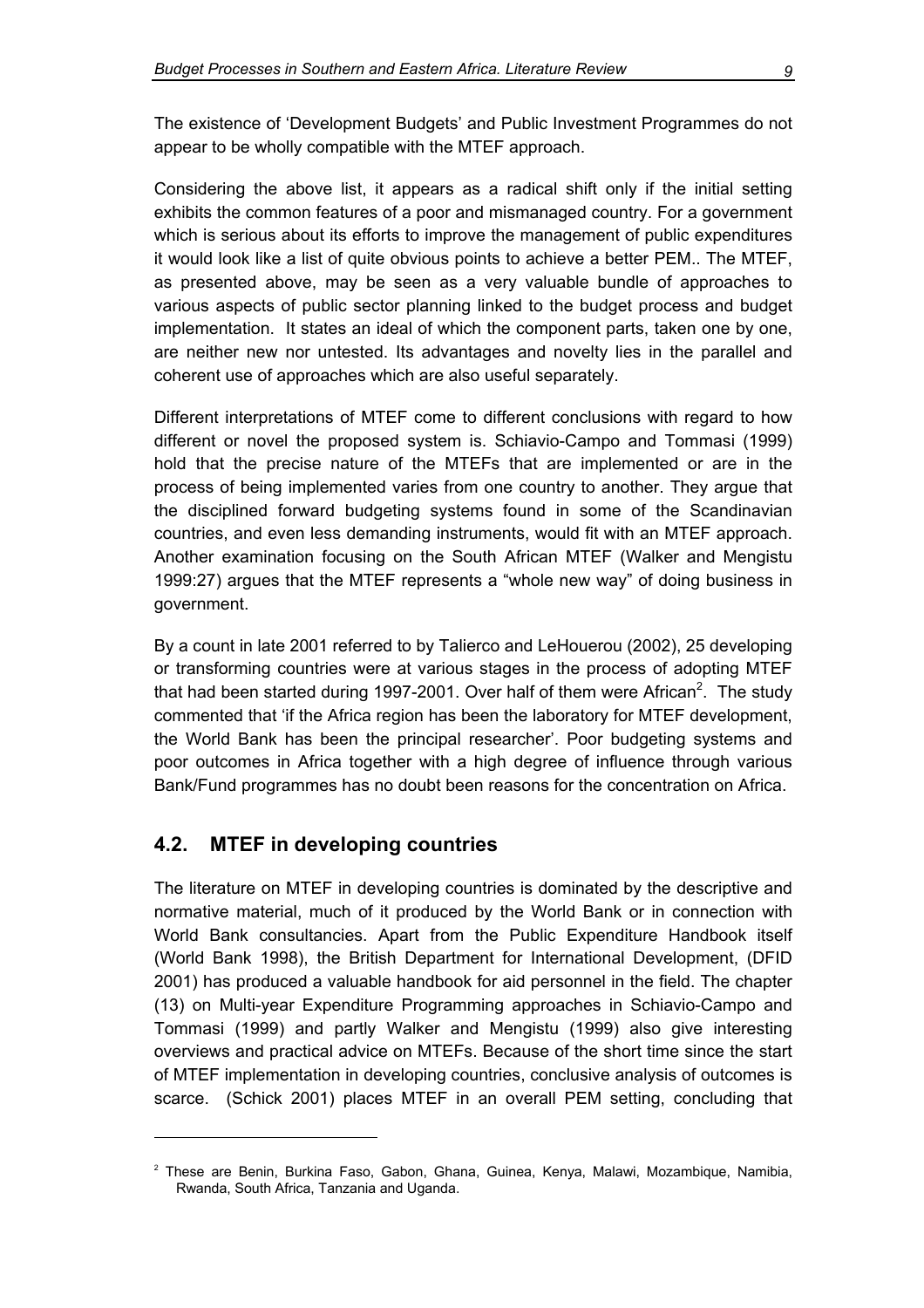MTEFs have not been adequately tested and that the responsibility for successful MTEFs lies with the political leaders. Without their support 'the MTEF will join a long line of failed budget reforms'.

The main efforts of analysis have been done by two World Bank studies, one on African MTEFs (Talierco and LeHouerou 2002) and a synthesis of eight case studies, seven of them African (Holmes and Evans 2003)<sup>3</sup>. Overall conclusions in terms of actual improvements stemming from the introduction of MTEFs are few. The studies do not interpret this as a failure of the MTEF approach but tend to argue that implementation of MTEFs is incomplete and important initial conditions have not been in place. The idea is that MTEF is still a valuable framework for reform of PEM.

There are a number of studies of single country cases, the latest of them relating to the synthesis study mentioned above (Bird 2002a, b; Carlier and Jennis 2002a,b 2003; Kanani 2002; Short 2002a, b; Zyl 2002). Earlier case studies include Bevan (2001); Muggeridge (1997) and one comparative case study by Anipa, Kaluma, and Muggeridge (1999). An IDASA study (Fölscher 2002) of six African countries, although focusing budget transparency and participation, gives important insights into budgeting issues. Additional work by IDASA through the Africa Budget Project serves to illustrate how MTEF budget and budget processes in Malawi and Namibia work (Chisi 2000; Schade and Froderma 2000).

A chapter of a World Bank Study on Namibia (World Bank 1999) gives interesting insights into how the study team argued the cases for and against implementing an MTEF in Namibia. The published Sectoral Medium Term Expenditure Review for education in South Africa is also interesting case material (Government of South Africa 1998).

One important angle to the MTEF is how it links with PRSPs/PRGFs and HIPC. In several cases an important factor leading to the introduction of an MTEF has been the introduction of a World Bank/IMF programme which has necessitated an improvement of the PEM system. ODI has done five case studies looking at 'How, When and Why does Poverty get Budget Priority'. The synthesis study (Foster *et al.*  2002) deals with MTEFs and Poverty in a main chapter. Coordination of planning and budgeting come out as important for poverty issues to be reflected in annual budgets. The World Bank has done a case study on PRSP and budget linkages (Talierco 2002a) which in its conclusion tends to see MTEFs linked to plans and PIPs as something of a centrepiece in building a Budget-PRSP link.

Joint IMF and World Bank teams have considered poverty spending (IMF and World Bank 2003). For instance, IMFs Fiscal Affairs Department and the World Banks Poverty Reduction and Economic Management Network (2001) focus strongly on

 $\overline{a}$ 

<span id="page-17-0"></span><sup>&</sup>lt;sup>3</sup> Found on the World Bank website with an 'only for comment' note. Most of the case studies on which it is built (mentioned in the next paragraph) have apparently not yet reached their final draft stage and are difficult to get hold of.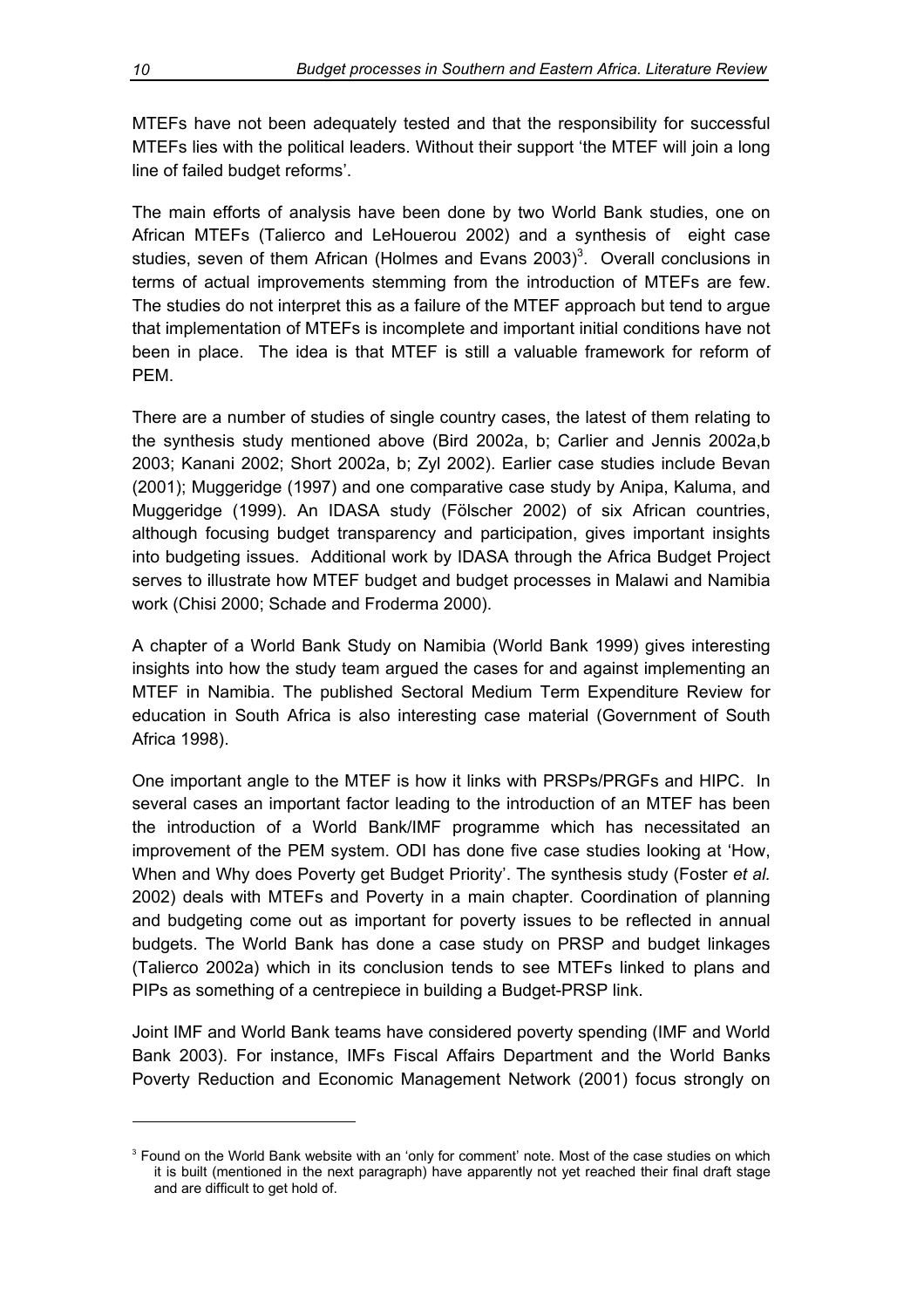<span id="page-18-0"></span>improvements in public expenditure management and budgetary frameworks as the way to efficient implementation and donor alignment. The importance of capacity building in PEM is stressed.

The MTEF is also considered in the context of integration of government and donor efforts by Foster and Naschold (2000). In conclusion, the study stresses the possible role of MTEFs in creating the kind of donor respect for the budget process which is needed to enhance the control of national governments. A study by the World Bank's Operations Evaluation Department (Jones and Lawson 2000) considers the move from project to programmatic aid and raises the question of whether the MTEF agenda is too ambitious.

Cash budgets have often been recommended and applied after pressure from the IMF and the World Bank in countries where fiscal deficits have tended to get out of control. The introduction of a cash budget is often seen as an opposite to the MTEF approach. Two studies of fairly recent origin conclude quite different on this issue. On the basis of the Zambia and Uganda cases Stasavage and Moyo (1999) argue that cash budgeting has brought clear benefits in terms of improved expenditure control. Dinh *et al.* (2002) focusing on poverty reduction in Zambia, however, argue that cash budgets create a false sense of fiscal security and distract policy makers from addressing the fundamental issue of fiscal discipline.

Among the thirteen cases of MTEFs at various stages in Africa, five (Kenya, Namibia, South Africa, Tanzania and Uganda) exist in SEAPREN countries. Botswana and Zambia do not have MTEFs and Namibia is at a relatively early stage of development. The centrality of MTEF in overall public sector reform, its recent origins, the fact that it still is at an experimental stage, the lack of good comparative studies and the fact that there are countries both with and without MTEFs among the SEAPREN countries constitute a strong argument for including a focus on MTEF in our research project.

MTEF is a system consisting of a number of distinct properties. After having defined and registered the various properties of medium term plans, budgets and developments over time it would be possible to decide to what degree a given system is an MTEF and whether or not it has developed towards such a system. One might also decide to which degree the existence of MTEF elements would have had an effect on key aspects of good governance.

#### **4.3. Guiding points for country studies on MTEF**

The guiding questions for country studies on MTEFs can be outlined as follows:

• In general: What are the key elements to indicate to which degree a country has taken up MTEF?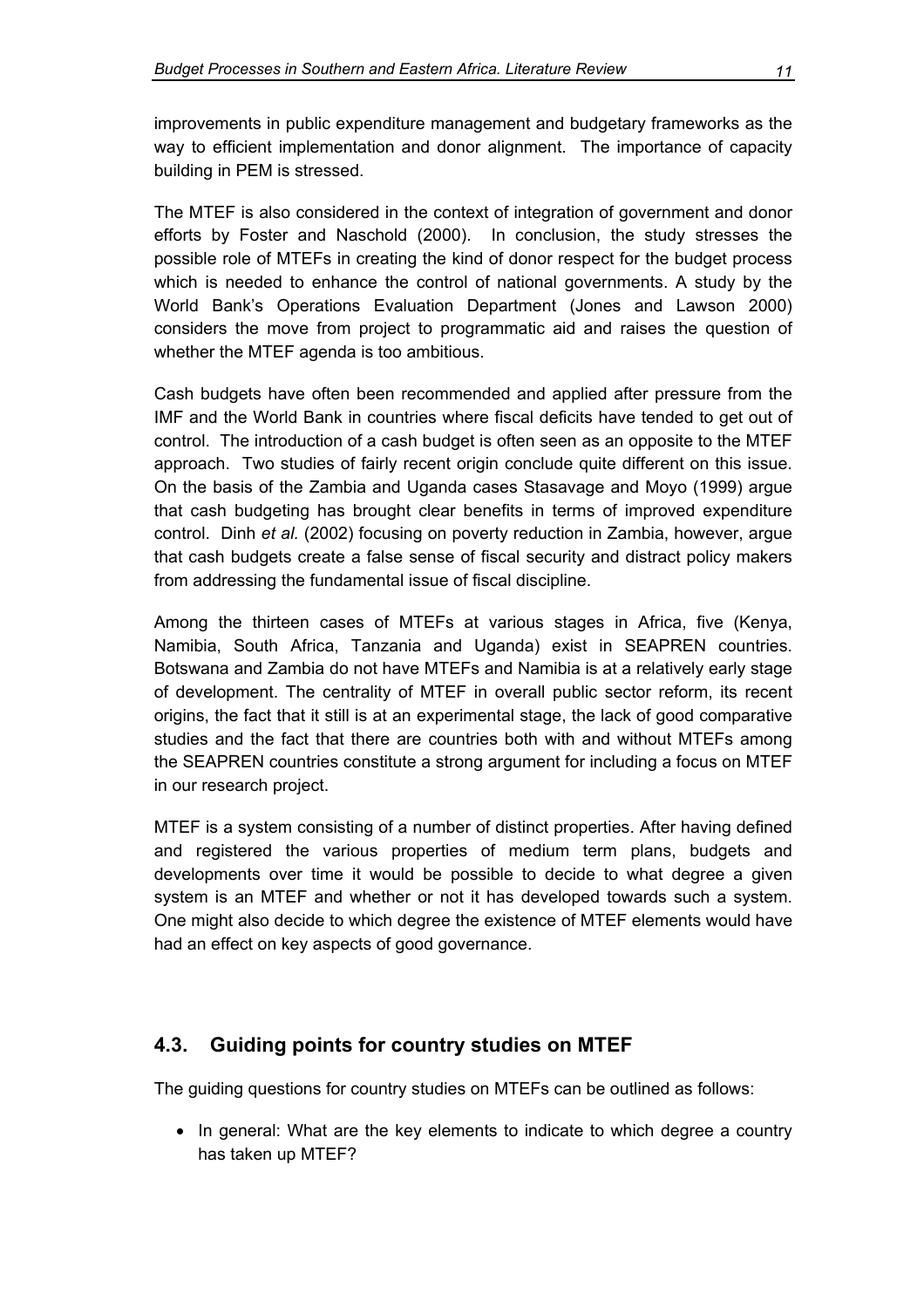- For each country a detailed questionnaire should be drawn up to focus on the answer to the following questions and build the basis for a comparative analysis :
	- To what extent has the country adopted MTEF type approaches?
	- How has the use of a higher or lower degree of MTEF elements in public sector management had an effect on performance in economic governance?
	- What are the main reasons for strong and less strong uptake of MTEF elements? In particular, what would be the case with respect to capacity building?
	- How might efforts at implementing MTEF elements be speeded up through overcoming obstacles external to the MTEF system?

Are there any factors in principle, practice or theory that may make the country postpone or choose not to introduce a complete MTEF?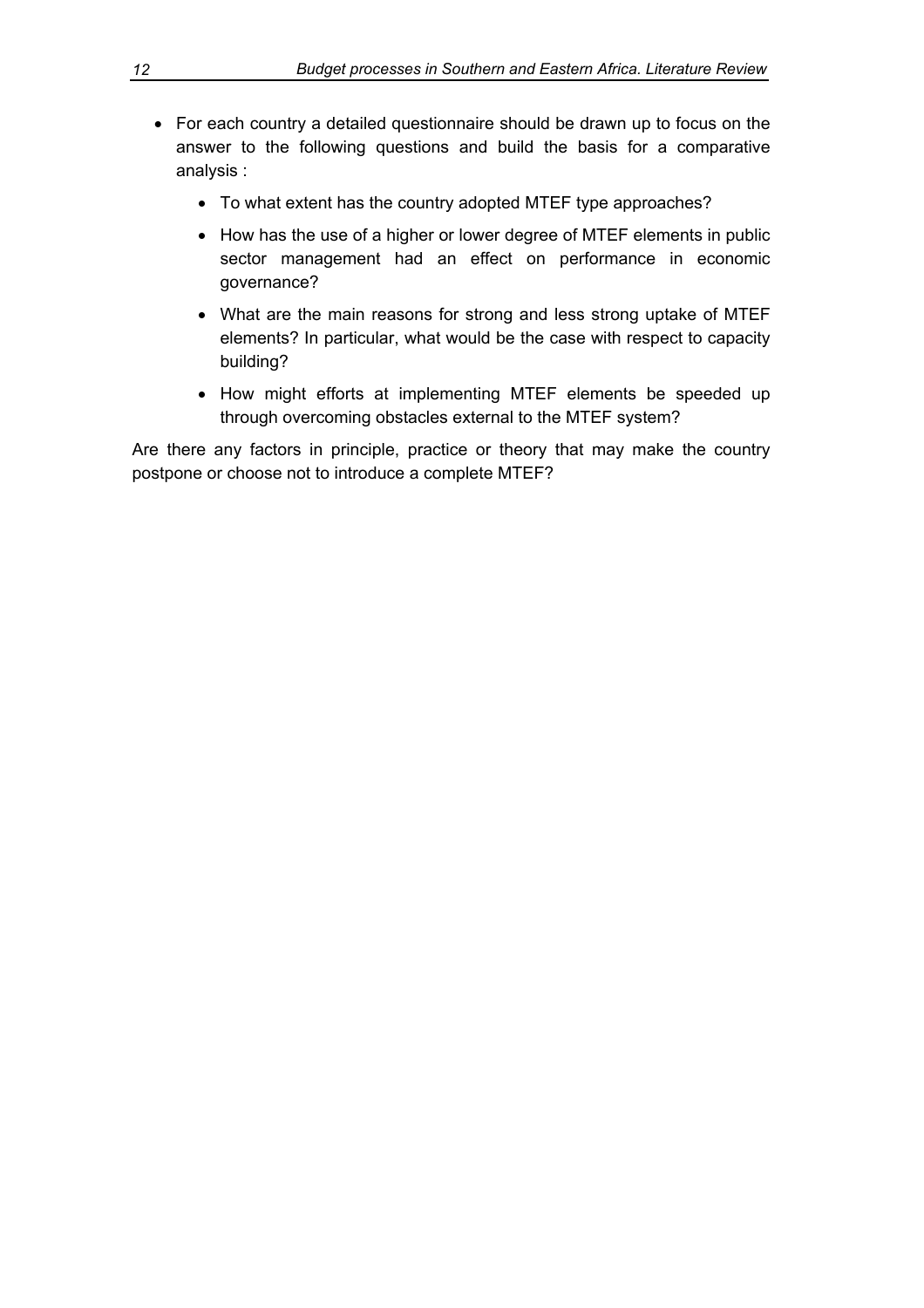## <span id="page-20-0"></span>**5. Revenue agencies**

#### **5.1. General overview**

The traditional way of organising central government revenue collection is to let it be handled by units within the Ministry of Finance (Das-Gupta and Mookherjee 1998; Hadler 2000). However, over the past decade several countries in the region and beyond have implemented comprehensive reforms of their tax administrations by introducing semi-autonomous revenue authorities (Devas *et al*. 2001). The revenue authority model has now been instituted in Uganda (1991), Zambia (1994), Kenya (1995), Tanzania (1996), and South Africa (1997). In Botswana and Namibia the revenue collection departments are still located within the Ministry of Finance. Hence, it will be interesting within the SEAPREN-project and also useful for policy makers of both country groups to learn how revenue agencies perform comparatively. Do the revenue authorities deliver what they promise? And what are their roles in the budget process?

## **5.2. The revenue authority model**

The choice of a revenue authority model aims partly to limit direct political interference by the Ministry of Finance, and partly to free the revenue administration from the constraints of the civil service system (Devas *et al.* 2001; Fjeldstad 2003). First, it is assumed that the revenue authority model will be less vulnerable to political interventions in its operations. Second, a semi-autonomous revenue authority can in principle recruit, retain and promote quality staff by paying salaries above the civil service regulations, and also easier dismiss staff. It is assumed that such steps will provide incentives for greater job motivation and less corruption. Third, it is believed that a single purpose agency can integrate tax operations and focus its efforts on collecting revenues better than what is possible under civil service rules. In aid dependent countries such as Tanzania and Uganda, a shift to a semi-autonomous revenue authority model was also attractive to donors and senior politicians because it opens opportunities for more widespread reforms of tax administration (Therkildsen 2002).

The extent and nature of the autonomy of a revenue authority (RA) is distinct from that of the autonomy assigned to other types of public sector organisations (Taliercio 2002b). A revenue authority is not meant to be as autonomous as a central bank, nor as dependent as departments in line ministries. Hence, it is referred to as 'semi-autonomous'. But a revenue authority is meant to be more independent of the financing and intended personnel rules that govern the public sector in general and the Ministry of Finance (MoF) in particular.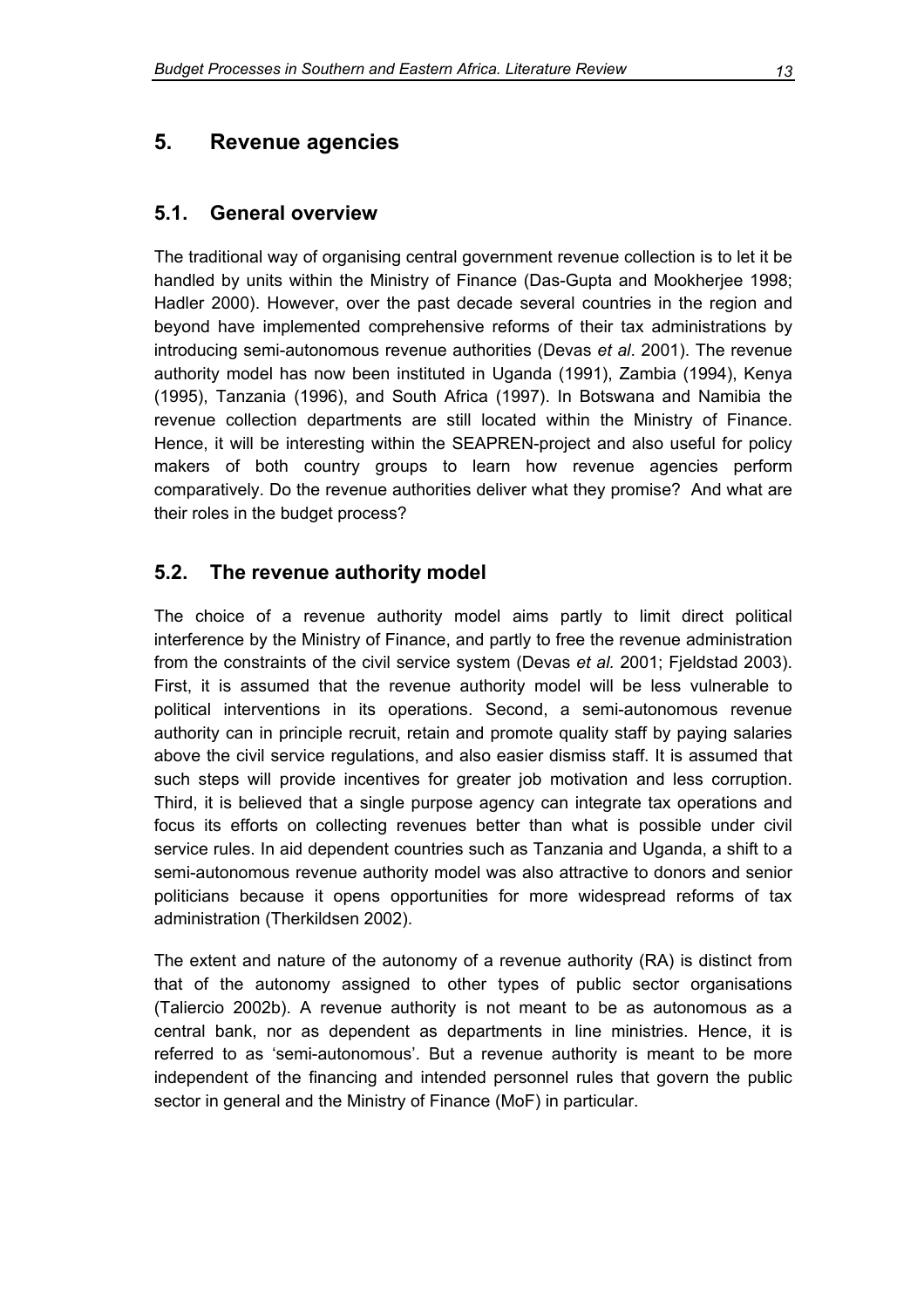## <span id="page-21-0"></span>**5.3. Autonomy**

Autonomy is intended as a remedy for political as well as managerial and administrative problems. First, an important element of the revenue authority reform is to give the tax administration's management autonomy from undue political influence. Second, the managerial and administrative problems often refer to problems of recruiting and retaining the professional, specialised staff that the revenue administration need.

### **5.3.1. Political influence**

Few public agencies are as powerful and as interwoven with society as the tax administration, which monitors and appraises the economic activities of many of the citizens and corporations in the country. For instance, the tax administration has often important financial information about the economic operations of these actors. Having political control over the tax administration can pay high political dividends (Taliercio 2002b). Politicians can, for example, intervene in the tax administration to grant favours such as tax exemptions to supporters or to harass political opponents through audits.

In many developing countries, the frequent use of the tax administration for political purposes has contributed to eroding taxpayers' confidence in the fairness and impartiality of the tax administration, which again has contributed to undermine tax compliance (Fjeldstad *et al* 2003). An important element of the revenue authority reform is therefore to minimise undue political interventions in the tax administration's day to day operations. Taliercio (2004) argues that the establishment of a revenue authority represents an attempt by politicians to create a credible commitment to taxpayers that the tax administration will be more competent, effective and fair by delegating power to tax bureaucrats. The level of autonomy is the factor that enables politicians to make the commitment credible, since tax administration traditionally has been an area characterised by high levels of political intervention.

Limiting political interference, or increasing autonomy, is in effect the same as increasing the authority of the revenue collection department at the expense of the Ministry of Finance. The separation of tax collection functions from the Ministry can therefore be regarded as a standard problem of delegation, where some authority is transferred from the Ministry to the revenue authority (see Bendor *et al.* 2001). The basic trade-off in standard delegation problems is between sharpened focus and enhanced efficiency of the agent given greater autonomy, and less control over and co-ordination with the autonomous agent. In other words, a semi-autonomous revenue authority may collect taxes more efficiently, but its insulation from political control, good or bad, also makes abuses of autonomy possible. Moreover, with autonomous agencies there is less co-ordination of civil service activities, which implies that potential gains from co-ordination are forgone.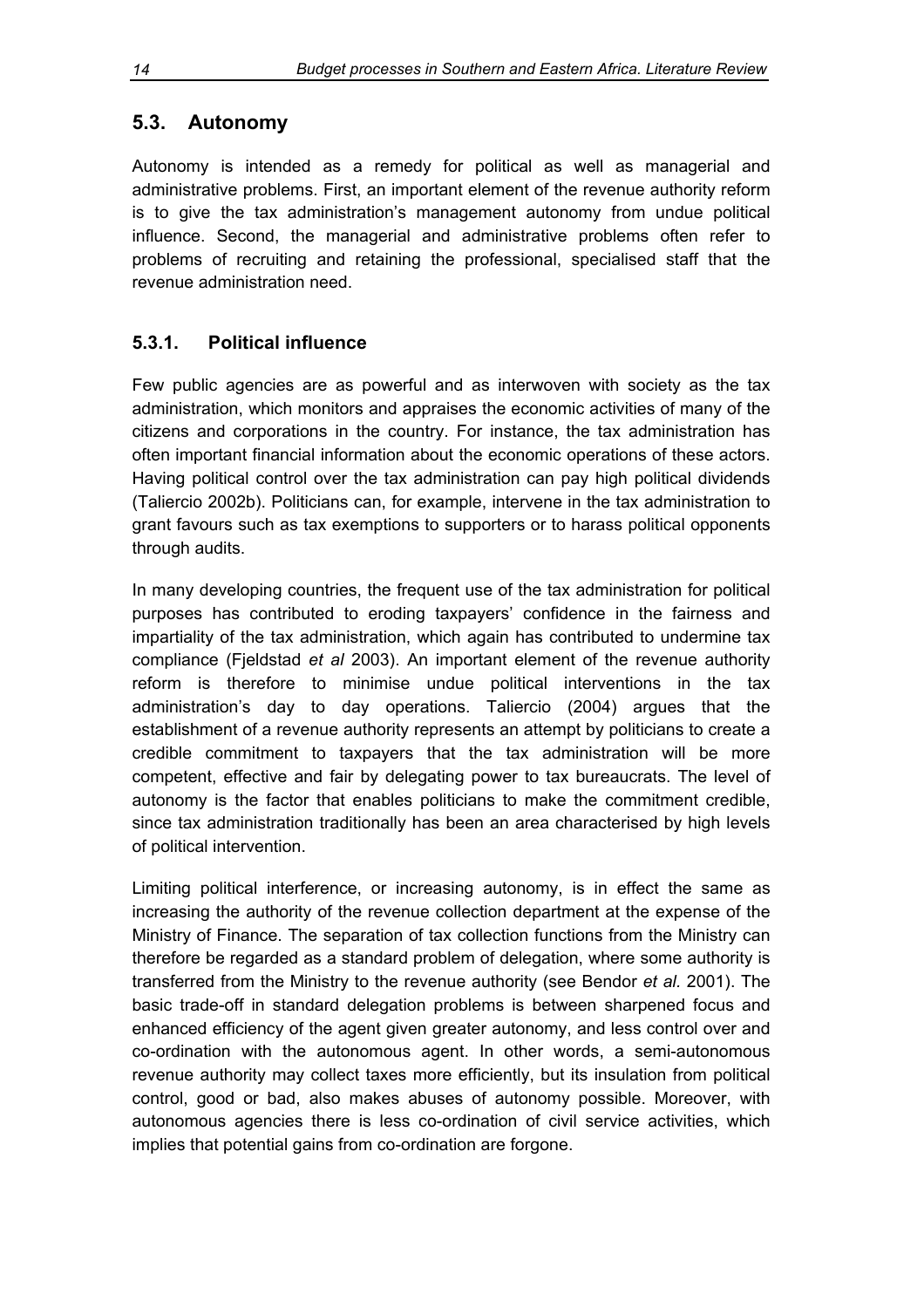<span id="page-22-0"></span>In a recent article, Taliercio (2004) argues that the establishment of semiautonomous revenue authorities is a convincing means of commitment, by affecting taxpayers' perceptions of the tax administration in three different ways: First, he argues, a revenue authority signals a more competent tax administration, where improved quality of taxpayer services (e.g. simplicity and help in filling out tax declarations) reduces the compliance costs for taxpayers. Second, a semiautonomous revenue authority is more effective in detecting non-compliance, and less prone to outside influence in the enforcement of tax regulations. Third, a revenue authority will be fairer in its treatment of individual taxpayers, and in taxing taxpayers in similar situations equally hard.

Given the centrality of the commitment idea to the creation of autonomous agencies in other areas of government, it is surprising that this perspective has almost been absent from the discussion of tax administration reforms. Moreover, service quality, effective detection and fairness are factors which influence tax compliance is well established in the literature on compliance (see, e.g., Levi 1988; Andreoni *et al*. 1998; Fjeldstad and Semboja 2001). Hence, creating a semi-autonomous revenue authority, thereby curtailing political interference, could be viewed by taxpayers as a credible commitment to improving tax collection efficiency and fairness, and hence increase tax compliance. Accordingly, in countries with an incompetent, ineffective and unfair tax administration, we can expect low compliance rates (Fjeldstad and Tungodden 2003). A government wanting to increase compliance rates therefore has an interest in reforming the tax administration. However, a reform is costly in terms of investment in personnel and equipment, in addition to the foregone opportunities of patronage and other discretionary use of the tax administration.

Even in the absence of increased compliance, revenue authorities might serve this purpose if the civil service is sufficiently fragmented and the Ministry of Finance cares sufficiently about the total revenues collected. It is suggested that a perspective of this kind explains several important aspects of the evolution of revenue authorities, notably why the revenue authorities were established with so little opposition from the institutions involved.

#### **5.3.2. Managerial autonomy**

To operate a tax administration effectively requires that the chief executive has some autonomy over the setting of organisational goals and recurrent operations *vis-à-vis* the political system. Obviously, it needs 'adequate' resources, too, without which autonomy has little practical meaning. Finally, to secure internal discipline and efficient operations, the chief executive needs some control over resources, staff and their use. According to Grindle (1997:491), autonomy in personnel matters is crucial. This autonomy implies that an organisation can identify positions, advertise for candidates, establish routines for hiring people to fill positions, promote staff based on organisationally defined standards, and punish those that do not meet them (Therkildsen 2004). Such autonomy is associated with good performance as it facilitates effective chief executive and management practices so that performance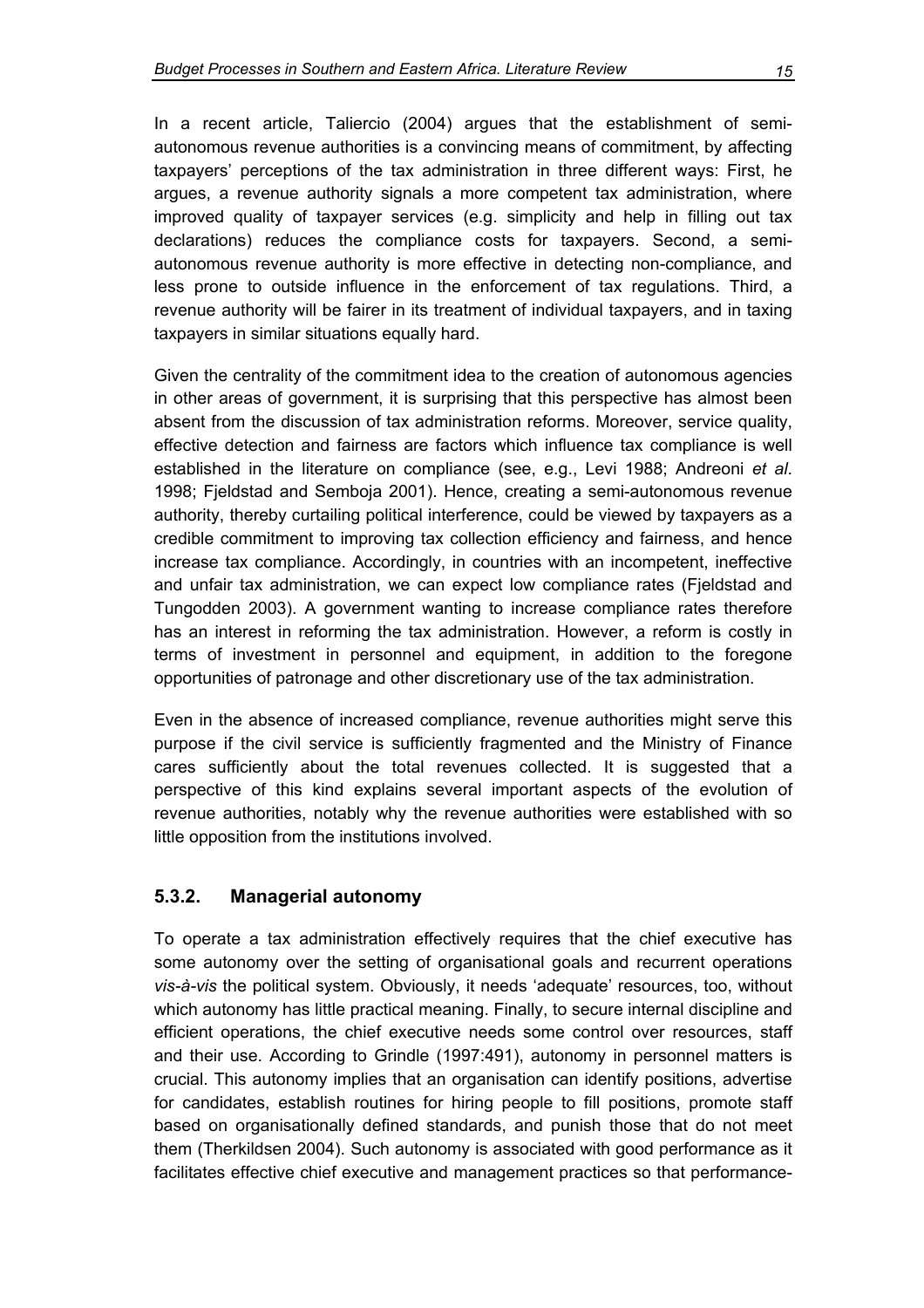<span id="page-23-0"></span>oriented norms and behaviours are possible. But, obviously autonomy does not *assure* these outcomes.

A basic implication of autonomy is that it expands the freedom to use incentives to promote the objectives of an organisation. The civil service in many developing countries is often quite rigid in its adherence to rules and formalities, too short on resources to recruit motivated and skilled staff, and unreceptive to the idea of increasing pay differentials to reward performance. Through the creation of autonomous revenue authorities, these institutions have more of an opportunity to run their affairs in a business-like manner, free from the constraints of the civil service system (Devas *et al*. 2001). The institutions have more latitude in introducing pay and bonus structures to motivate, retain and recruit staff, and hiring and firing mechanisms to promote efficiency. Autonomy can thus be seen as a facilitator of improved management in public organisations.

Grindle (1997) suggests that autonomy in personnel matters facilitates an organisational culture conducive to improved public sector performance. Based on a study of 29 public institutions in six developing countries, Grindle finds that the best performing organisations were characterized by a strong mission focus, performance-oriented management practices, high performance expectations and autonomy in personnel matters. From the way in which these characteristics tended to go together, Grindle (1997:488) argues that autonomy is a "facilitating condition that provided organisations and managers the ability to build cultures that allowed particular organisations to rise above the norm for public sector organisations". Though these ideas are interesting, the data and methods used by Grindle are at best indicative of a link between autonomy and other success factors. The dataset is too small to offer any statistically valid conclusions, and the empirical analysis is done in a too simplistic manner to really prove the hypothesis.

Autonomy can also have a more direct effect on management, by potentially simplifying the environment in which an institution operates. Hence, Devas *et al.* (2001:212) argue that an autonomous agency "as a single purpose agency, can focus its efforts on a single task". In other words, where a tax administration integrated into the Ministry of Finance adheres to the murkier and more general objectives of the civil service, an autonomous revenue authority can focus explicitly on its fundamental objective of collecting taxes. Moreover, by limiting political interference in day-to-day operations, the structure of interaction with other parts of government is simplified, which means that less time and resources are spent on infighting and positioning within the civil service. Among other benefits of autonomy, Devas *et al.* (2001) include flexibility in budget management, protection from budget cuts, control over buildings and equipment, and ability to take legal action.

#### **5.4. Revenue targets**

The principal objectives of a semi-autonomous revenue authority often refer to (Fjeldstad *et al.* 2003):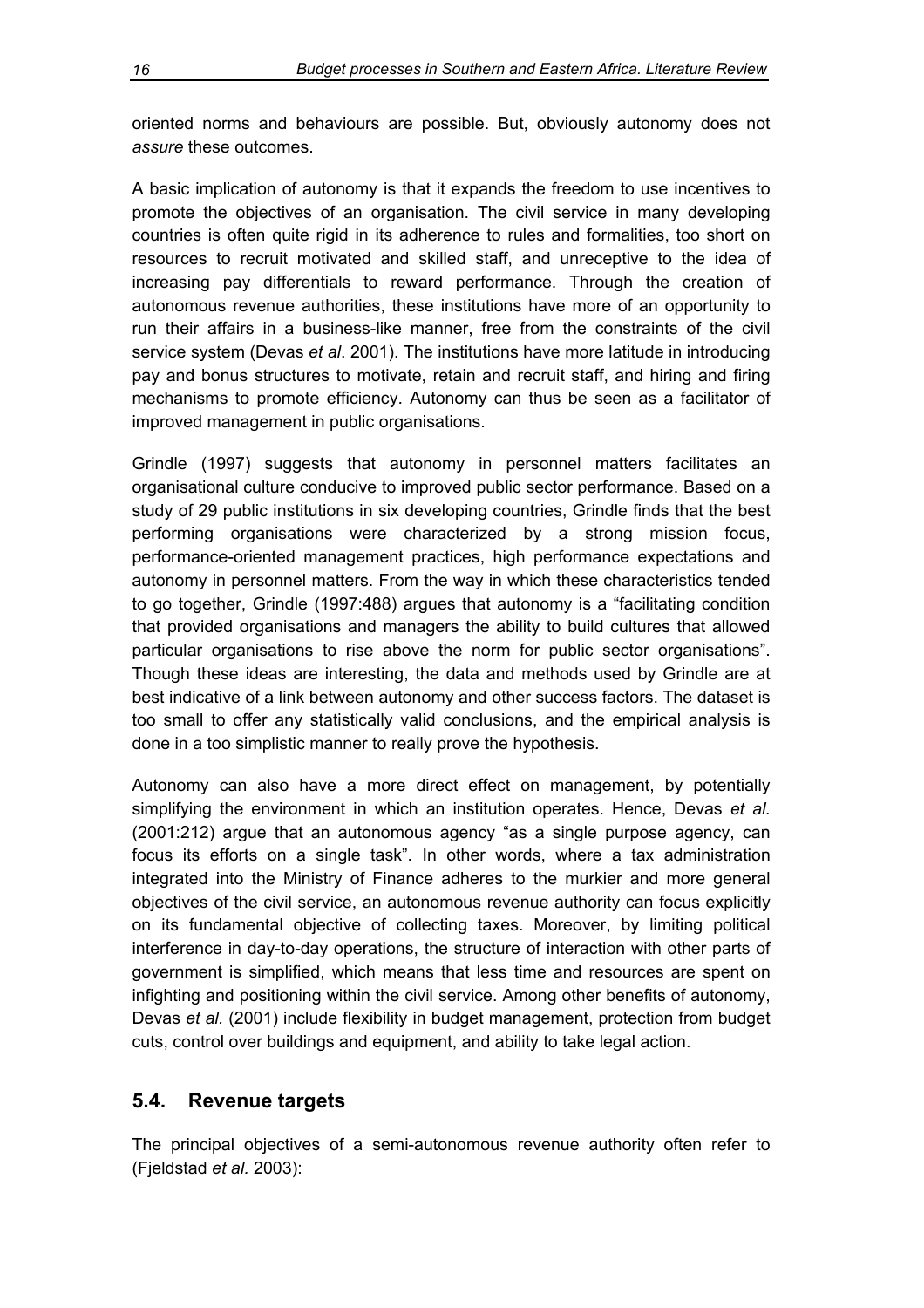- <span id="page-24-0"></span>• raise domestic revenues by establishing a sustained revenue base to enable the country to finance its recurrent and development expenditure needs; and
- develop a tax regime that is transparent, effective and conducive to economic growth led by private investment and international trade.

Of these objectives, increase in revenues is in general the major one as publicly announced by the government and normally reflected in the Budget Speeches of the Minister of Finance. The performance criterion of this objective is to reach a given revenue target, expressed as a given ratio of tax revenue to GDP. This target is typically revised annually in the Finance Minister's budget speech.

Economic policy in several countries in the region is intimately linked to donor influences and must be interpreted in this light. This is also the case for tax policies and tax administration. Donors, and in particular the IMF, are actively involved in the annual exercise of setting revenue targets, as is the Ministry of Finance. The tax-to-GDP targets are announced in the Budget Speeches, and are written into the Policy Framework Papers (PFP) which the government co-signs with the IMF. Hence, in aid dependent countries the revenue authorities most likely have limited autonomy in setting revenue targets. This may have important implications for both staff motivation and tax collection priorities. For instance, lack of influence on setting revenue targets may lead to conflicts between the RAs and the MoF. In some countries the revenue authority staff blames the MoF and the IMF for setting unrealistic targets, based on expenditure needs rather than revenue potentials (Fjeldstad *et al.* 2003). Others point out that the international comparisons of tax shares frequently used to arque for the existence of large untapped revenues, and hence for the legitimate expectations of better revenue collection performance, have a shaky empirical basis. First, due to the fact that the GDP-figures themselves are subject to discussion. And second, straight tax share comparisons fail to take into account the differences between countries with respect to economic structure (e.g. the size of small-scale agriculture and the extent of the mining sector), income per capita, urbanisation, tax policies etc. (see Stotsky & WoldeMariam 1997).

### **5.5. Guiding points for country studies on the role of the revenue agencies in the budget process**

The guiding questions for country studies on the role of the revenue agencies can be outlined as follows:

- What are the major objectives of the revenue agency as reflected in policy documents and acts?
- How is the institutional set up (organisation) of the revenue administration, staffing and funding?
- What were the factors motivating the establishment of a revenue authority (RA) in the country?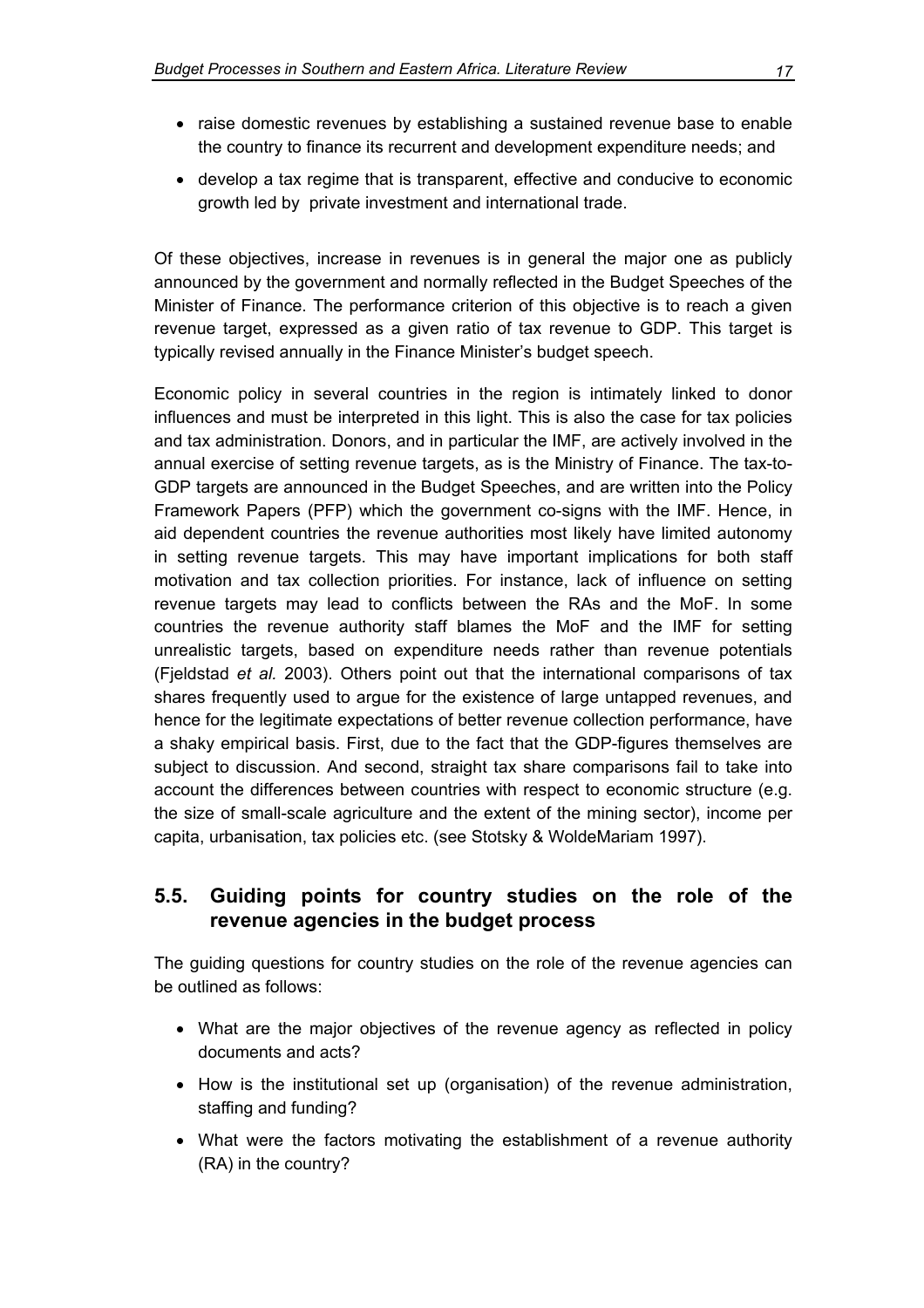- Which are the key performance indicators of the revenue agency? For instance, effectiveness indicators such as (i) the gap between budget and actual collection, (ii) number of registered taxpayers, (iii) arrears recovered; and efficiency indicators such as (1) registered taxpayers per employee, (2) collections per employee, (3) tax arrears as % of annual revenue, (4) tax revenues as % of GDP (also trends over time)?
- How are the payment schedules of the revenue agency staff compared to the corresponding salaries in the MoF?
- How is the revenue agency's actual autonomy with respect to staffing (hiring and firing, setting salaries, bonus schemes etc.)? Issues of political interventions and managerial autonomy in the agency's day to day operations are relevant in this respect.
- How is the composition of the RA Board (*ex officio* and appointed members)?
- What are the relations between the RA Board and the management? Their sharing of labour in principle and in practice? Does the Board intervene into the RA's day to day operations?
- How are the relations between the RA and the MoF and other key institutions, including the Parliament and donors (IMF). Where are possible areas of 'conflicts and/or harmony' in the budgeting process?
- What is the actual role and influence of the RA when revenue targets are set in the budget? Do the views of the MoF and the RA differ about revenue collection targets and the analytical basis for these?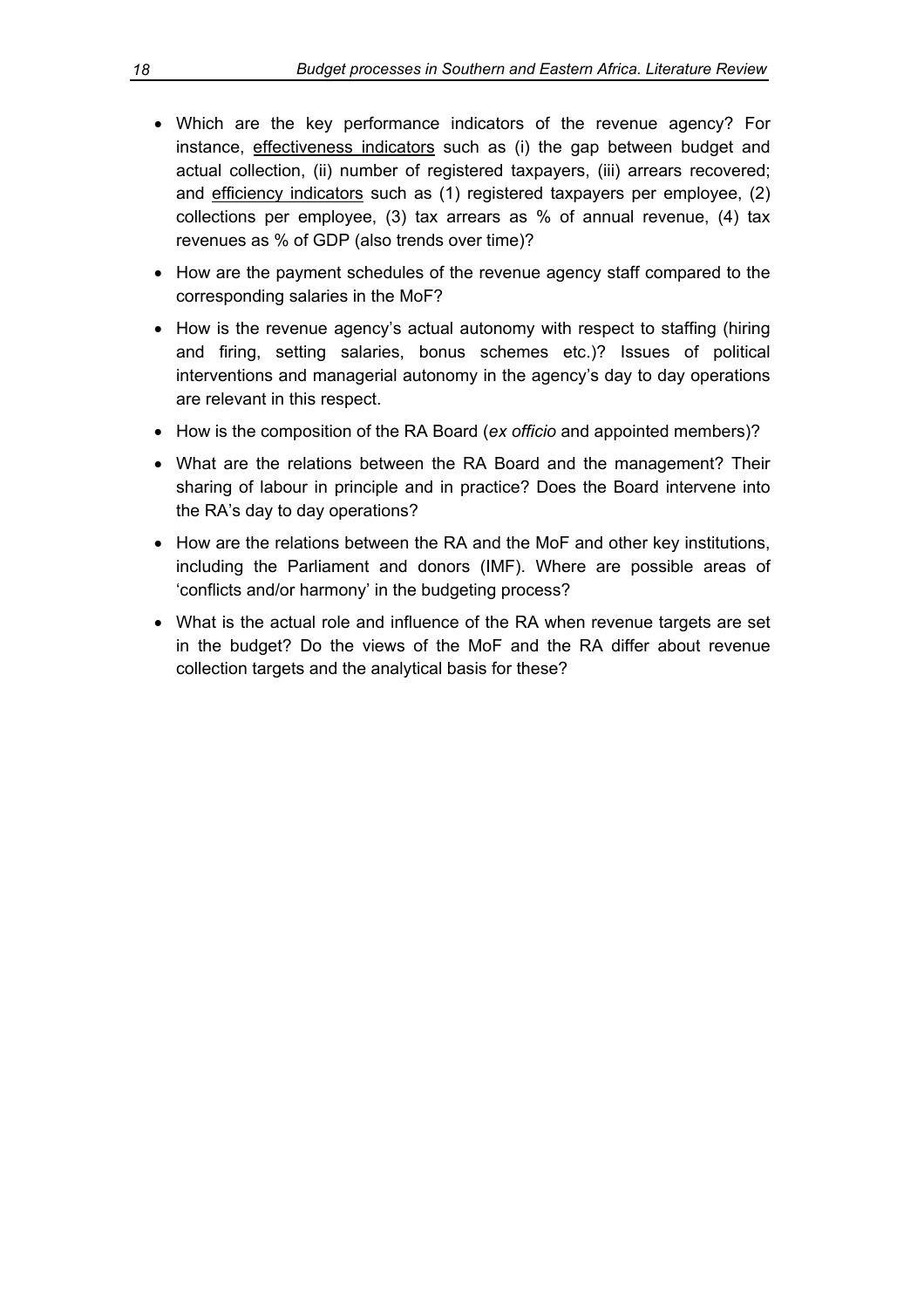## <span id="page-26-0"></span>**6. The role of Parliaments, Non-state actors, and the Auditor General in the budgetary process**

The section focuses on the role of the Parliaments, Non-state actors, and the Auditor General in the budgetary process. The aim of the section is to give an overview of work on the key issues with respect to the three institutions in relation to their roles in the budgetary process. Furthermore, the section aims at highlighting the general best practices of these institutions as well as their differences.

Parliament, Non-state actors and the Auditor General are important to improve good economic governance through external scrutiny of the budget processes (Krafchik 2003). Sustainable fiscal policies are the result of blending competent technical solutions with political feasibility. The latter is facilitated by participation of civil society. This promise to improve sustainability of policies through ownership is expected to contribute to a better information basis and to enhance the government's resoluteness and policy credibility. It is also expected to minimise adverse impacts on the poor by getting their input into fiscal policy decisions. It works best if built into ongoing public institutions and decision making procedures (Brinkerhoff and Goldsmith 2003). However, critics of wider participation claim that it may undermine fiscal discipline trigger conflict and divisiveness and advantage established interest groups such as big business to the detriment of the poor and other disadvantaged groups. A comparative analysis of the impacts of parliament and NSA involvement in complementing the Auditor General within the budget processes may contribute to shed light on these issues.

## **6.1. The role of Parliament in the budgetary process**

#### **6.1.1. The general role of parliament**

The Parliament is an important element of the institutional set-up of a democracy. The democratic ideals are based on good governance, transparency, and participatory systems, which by default reinforce uniform approaches and practices to issues on development and provision of public goods and services.

The role of parliament centres around three fundamental roles: *empowering* government (legislation), *scrutiny and representation* (Dobell and Ulrich 2002:7)*. Empowering* entails providing authority and resources to the government and placing constraints and other requirements on reporting and accountability. *Scrutiny* involves checking how government has used its powers and resources in the interest of the citizens, assigning credit and blame and seeking redress, *Representation* is less operational and reflects parliament as a legitimate body for consulting on, deliberating and defining public interest and advise the government*.*  The role of parliament is generally imposed by law. The laws on the role of parliaments vary from country to country, in terms of procedures, constraints and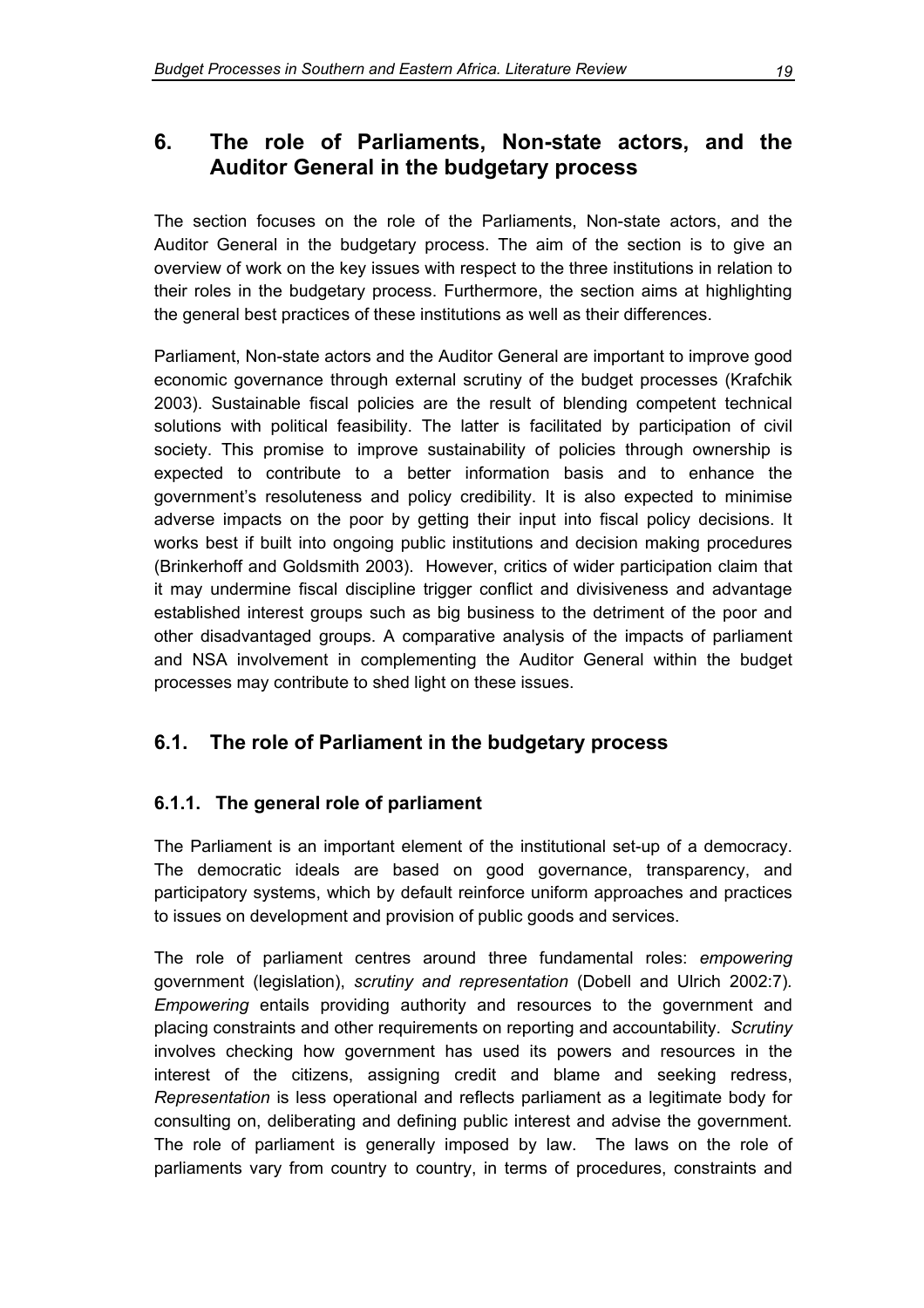<span id="page-27-0"></span>requirements on different aspects, which are also subject to the form or structure of government and parliamentary structure or systems (Dubrow 2002:25).

Under the perspective of good governance, the role of Parliament ought to be strengthened to achieve a vibrant and responsible democracy. In the context of the African Union (AU), this entails developing a common framework which will provide a mechanism for the evaluation of established benchmarks. Hope (2003) lists among other factors (a) strengthening public sector legislative and administrative institutions – including efficient parliamentary oversight and adequacy of the audit machinery; (b) transparency, (c) predictability, and (d) accountability as keys to improve governance in Africa.

Stapenhurst and Pelizzo (2002) characterize parliaments in terms of the Poverty Reduction Strategies. Parliaments are viewed as representative institutions charged with holding governments accountable for achieving the objectives set forth in the Poverty Reduction Strategy Papers (PRSP). It is the Parliament's overall constitutional responsibility to oversee and review whether the government's allocation of resources is consistent with the demands and needs of their constituencies and the national development objectives in general. The budget cycle is the entry point for the involvement of the Parliament in the PRSP-process, which provides domestic oversight of governmental actions in winning the fight against poverty (L'Eautier 2002).

### **6.1.2. The role of parliament in the budget process**

One of the main duties of the Parliament is to discuss and pass the budget. At the heart of parliament's work is the mandate to enforce financial and economic policy accountability, based on the way governance affects the livelihoods of the country's people (Langdon 2002:49). This depends on tax levels, spending patterns, the impact of policies on investment and on interest rates, as well as ways domestic choices interact with international economic factors. Thus, financial and economic management of these matters are regarded as central to the role of Parliament. Dobell and Ulrich (2002) describe a typical Westminister-style Parliament with regard to the fundamental roles and engagement of the Parliament in the budget process. These roles are centred on (i) representation, (ii) empowerment, and (iii) scrutiny. In the following sections we will elaborate on these three factors.

#### **6.1.3. Representation**

*Representation* in the budget starts with *pre-budget consultations*, which offers parliament an opportunity to exercise its consultative and advisory role (Dobell and Ulrich 2002: 8). This helps parliament to define the public interest and public agenda. Open consultations with the citizens are seen as adding quality and legitimacy of its views of the public interest. They highlight the importance of ownership of the budget – for which the government (executive) is fully accountable, and have to decide what advice to take. Parliament has to play this role, whether or not its advice is taken.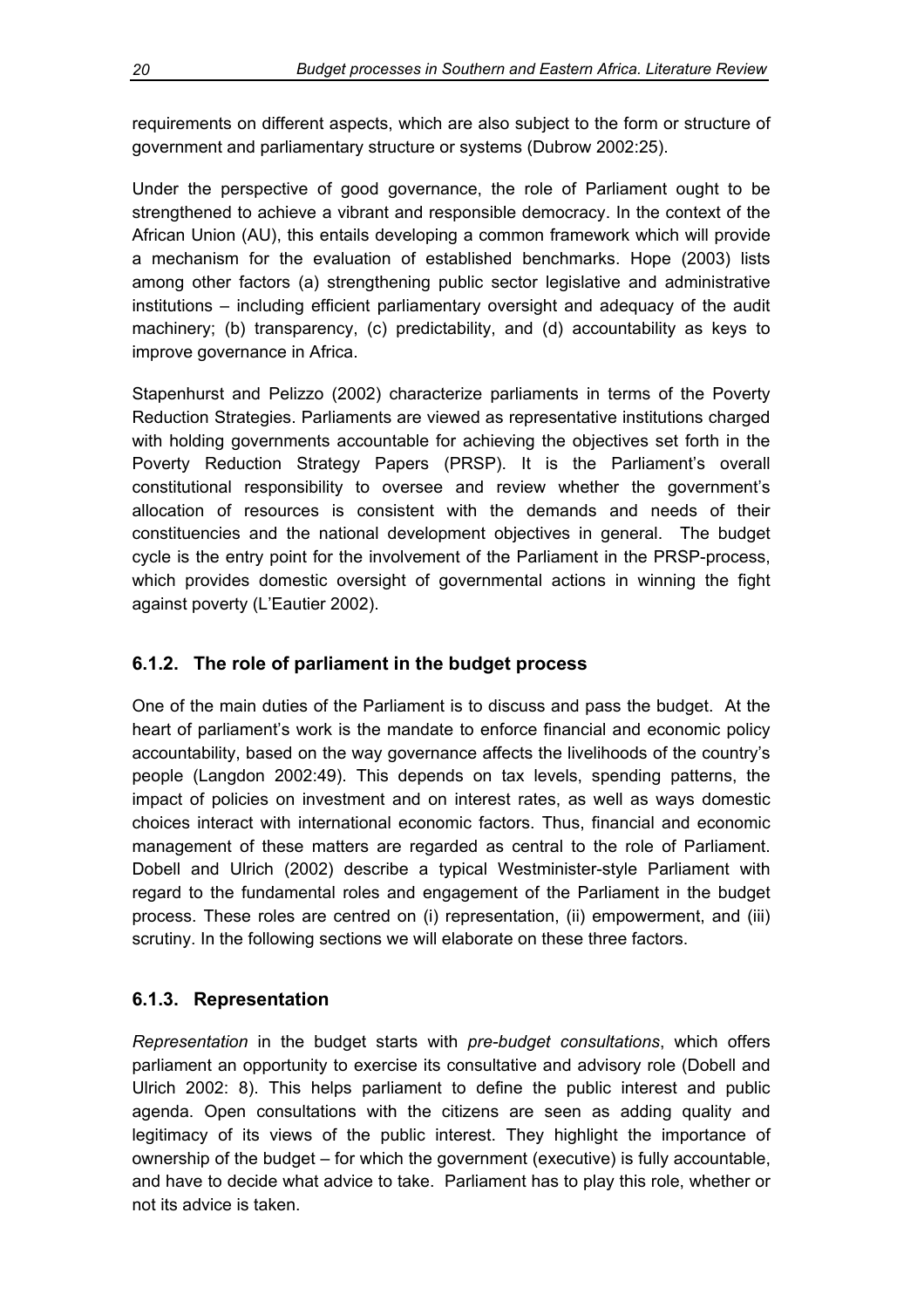<span id="page-28-0"></span>The finance committee or its equivalence deals with the budgetary issues in parliament (Dubrow 2002:25). This can have more specialised sub-committees with competences in different sectors of the budget. The committees on finance have a constitutional mandate to oversee and monitor the budget process. The finance committee or the equivalence deliberates mainly on the principles of the budget, while the sub-committees deliberate on details of the budget. However, this may vary depending on the parliamentary structure of a country. Parliamentary committees or equivalence are regarded as most important ongoing instruments of effective parliamentary action on the budget cycle (Langdon 2002:51).

The finance committee (or its equivalence), through budget hearings or consultations ensures, in principle, participation and representation of citizen interests in the budget. The finance committee consults different groups and individuals on budgetary issues. The work of the committee may also contribute to the public's understanding of the government's agenda, public's interest and the budget process itself (Dobell and Ulrich 2002:8). The pre-budget consultations of the finance committee (or its equivalence) generally focuses on general aspects of the budget, such as aggregate expenditure, tax policy and deficits and surpluses.

Detailed allocations and specific information on programs are principally an object of the committee studies. Committee studies enable parliament to engage and consult the citizens (organisations and individuals) on specific issues of the budget, and to inputs from various interest groups and citizens. Budget decision makers consider the recommendations and make their decisions based on the available resources. Issues of effectiveness and priority require in depth studies. The committees are often tasked with this responsibility. Although not easily measurable, the quality of committee deliberations is an important aspect as well. The number of minority reports and the increased use of roundtables of witnesses are used as indicators (Dobell and Ulrich 2002:11).

#### **6.1.4. Empowering government**

Parliament provides authority and resources to government to achieve certain things in a certain way (Dobbell and Ulrich 2002:13). The power and authority serve as the control framework within which government works. Parliament has the capacity to influence, amend and debate the budget, and a constitutional function through instruments of appropriate laws to pass the budget in the respective legislature before money is authorised for expenditure (Fubbs 1999). Thus, parliaments play the role of approving the aggregate budget proposal, which gives government power and authority to go ahead and execute its plans embedded in the budget.

Parliament makes use of committees specialising on specific areas of parliamentary issues. Langdon (2002:50) identifies the channels through which the members of parliament can increase their impact on the budget cycle process. They include the straightforward action of raising robust questions to appropriate institutions in the budget cycle depending on the parliamentary setup.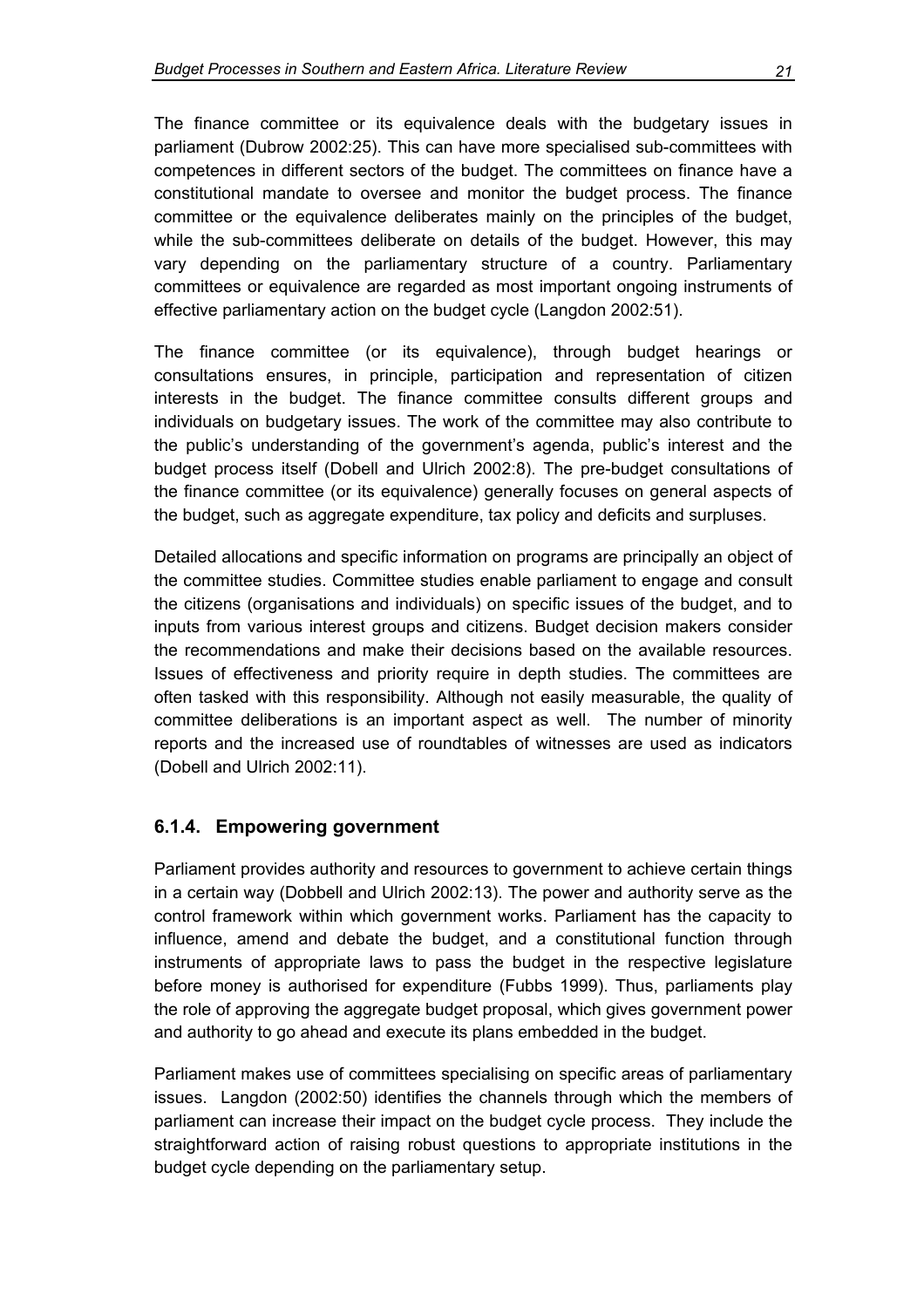### <span id="page-29-0"></span>**6.1.5. Scrutiny**

The budget is viewed as reflecting the policy of the government, the prioritisation of resources and government policy instruments (Fubbs 1999; Krafchik 1999; Toure 2001). The role of the Parliament involves scrutinising the budget in terms of priorities and effectiveness. The Parliament's scrutiny of the budget comprises question periods and in depth studies by the committees. The opposition has the opportunity to scrutinise the budget and make alternative proposals. The Parliament plays a crucial role by voting on the budget. It has an oversight role over the budget and follows up on the execution of the adopted budgets (Dubrow 2002:25).

The office of the auditor general supports the committees in financial and management scrutiny (Dobell and Ulrich 2002:11). Similarly, the Public Accounts Committee or its equivalence is another important agent of parliament in the scrutiny of the budget. The constituencies and the public through various channels also form part of the Parliament's budget scrutiny mechanism.

The Parliament's scrutiny of the budget is a mirror image of empowering government (Dobell and Ulrich 2002:11). As a result, parliamentary committees may play an important role in the scrutiny of the budget. Committees can scrutinise the budget through the review of public accounts and the auditor general's report, the regional and departmental estimates, plans and through in-depth studies of policies and programmes by the committee studies.

#### **6.1.6. Factors hampering the role of parliament in the budget process**

The Parliamentary Centre of Canada (2000) in its *Parliamentarian's Handbook*  observes that parliaments are beginning to strengthen their handling of the budget process by having key committees conduct public consultations in advance of the budget implementation. However, it points out that there are still obstacles to parliamentary effectiveness. These might include the executive's lack of cooperation, inexperience of MP's with regard to the complexities of national finances and weak parliamentary research and information services. Furthermore, the non treatment of the budget cycle in its entirety, inability to make each part of the budget accountable and lack of interest by other committees in the budget weaken the role of the Parliament in the budget process. Parliaments are found to be more effective if parliamentarians are well-informed (Dubrow 2002:27).

In a presidential system, the separation of powers can provide the legislative with significant oversight powers, while semi-presidential systems are generally found to provide fewer opportunities for supervision by the Parliament (Dubrow 2002:25). A properly defined relationship between the Parliament and the Government is crucial for the Parliament's ability to carry it out its oversight role. This is required, for instance, when it comes to tackling corruption, a prevalent feature in the literature dealing with budgetary issues (see Tanzi 1998; Dye and Stapenhurst 1998; Parliamentary Centre of Canada 2000). Fjeldstad (2002:3) argues that executive domination often leaves little space for ordinary parliamentarians to carry out their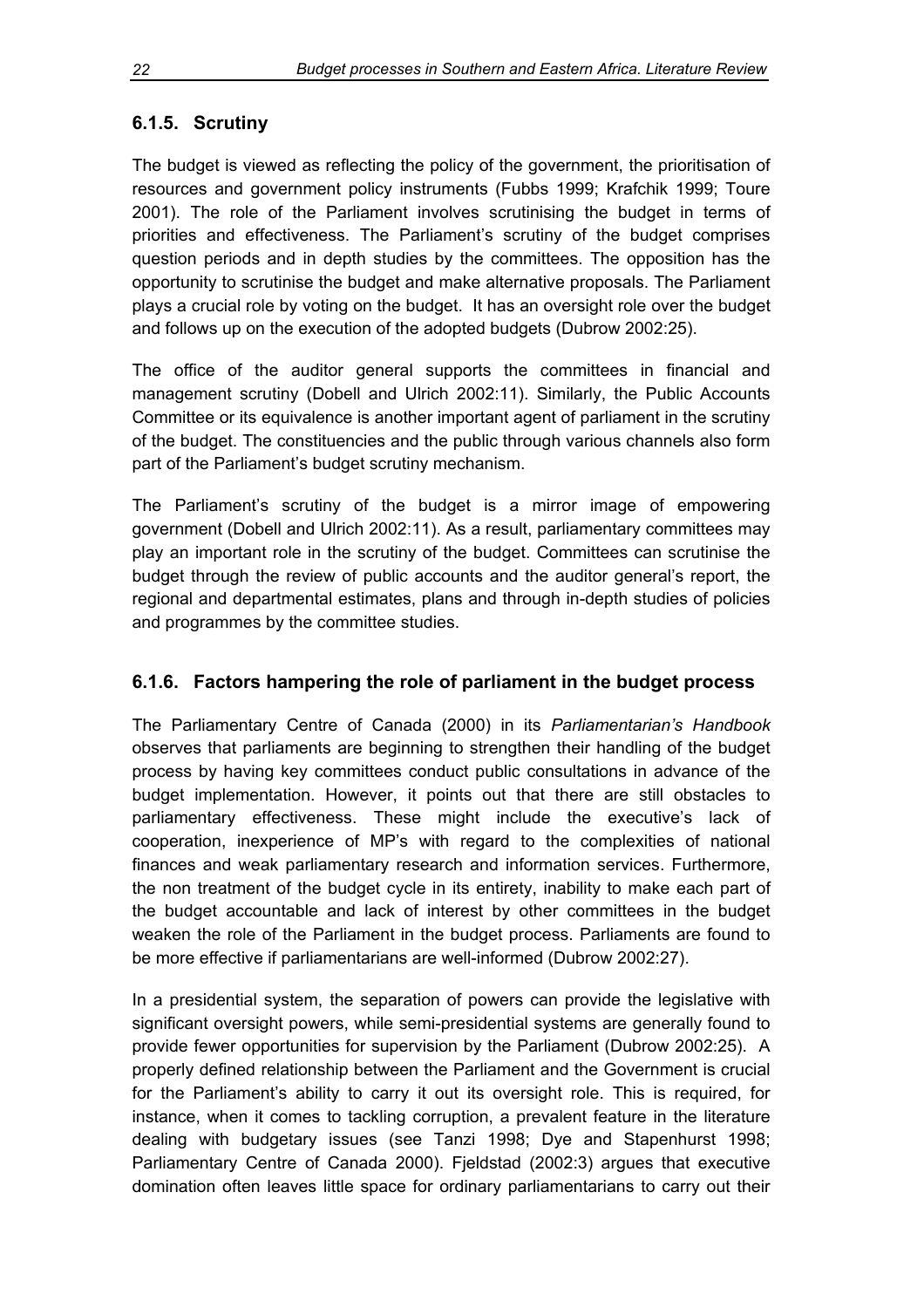<span id="page-30-0"></span>legislative oversight and representative functions. Similarly, Miller (2002) identifies state centred, executive dominated state institutions with marginalised parliamentarians as limitations to good governance.

Kombo (2002:20) further highlights that supplementary or additional budgetary estimate provisions are sometimes used in a manner which undermines the role of the Parliament in the budget process. Often, the supplementary or additional estimates which were meant to be proposals are in fact already incurred expenditure, and the Parliamentary approval is only a formality exercise. In addition, Miller (2002) identifies party politics as an obstacle to an effective role of the Parliament in general and in the budget in particular.

Structural and managerial factors are also identified as incapacitating the Parliament. Although structural issues are dealt with, due to popular electoral processes that do not necessarily submit themselves to meritocracy, managerial weakness remains a problem in strengthening the role of the Parliament including in the budgetary process (Kombo 2002). Moreover, some of the budgetary aspects are often not easily accessible and may be difficult for parliamentarians to understand (Dobell and Ulrich 2002:16).

In both the parliamentary and presidential systems, the strength of the Parliament's oversight role are claimed to be contingent upon the size of the governing party's majority of seats. According to Dubrow (2002), party domination can filter to the committees and limit their effectiveness as well as the effectiveness of the Parliament in general. Moreover, committees might be more effective and strong when party control over committees is weak, especially in parliamentary systems. Dubrow (2002) identifies changing committee membership as another factor impacting on the committee's effectiveness by affecting the policy expertise which committee members are able to build.

#### **6.1.7. Factors determining the ability of parliament**

According to Krafchik (1999), there are two primary factors determining the ability of the Parliament to influence the budget process:

- (a) The amendment power vested in the Parliament. Kombo (2002:20) identifies weak amendment powers in Kenya as seriously constraining the Parliament's role in the budget process. Krafchik (1999) observes that most parliamentary systems apply restrictions to the powers of the legislature in budgetary matters, particularly with respect to increases in expenditure. However, he finds that it is not possible to explain major variations in the magnitude of actual amendments across countries simply with reference to differences in allocated powers.
- (b) The *de facto* amendment of power of the Parliament depends on a second set of factors that relate to the effective role of committees in the budget process.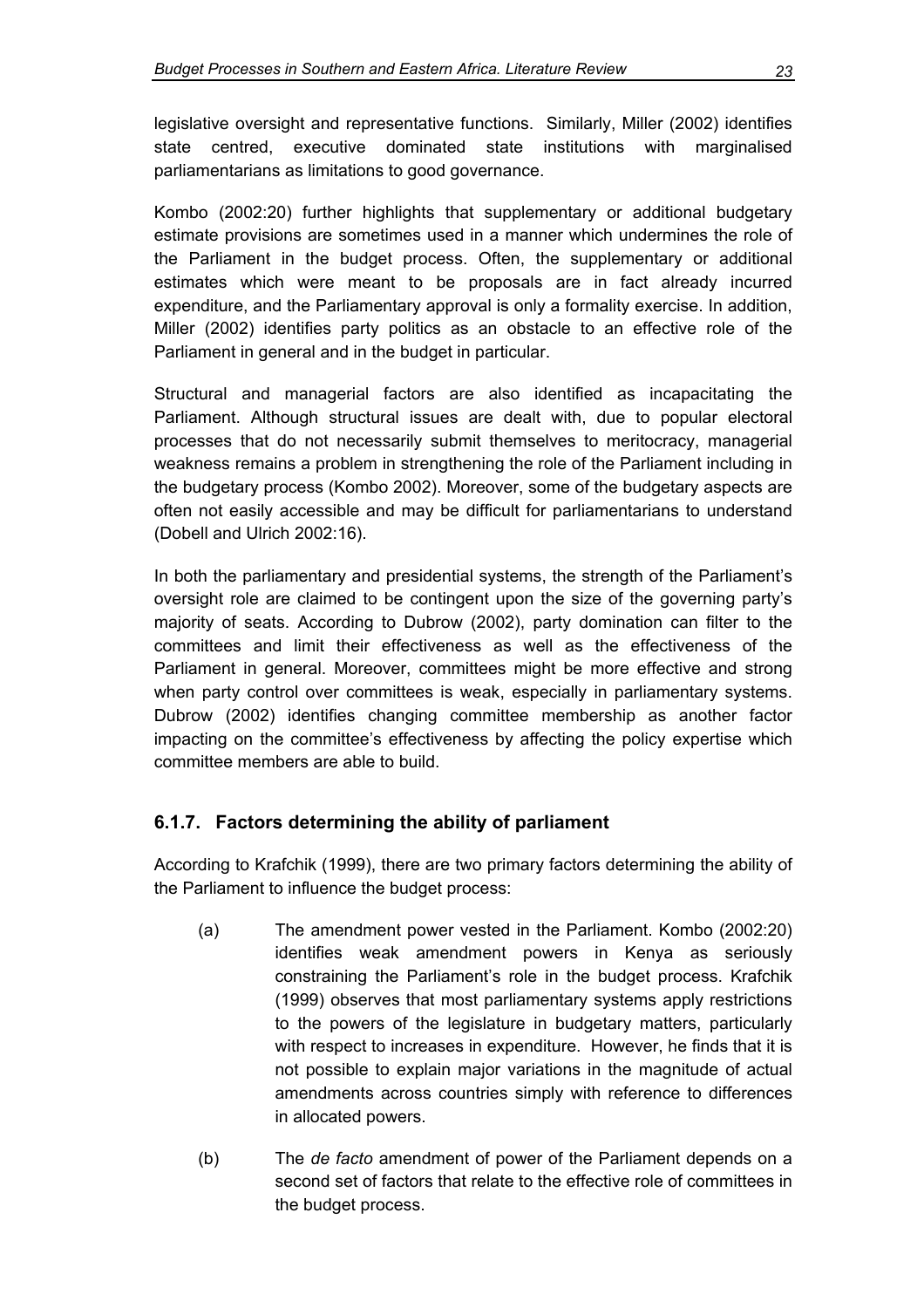<span id="page-31-0"></span>These factors are outlined by Krafchik (2002) as follows:

- The location of amendment powers, whether the committees have the power to suggest actual amendments to the Parliament, and whether the committee reports foster in-depth debate, are likely to lead to amendments.
- Time allocated to committees to debate relative to the total time available for considerations in the Parliament.
- Committees involvement in the budgetary process.
- Access to independent research capacity for a detailed scrutiny by specialised research staff in the Parliament.
- Access to departmental information, which includes timely access to executive information.

#### **6.1.8. Guiding points for country studies on the role of parliament in the budget process**

The guiding questions for country studies on the role of parliament in the budget process can be outlined as follows:

- What are the parliamentary and government systems and structures in the country?
- What laws are governing the Parliament and its role in the budget process?
- Where is the amendment powers situated?
- What are the consultation levels of the Parliament, both in general and at committee levels and at the different stages of the budget cycle?
- Does the Parliament involve the public and constituencies in scrutinizing the budget? If yes, how?
- How do committee studies operate in the country?
- What are the main factors hampering the role of the Parliament in the budget process?
- What is the level of the executive's co-operation with the Parliament in the budget process?
- Are the relationships between the Parliament and the executive and party domination in the Parliament and the parliamentary committees properly defined?
- **-** Does the budget system allow for supplementary and additional estimates?
- How often does committee membership change?
- Is sufficient time allocated for budget discussions in the Parliament?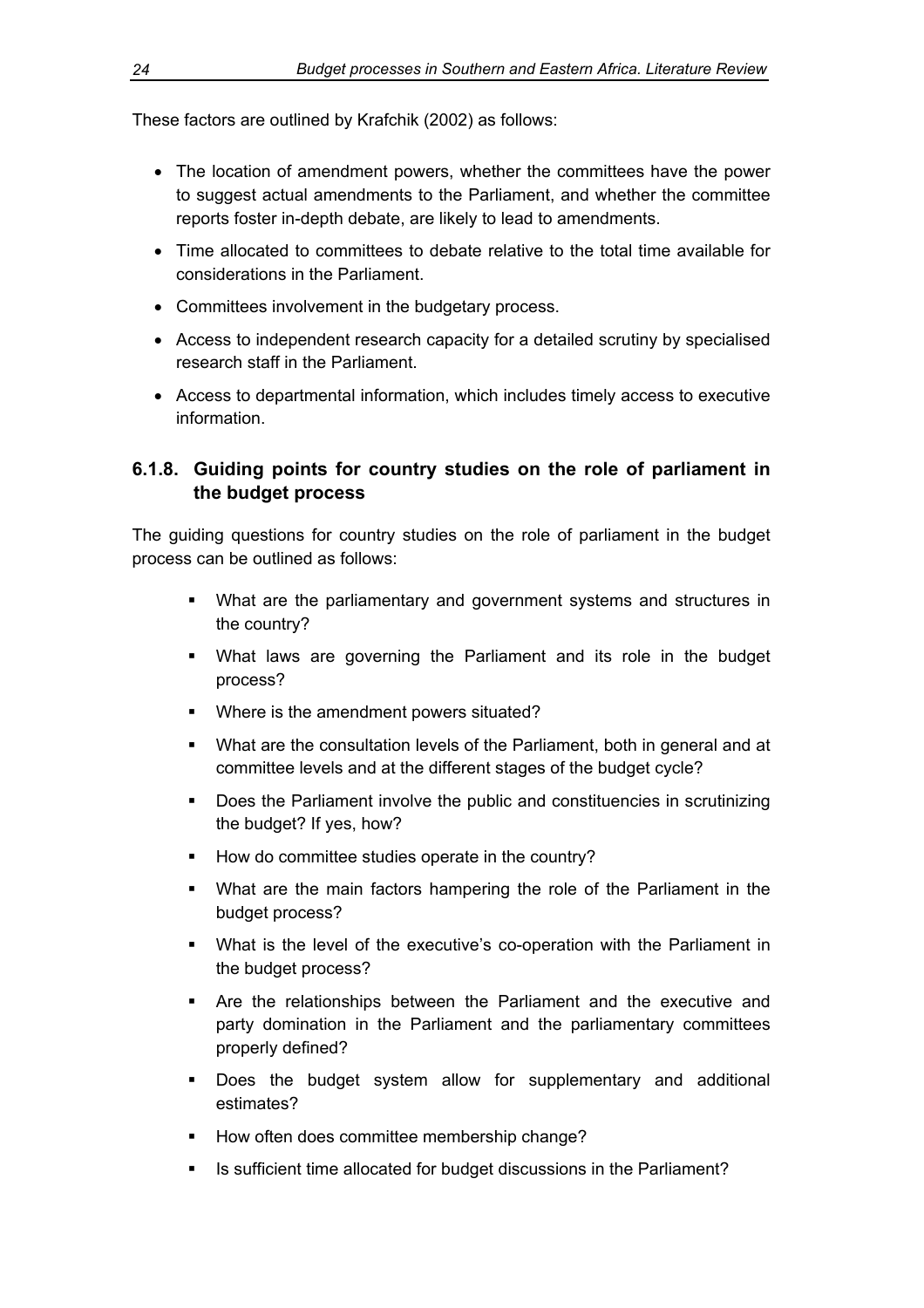<span id="page-32-0"></span> Does the Parliament or the parliamentary committees make use of independent research capacity by specialised research staff?

## **6.2. The role of the Auditor General's Office in the budgetary process**

#### **6.2.1. The general role of the Auditor General's Office**

Dye and Stapenhurst (1998) depict audit institutions in the broad view of ensuring that political, social and economic priorities are based on broad consensus in society, and that the voices of the poorest of the poor and the most vulnerable are heard in decision making over the allocation of resources. The audit institutions are important in promoting accountability, transparency and in dealing with issues such as corruption.

Kombo (2002:20) referring to Kenya argues that lack of prosecution powers by the committees to which the Auditor General (AG) reports implies that its recommendations will often gather dust. Similarly, Dubrow (2002:25) infers that the audit and controller-general's office responsible for detailed audits of expenditure often takes place post-facto. Linking this to the fact of no prosecuting powers may make this institution dealing with formalities, but having no real power to take action on its findings. He argues that strengthening the role of the Auditor General's Office as an independent auditing institution is required. Dubrow (2002) raises two questions which are important to address if one wants to strengthen the independence and effectiveness of the AG's office: (a) Has the auditing institution the ability to compel members of the executive branch to provide information that can expose irregularities? (b) Is the AG's office in a position to document its needs to conduct an intensive audit?

#### **6.2.2. The role of the Auditor General's Office in the budget process**

The Auditor General's Office plays a role in the budget process. It is expected to raising questions about the probity of expenditures. Miller (2002:13) stresses that the Auditor General's Office is one of the established means for strengthening accountability. However, he warns that a proliferation of watchdog agencies may create turf battles and public confusion. The fact that these agencies are also under the executive may render them ineffective.

The auditing institutions' legal mandate, reporting relationships and effectiveness vary between countries, reflecting different governance systems and government policies. However, in general their overall role remains to oversee the management of public funds and the quality and credibility of government's reported financial data (World Bank 2001). They provide the legal, financial and institutional frameworks and moderate capricious application of rules and laws.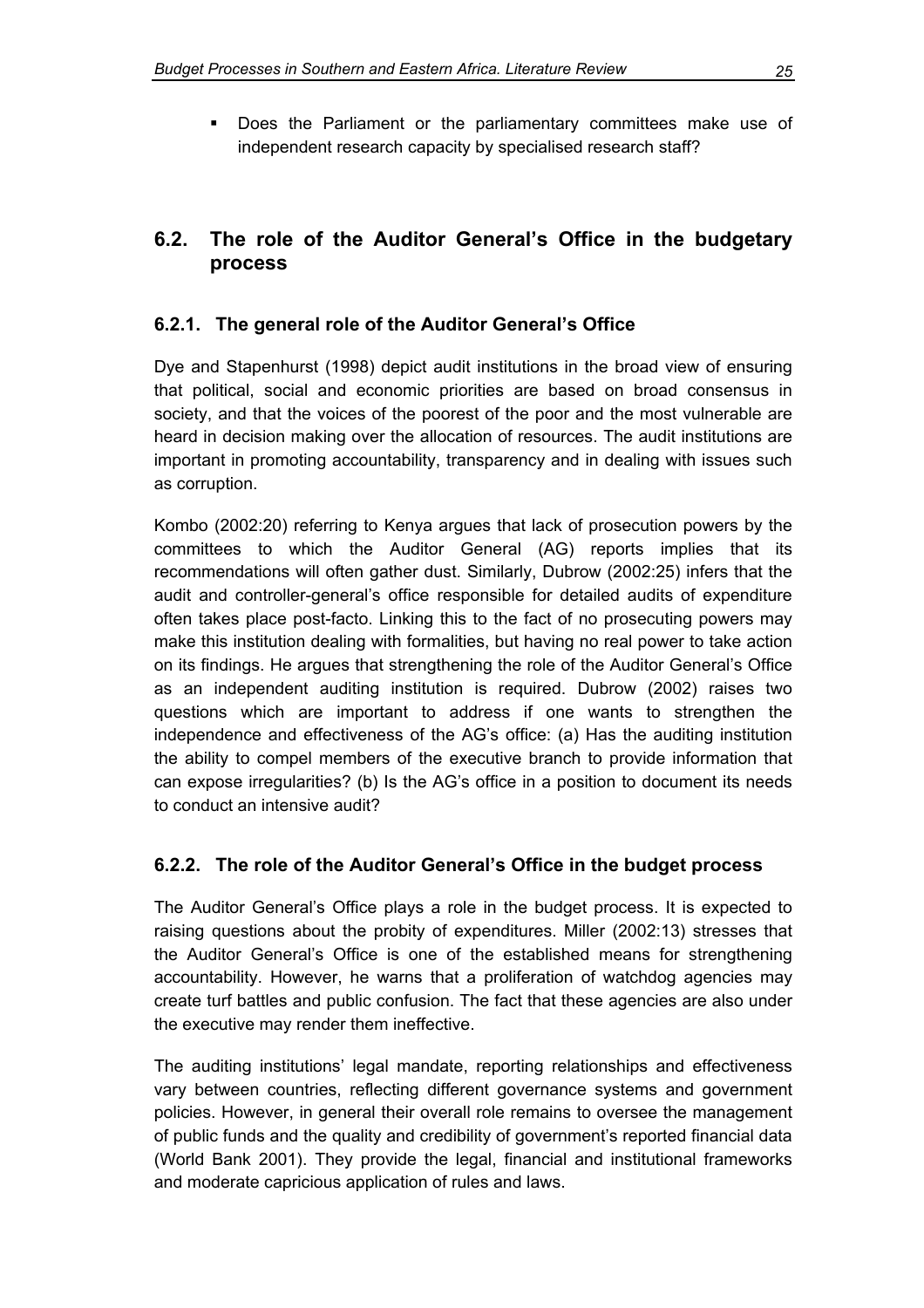### <span id="page-33-0"></span>**6.2.3. Types of auditing systems**

There are three main auditing systems: Napoleonic, Westminister and board (World Bank 2001). The Napoleonic system has both judicial and administrative authority and is independent of the legislative and executive branches, forming part of the judiciary, making judgements on government compliance with laws and regulations as well as ensuring that public funds are well spent. In the Westminister system, common in sub-Saharan Africa, the Auditor General's Office is an independent body that reports to the Parliament. The office is, in principle, made up of professional auditors and technical experts. There is often little emphasis on legal compliance and the office serves no judicial function. However, its findings may be passed to legal authorities for further action. The board system is similar to the Westminister system in being independent of the executive. Hence, it is in a position to 'help' the Parliament to perform oversight. Its primary mandate is to analyse government spending and revenue and report its findings to parliament.

There are three types of audits which form the comprehensive audit framework. These are: (i) the financial audit framework; (ii) the compliance audit framework; and (iii) the performance based audit framework (World Bank 2001). Under the financial audit, the accuracy and fairness of the financial statements are assessed. Whether government revenue and spending are authorised is verified through a compliance audit. The process includes reviewing if government departments and agencies have conformed to all applicable laws and regulations, including the spending authority in the annual budget as well as any relevant legislation. A performance audit is meant to determine whether taxpayers get value for their money. This type of audit is carried out in collaboration with subject matter experts who offer advice and review audit results. The mandate with regard to this function may vary among audit institutions. It can range from reviewing the effectiveness of government programmes to being confined to reviewing operational efficiency.

Audits are regarded as an integral part of the budget cycle. In a Westminister system, audit institutions are a core element of the parliamentary oversight, on which the Parliament rely to audit public accounts. In this system, there is an extensive interaction between the audit institution and the Parliament. In the board system, the audit board prepares the audit reports and submits them to the cabinet which in turn submits them to the Parliament. In the Napoleonic system, the Parliament does not automatically receive the auditors' report, though it may receive a report on the courts' work.

#### **6.2.4. Conditions for successful audit institutions**

The World Bank (2001) lists several features viewed as crucial to the success of audit institutions: supportive environment, clear mandates, independence, adequate funding and staffing, sharing of knowledge and experience, and adherence to international auditing principles. Inadequacies with these features form the limitations to the auditing institutions in the budget process. Further aspects of good practices of the audit institutions are contained in OECD (2002). The Parliamentary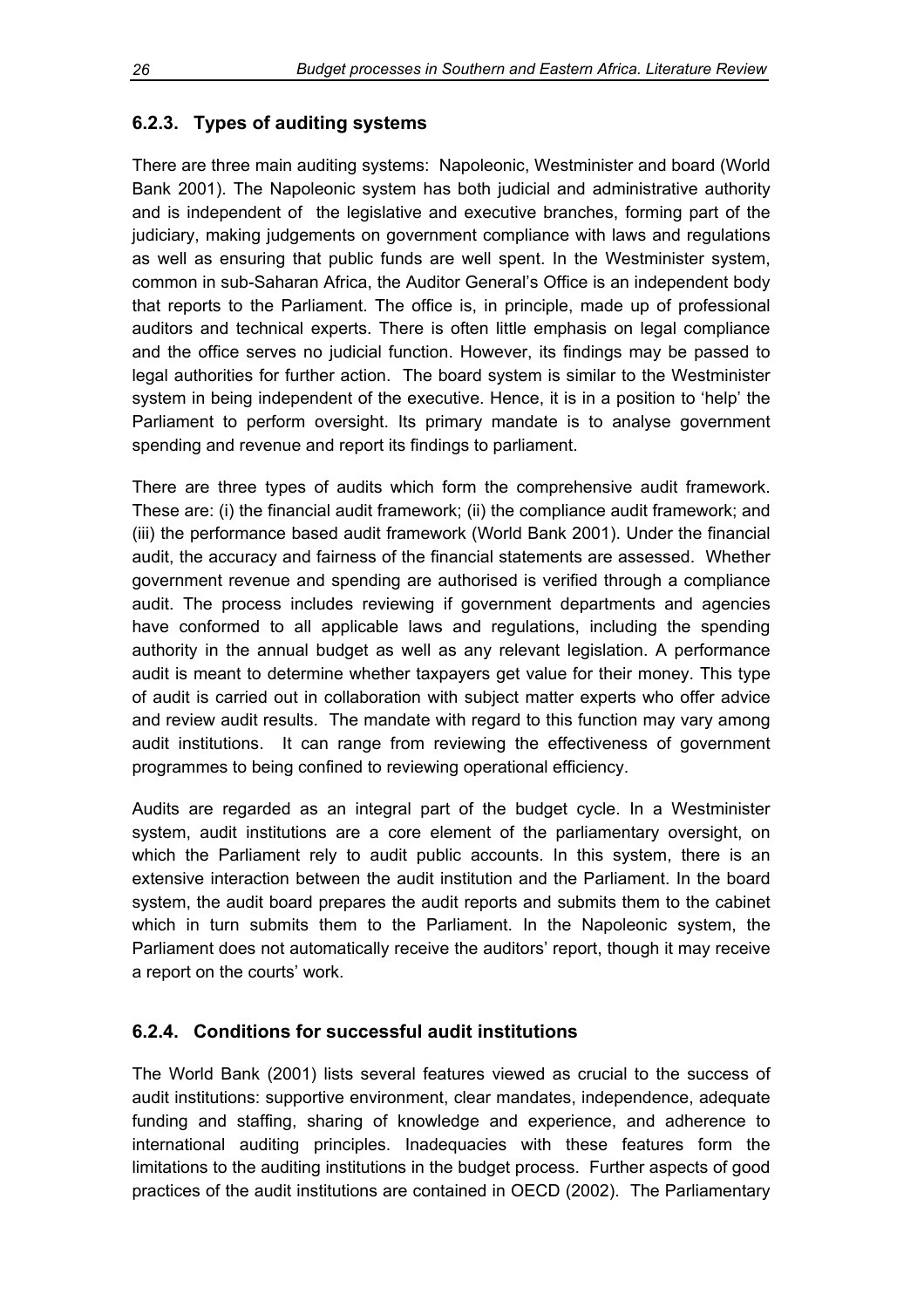<span id="page-34-0"></span>Centre of Canada (2000:47) views a good audit system combined with a watchful and active parliament, rather than a host of direct controls and regulations, as key instruments to ensuring accountability. This includes a legislative framework that defines the government's intentions and regulates the powers and authorities of the executive, and strong and active parliamentary committees.

An important aspect underlined by the Parliamentary Centre of Canada (2000:76) is the timeliness of audit reports. It affects the relevance and usefulness of the reports to the budget process. Scholtz and van Straaten (1999) argue that because audit investigations take place after the transactions have been completed, this leaves a serious void, as corrective steps can take place only once an irregularity has taken place. This limits the role of audit institutions to exposing such irregularities.

#### **6.2.5. Guiding points for country studies on the role of the auditor general in the budget process**

The guiding questions for country studies on the role of the auditor general in the budget process can be outlined as follows:

- **Which are the laws dealing with the auditor general's office?**
- What are the auditing systems practices in the respective countries?
- How does the auditor's office promote accountability and transparency?
- How is the relationship of the auditor's office to other institutions (the Parliament and the government)?
- **In the auditor's office independent and does it have prosecution** authority?
- What is the level of the technical expertise of the General Auditor's Office?
- How does the auditor's office carry out its functions with regard to the three types of audits forming the comprehensive audit framework?
- How does the auditor's office interact with the Parliament?
- How is the auditor's office funded?
- How is the auditor's office staffed?
- **-** Does the auditor's office adhere to international auditing principles?
- Is the auditor's office timely with its reports?
- What is the role of the Auditor General's Office in preventing irregularities?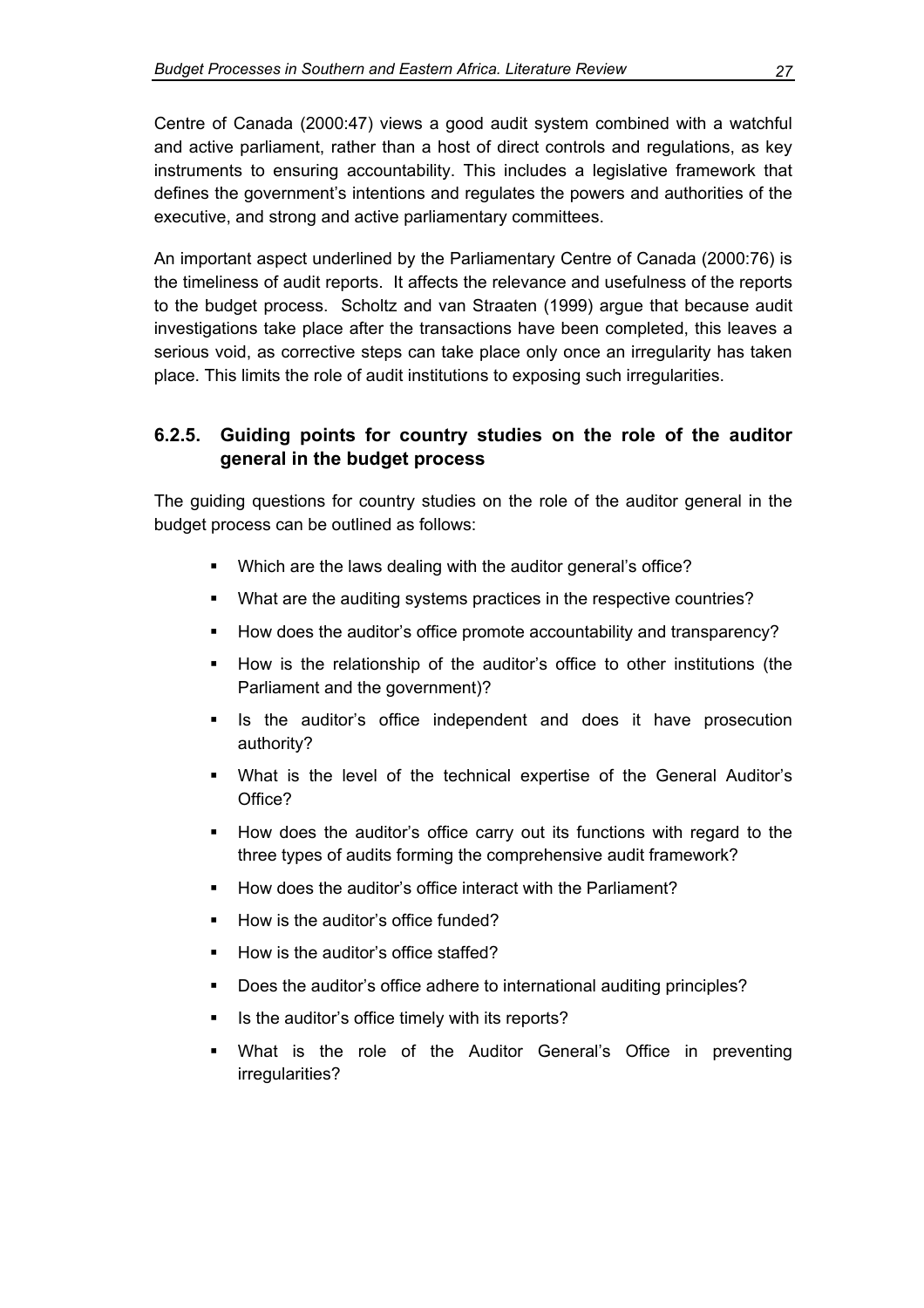## <span id="page-35-0"></span>**6.3. The Role of non-state actors in the budgetary process**

#### **6.3.1. General**

Achieving development goals requires the participation of both state bodies and all sectors of the society. As a term, 'non-state actor' is relatively new but its notion is old. Terms long used as 'special interest groups' and 'civil society' circumscribe the notion of non-state actors. Non-state actors come in a range of organisations that bring together the principal, existing or emerging, structures of the society outside the government and public administration. In the formal public economic literature the non-state actor concept is referred to under special interest groups (Rosen 1998). Non-state actor organisations include non-governmental organisations (NGOs), community based organisations (CBOs), trade unions, employers associations, universities, association of churches and other confessional organisations, cultural associations, private sector associations, business organisations and the media (CEC 2002).

#### **6.3.2. Characteristics of non-state actors**

Non-state actors are, in principle, independent from the state. They are often created voluntarily by citizens and promote an issue or an interest either general or specific. They can be profit or non-profit making. However, there is indistinctness regarding this characteristic (International Alert 2003). While private businesses might be included in the definition, non-state actors often refer to non-profit organisations. For our purpose, the emphasis is on non-profit organisations as operational or advocates in the implementation of projects, consultation processes, policy discussion and in contributing to development strategies, as well as interest groups such as business organisations and trade unions.

The basis for the formation of interest groups (non-state actors) depends on many factors. Rosen (1998:129) outlines some of the bases on which interest groups are established: ideological orientation, income categories and sources of incomes, industry and employment, regions, demographic and personal characteristics. The rationale of group formation is in the effectiveness of people with common interests to exercise disproportionate power by acting together, compared to individuals acting independently. Non-state actors introduce an element of organisation and arena to strengthen the information position of the interest group members.

#### **6.3.3. Non-state actors and the budget process**

Many developing countries have difficulties to implement and maintain sound macroeconomic policies. Externally prescribed policy reforms are often not domestically 'owned' and soon become reversed and replaced by populist policies of unbalanced budget deficits and inflationary monetary policies. This is why international donors push recipient governments to forge a domestic public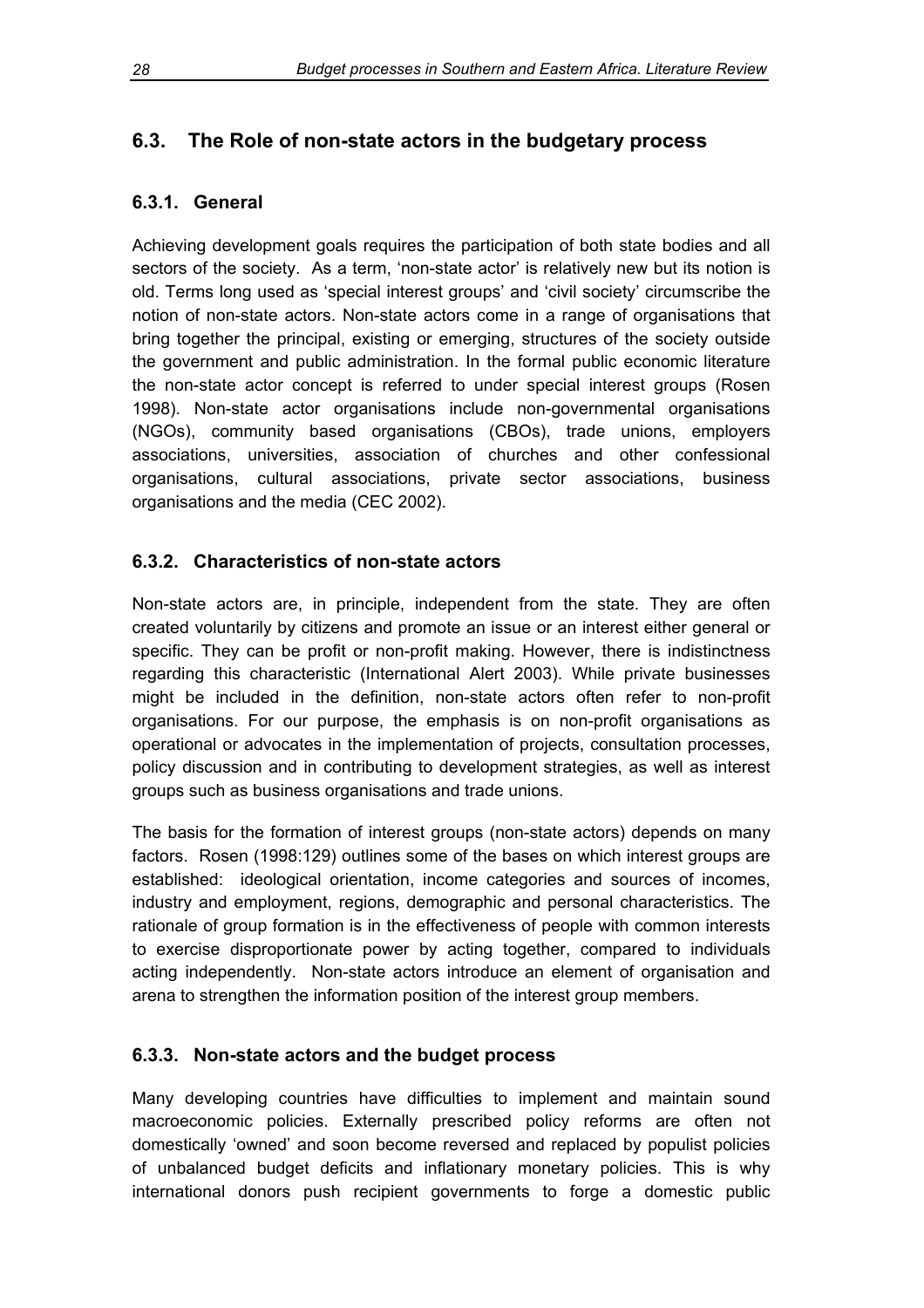consensus on macroeconomic policy in order to enhance sustainability of a set of sound policies. Public consensus may also help to improve pro-poverty effects of policies. However, to reach such a consensus often faces two major problems: On the one hand, policy makers may have little faith in the civil society's ability to understand matters of economic policy and to make meaningful contributions on these issues. Second, many civil society actors may not trust that their inputs will be heard and that policy makers make the right decisions for them. From this situation arises the question how citizen participation can bridge this gap (Brinkerhoff and Goldsmith 2003).

The link of non-state actors and the budget is in the three-sided relationship *(the iron triangle)* with the bureaucrats and the elected representatives of parliament (Rosen 1998:130). The Parliament authorises programmes, the bureaucrats are responsible for administering it, and special interest groups are the beneficiaries. Some non-state actors are well placed in the promotion of poverty reduction, good governance and sustainable development. They are not only beneficiaries, but have to make inputs to the process, by initiating as well as advocating the needs of their members.

Non-state actors can be involved in the budget process in many ways. They can participate in the preparation and implementation of national development strategies, and in the budget review process. They can also participate by having access to the corresponding parliamentary committees. Similarly, they can play a role in the budget process by lobbying parliamentarians. If well organised, civil society may ensure that politicians deliver promised services, and keep them on their toes to deliver efficient programmes and better policies (Sarrouh 2002:63).

Non-state actors may link with the budget through their funding needs. Since the budget is responsible for the allocation of the national resources, non-state actors benefit from the budget allocation as project implementers. The capacity of the nonstate actors will determine the extent to which they can be relied on for the implementation of projects. The level of budgetary allocation to non-state actors will depend partly on their capacity to carry out projects. Countries have varying rules on the funding of non-state actor activities and they may differ from activity to activity. Similarly, the framework under which non-state actors are funded can affect their independence (Jones 2001).

At a broader level, non-state actors can influence the budget process as part of civil society through the electoral process. Non-state actors as advocates of interests can influence the budget by lobbying the parliament to increase the budget allocations to their priority areas. Apart from the election process, which is the primary mode by which non-state actors can influence the budget process, nonstate actors can play a role in the budget through the available mechanisms to participate directly in parliamentary activities. For instance, they can provide inputs to the parliamentary committees. Furthermore, non-state actors may play a crucial role by serving as platforms to educate and channel information on the budget to their members.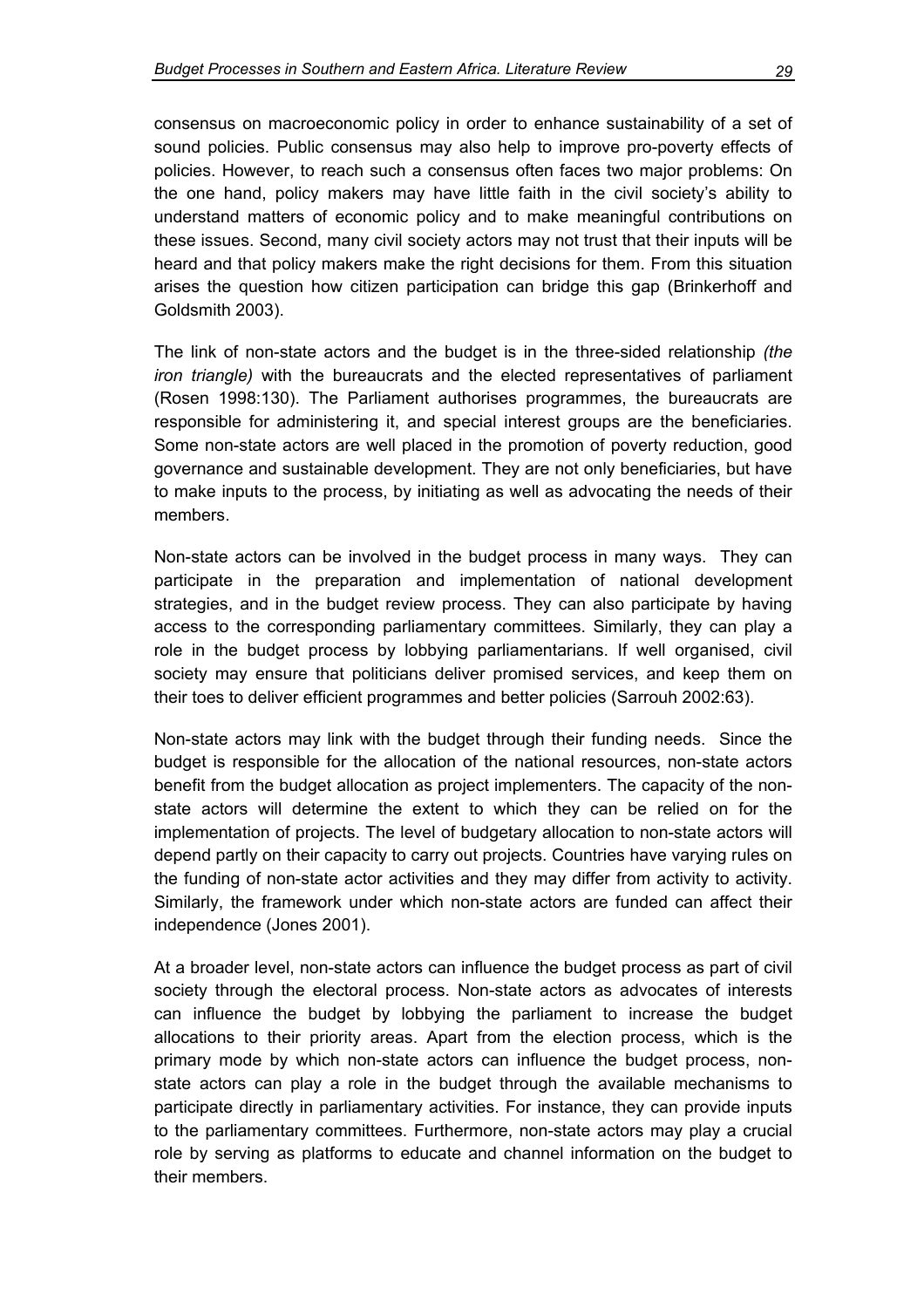### <span id="page-37-0"></span>**6.3.4. Factors hampering the role of non-state actors in the budget process**

While non-state actors can be an effective tool in the implementation of development projects, they occupy a sensitive niche in the political market. They are directly involved with grass-roots and can influence their views on important policy issues. This is in principle a positive aspect that can lead to a vibrant and deepening democracy. However, the competition nature of elections can cause resistance to an increased role of non-state actors in development activities (Babb 2003). Brown and Kalegaonkar (1999:5) observe that in many countries governments are deeply suspicious of civil society organisations, especially in centralised regimes. They view them as potential competitors, as deliverers of services to constituencies, channels of resources from international donors or as watchdogs and challengers of state policies and actions.

As a result, governments may limit the role of non-state actors in the development process. It presents a danger for inefficiencies and room for public fund abuses and corruption. These have both direct and indirect consequences on the national budget and good governance. Non-state actors who often are dependent or closely allied with the government (or donors) risk to become compromised by their fear of retribution through denial of resources (Miller 2002:13).

There is emerging awareness of the importance and significance of non-state actors in the development process. The European Union (EU) has introduced policies that foster community ownerships of development strategies (CEC 2002). Non-state actors provide the medium through which development strategies and through which the grass-roots can be made a part of the development process. Accordingly, the *Cotonou Partnership* agreement between African, Caribbean and Pacific countries, and the European Union (EU), makes a mandatory provision for a proportional funds allocation for different development and cooperation projects to involve non-state actors (ECDPM 2001).

However, this has to some extent led to a perception that non-state actors in some countries are used to promote foreign values and hidden agendas. Sarrouh (2002) observes, for instance, that there is a trend by aid agencies to channel aid through non-governmental organisations and other non-state actors, who are perceived to be cost-effective and less bureaucratic. This may result in tensions between nonstate actors, parliamentarians and bureaucrats, and also to marginalisation of nonstate actors their impacts on the budget process.

Whilst non-state actors present an opportunity for democratic evolution and social change, they may at the same time be perceived as a threat by governments, especially in developing countries (Brown and Kalegaonkar 1999:6; Sarrouh 2002:64). The dependency of non-state actor organisations on funding from the government and aid agencies makes them vulnerable. Moreover, this dependency may draw their attention away from their original agendas and into unproductive rent-seeking activities.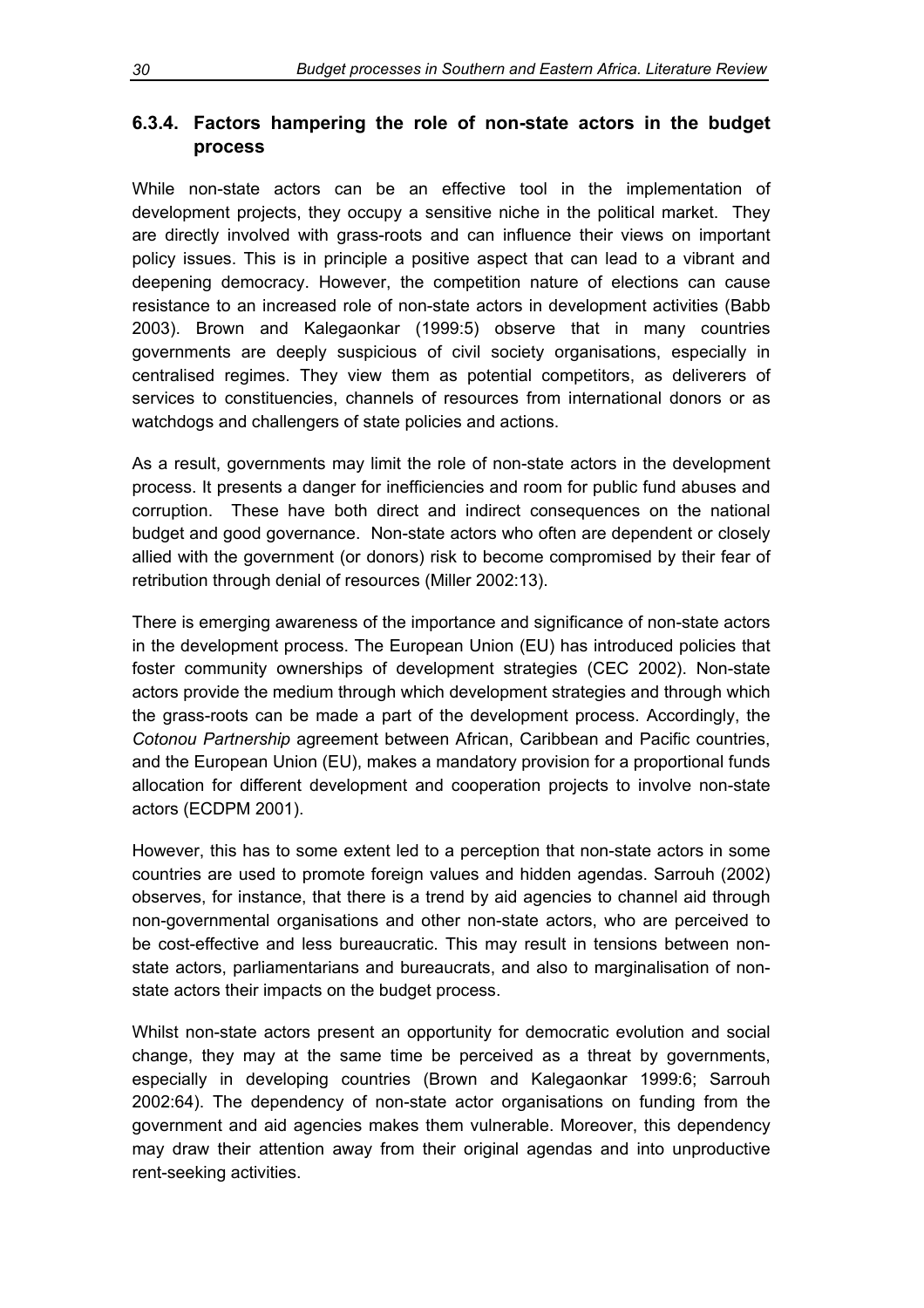#### <span id="page-38-0"></span>**6.3.5. Guiding points for country studies on the role of non-state actors in the budget process**

The guiding questions for country studies on the role of non-state actors can be outlined as follows:

- Which major non-state actors are involved (visibly and vocally) in the budget discussions – business, employee organisations, professional organisations, cultural organisations, research institutes and advocacy groups, NGOs, CBOs, religious groups, media?
- Which form does this involvement take?
- What stages of the budget process are they involved in?
- Are these groups representative or do they represent the elites? Which groups are underrepresented?
- What technical capacity does the NSA have?
- Does the NSA involvement in the budget process reflect an understanding of the interest group's particular interests?
- Does it reflect an understanding of the broader macroeconomic and fiscal effects?
- What actual impacts if any do the NSAs have?
- How are the NSA organisations which are involved in the budget process financed (membership, state, donors)?
- How does government regard their involvement in the budget process?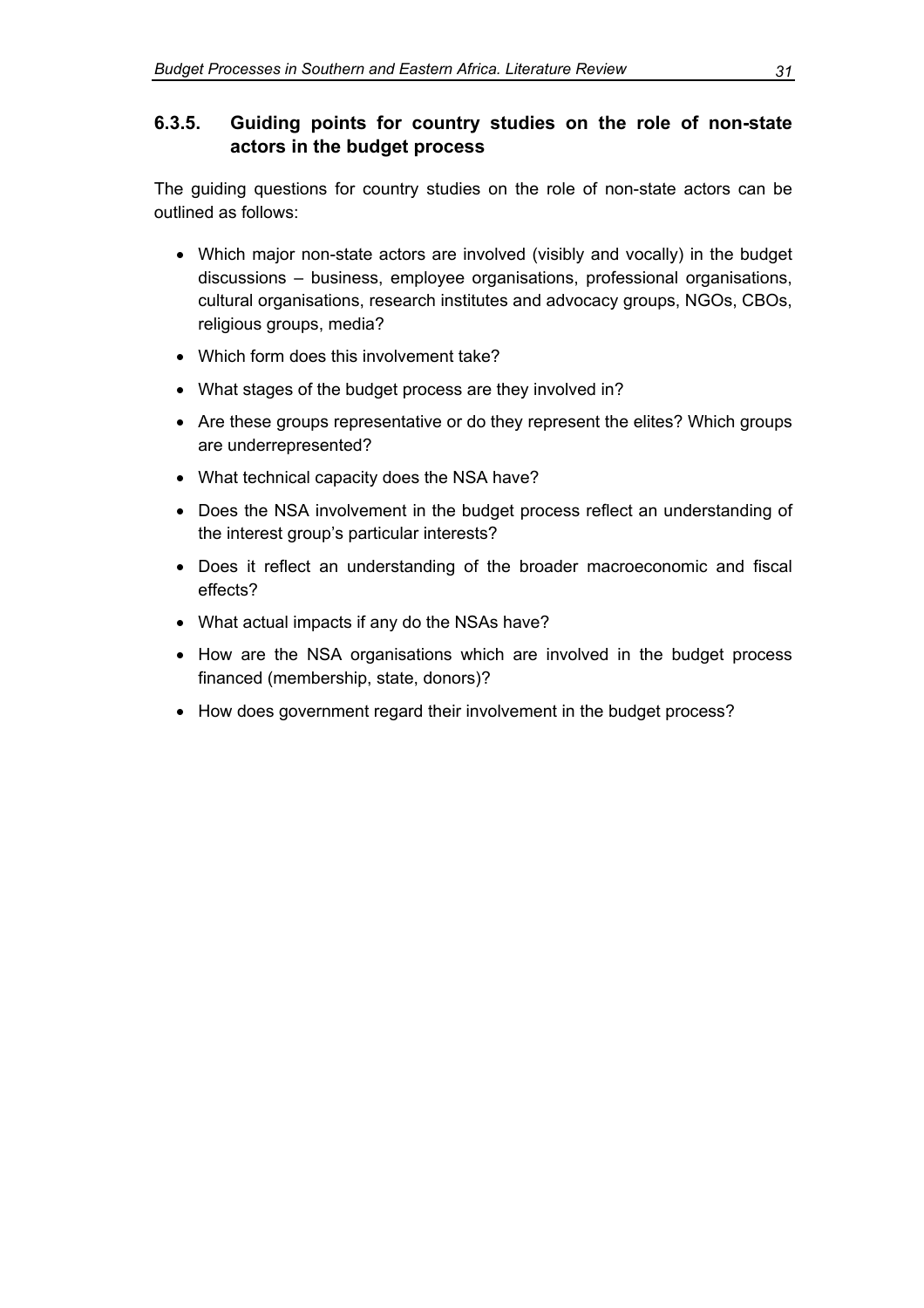#### <span id="page-39-0"></span>**References**

- Andreoni, J., Erard, B. and Feinstein, J. 1998, Tax compliance. Journal of Economic Literature, XXXVI, June, 818-860
- Anipa, S., Kaluma, F. and Muggeridge, E. 1999, MTEF in Malawi and Ghana. DFID seminar on Best Practice in Public Expenditure management. Consulting Africa Limited for DFID: London
- Babb, C. 2003, NGOs in the Caribbean: aspiring to a fuller role in public life, the Courier ACP-EU. Case study for DFID Seminar on Best Practice in Public Expenditure Management. Consulting Africa Limited: London
- Banerjee, AV. 1997, A theory of misgovernance. Quarterly Journal of Economics, vol.112, no.4, pp.1289-1332
- Bendor, J., Glazer, A. and Hammond, T. 2001, Theories of delegation. Annual Review of Political Science, vol. 4, pp. 235-69
- Bevan, D.L. 2001, The budget and medium term expenditure framework in Uganda. 33. World Bank: Washington
- Bird, A. 2002a, Assessment of the medium term expenditure framework in Uganda. MOKORO UK: Oxford
- Bird, A. 2002b, Design and implementation of MTEFs and their links to poverty reduction - Tanzania case study. MOKORO UK: Oxford.
- Blondal, J. 2001, Budget reform in OECD member countries, Common trends. OECD: Paris
- Bonwitt, B. 2002, Relations between supreme audit institutions and parliamentary committees. SIGMA Papers No. 33
- Brautigam, D. 1996, State capacity and effective governance. In Benno Ndulu, Nicholas van de Walle (eds.) Agenda for Africa's economic renewal. Transaction Publishers
- Brinkerhoff, D. W. and Goldsmith, A.A. 2003, How citizens participate in macroeconomic policy: International experience and implications for poverty reduction. World Development, vol. 31, no. 4, pp. 685-701
- Brown, L.D. and Kalegaonkar, A. 1999, Addressing civil society's challenges: Support organisations as emerging institutions. IDR Reports, 15, 2. Institute for Development Research
- Carlier, K. and Jennis, G. 2002a, Assessment of Burkina Faso's MTEF. Unnumbered Consultancy report. ECORYIS- Netherlands Economic Institute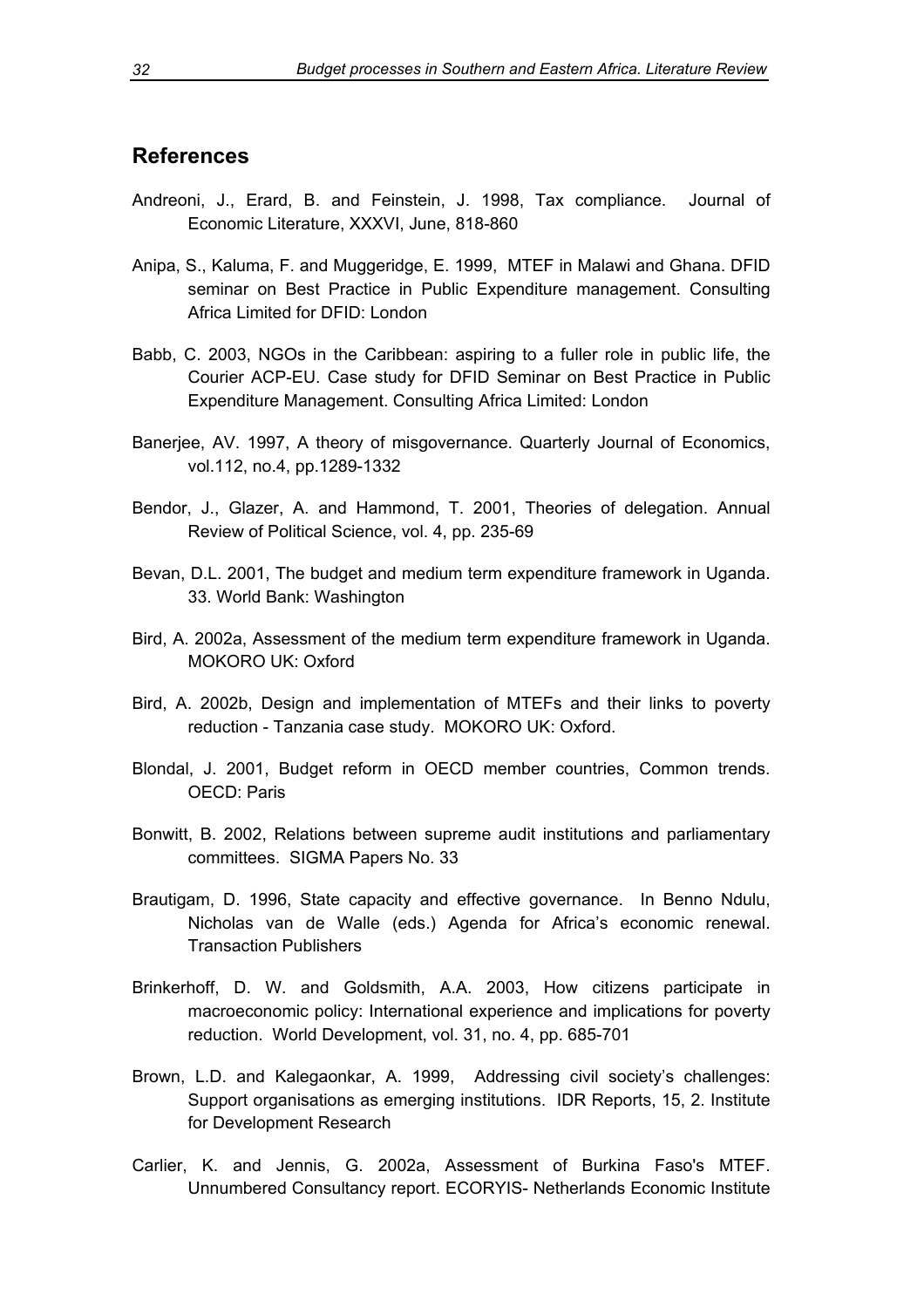(NEI): Macro and Sector Policies for EC: Rotterdam

- Carlier, K. and Jennis, G. 2003, Assessment of Benin's MTEF. Unnumbered Consultancy report. ECORYIS- Netherlands Economic Institute (NEI): Macro and Sector Policies for EC: Rotterdam
- Carlier, Krit and Geert Jennis. 2002b, Assessment of the MTEF of Cameroon. Unnumbered Consultancy report. ECORYIS- Netherlands Economic Institute (NEI): Macro and Sector Policies for EC: Rotterdam
- Chisi, P. 2000, A fiscal profile of Malawi. Malawi Institute for Democratic and Economic Affairs (MIDEA): Lilongwe
- Commission of the European Communities (CEC). 2002, Participation of non-state actors in EC development Policy. Communication from the Commission to the Council, the European Parliament and the Economic and Social **Committee**
- Coolidge, J. and Rose-Ackerman, S. 1997, High-level rent-seeking and corruption in African regimes: Theory and cases. World Bank Policy Research Working Paper 1780/1997. The World Bank: Washington DC
- Das-Gupta A. and Mookherjee D. 1998, Incentive and institutional reform in tax enforcement: An analysis of developing country experience. Oxford University Press: New York/Oxford
- Department for International Development (DFID). 2001, Understanding and reforming public expenditure management. Guidelines for DFID. DFID: London
- Devas, N., Delay S. and Hubbard M. 2001, Revenue authorities: Are they the right vehicle for improved tax administration? Public Administration and Development, vol. 21, 211-222
- Dinh, H.T, Aduguna, A. and Myers, B. 2002, The impact of cash budgets on poverty reduction in Zambia: A case study of the conflict between well-intentioned macroeconomic policy and service delivery to the poor. World Bank: Washington DC
- Dobell, P. and Ulrich, M. 2002, Parliament's performance in the budget process: A case study. Policy Matters, vol. 3, no. 5 (May), pp. 1-23
- Dubrow, G. 2002, Systems of Governance and Parliamentary Accountability. In Parliamentary Accountability and Good Governance, A Parliamentarian's Handbook
- Dye, K. and Stapenhurst, R. 1998, Pillars of integrity: The importance of supreme audit institutions in curbing corruption. Economic Development Institute of the World Bank: Washington DC

European Centre for Development Policy Management (ECDPM). 2001, Cotonou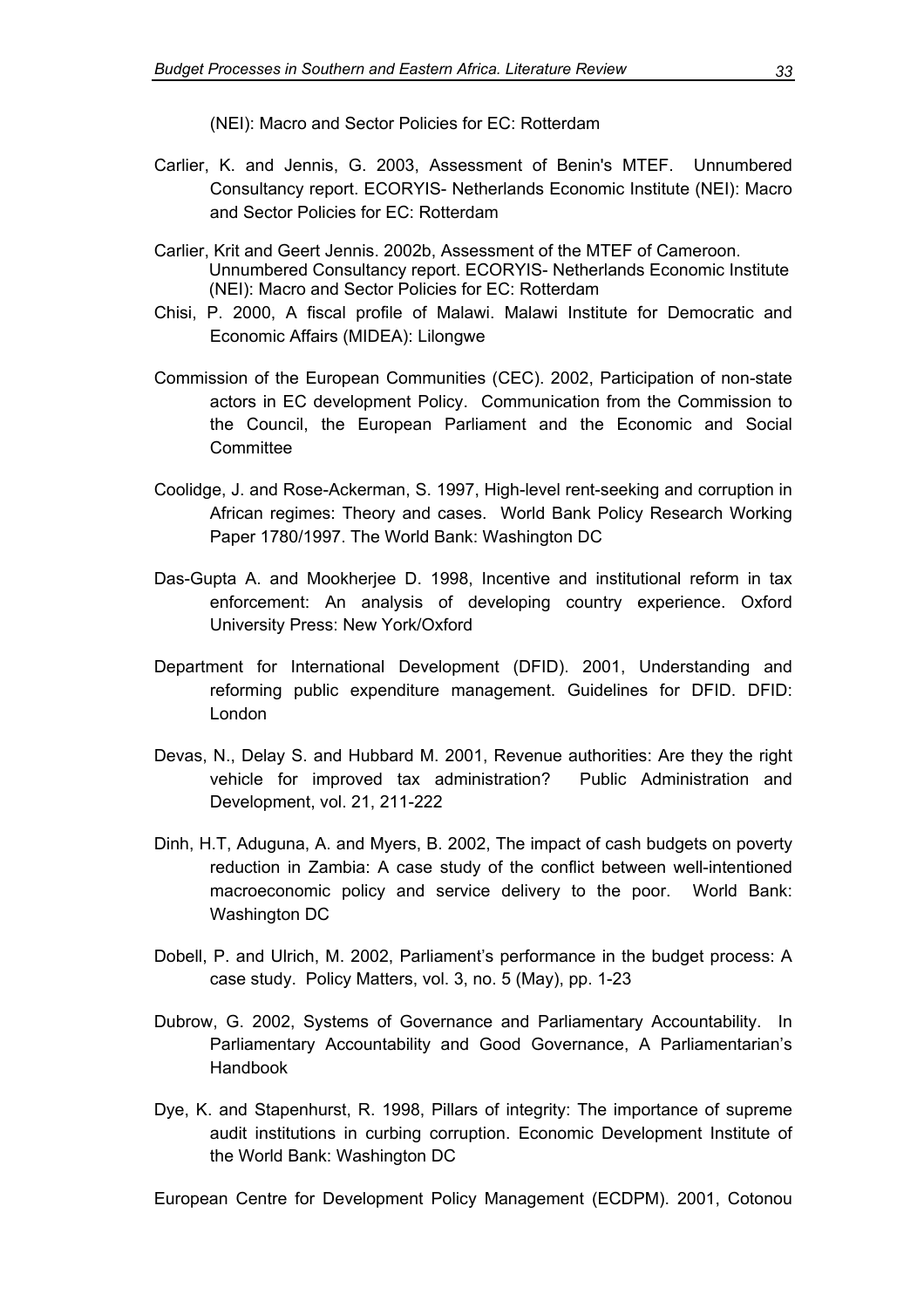Infokit. Obtaining Resources ( January)

- Fieldstad, O.-H. 2002. The fight against corruption and the role of parliamentarians. CMI Working Paper WP 6:2002. Chr. Michelsen Institute: Bergen
- Fieldstad, O.-H. 2003. Decentralisation and corruption. A review of the literature. Report to the Utstein Anti-corruption Resource Centre. Chr. Michelsen Institute: Bergen
- Fjeldstad, O.-H. 2003, Fighting fiscal corruption: Lessons from the Tanzania Revenue Authority. Public Administration and Development, vol. 23, no. 2 (May), pp. 165-175
- Fjeldstad, O.-H. and Semboja J. 2001, Why people pay taxes. The case of the development levy in Tanzania. World Development, vol. 29, no. 12, pp. 2059-2074
- Fjeldstad, O.-H. and Tungodden B. 2003, Fiscal corruption: A vice or a virtue? World Development, vol. 31, no. 8, pp. 1459-1467
- Fjeldstad, O.-H., Kolstad I. and Lange S. 2003, Autonomy, incentives and patronage. A study of corruption in the Tanzania and Uganda Revenue Authorities. CMI Report R 9:2003. Chr. Michelsen Institute: Bergen
- Foster, M. and Naschold, F. 2000, Expenditure framework and partnership. OED Working paper series No 9. World Bank: Washington DC
- Foster, M., Fozzard, A., Naschold, F. and Conway, T. 2002, How, when and why does poverty get budget priority? Poverty reduction strategy and public expenditure reform in five African countries. Overseas Development Institute (ODI): London
- Fubbs, J. 1999, The budget process and good governance. Occasional Paper no. 5. AWEPA and African-European Institute
- Fölscher, A. 2002, Budget transparency and participation. Five African case studies. IDASA: Cape Town
- Fölscher, A., Krafchik, W. and Shapiro, I. 2000, Transparency and participation in the budget process. South Africa: A country report. IDASA: Cape Town
- Ginwala, F. 2003, The role of parliament in meeting the challenges of globalisation to democratic governance in Africa. Development Policy Management Forum Occasional Paper DPMF No. 8. Addis Ababa

Government of South Africa. 1998, 1998 medium term expenditure review. Budget document, Budget Office, Department of Finance: Pretoria

Grindle, M.S. 1997, Divergent cultures? When public organisations perform well in developing countries. World Development, vol. 25, no. 4, pp. 481-495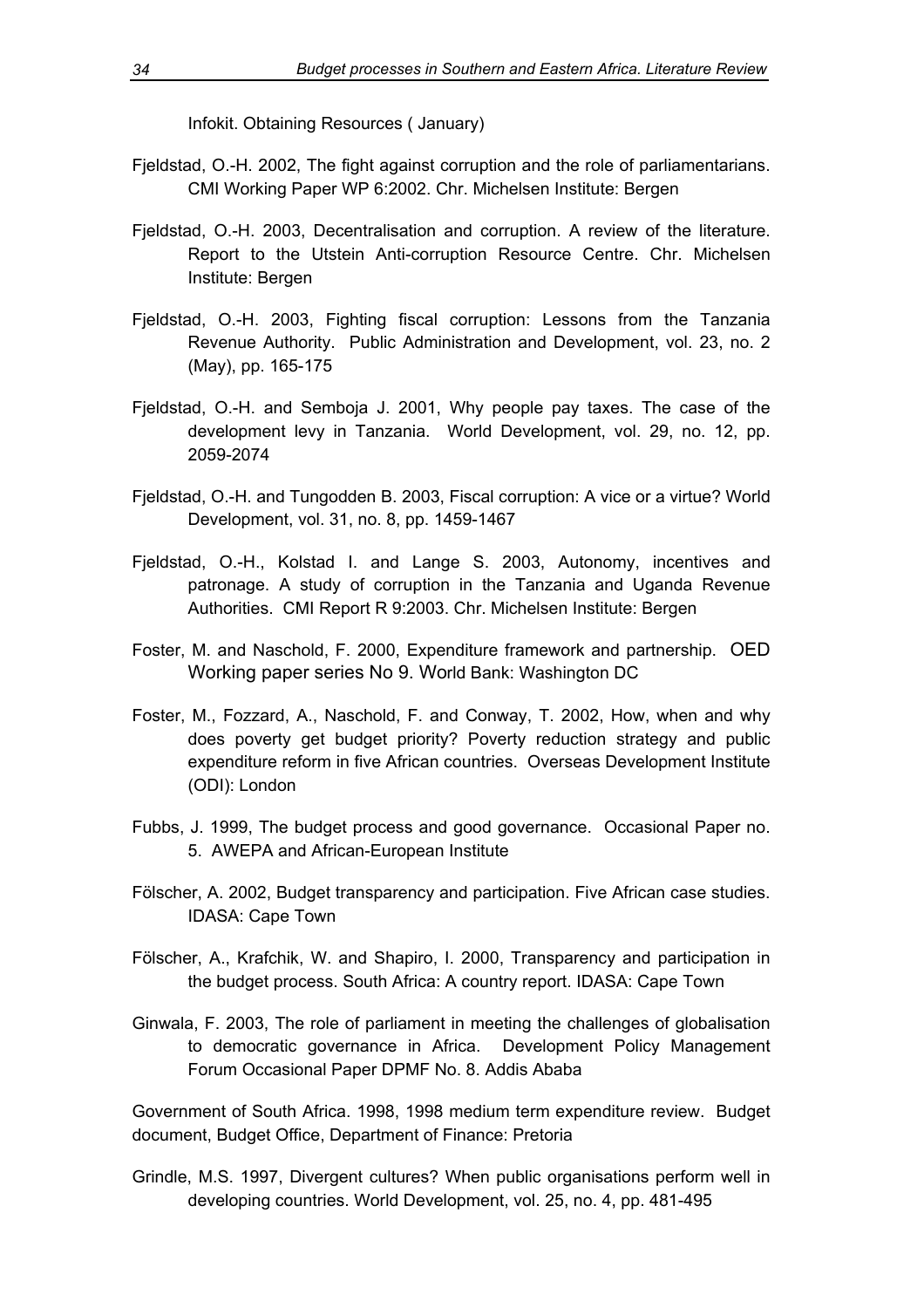- Hadler S.C. 2000, Best practice in tax administration in Sub-Saharan Africa: A handbook for officials. (Draft June). International Tax Program, Harvard Law School: Boston
- Hellmann, J.S., Jones, G., Kaufmann, D. and Schankerman, M. 2000, Measuring governance corruption and state capture. How firms and bureaucrats shape the business environment in transition economies. EBRD and World Bank: Washington DC
- Holmes, M. and Evans, A. 2003, A review of experience in implementing medium term expenditure frameworks in a PRSP context: A synthesis of eight country studies. (Draft for Comment only). 41. ODI: Washington
- Hope K.R. 2003, The UNECA and Good Governance in Africa. Paper presented at the Havard International Development Conference 4-5 April 2003. Boston MA
- IMF and World Bank. 2003, Poverty reduction strategy papers Detailed Analysis of Progress in Implementation. Paper prepared by the Staffs of the IMF and the World Bank. World Bank: Washington DC
- IMF's Fiscal Affairs Department and the World Banks Poverty Reduction and Economic Management Network. 2001, Tracking of poverty reducing public spending in heavily indebted poor countries (HIPCs). 29. Washington DC
- International Alert. 2003, Communication on the participation of non-state actors in EC development policy
- International Monetary Fund (IMF). 2001, Manual on fiscal transparency. Fiscal Affairs Department. Washington
- International Organisation of Supreme Audit Organisations (INTOSAI). Internal control: Providing a foundation for accountability in government. An introduction to internal control for managers in governmental organisations
- Jones, D. 2001, Contracting NGOs. Formalising the NGO role within a partnership framework. Practitioner Note Series, Business Partners for Development (August)
- Jones, S. and Lawson, A. 2000, Moving from projects to programmatic aid. 26. World Bank: Washington DC

Kanani, A. 2002, Albania: Linking the MTEF and the GPRS. Case study for Poverty Reduction Strategies Forum for Albania, Bosnia-Herzegovina and FR Yugoslavia. Baden, Austria. World Bank: Washington DC

Kaufmann, D., Kraay, A. and Zoido-Lobatón, P. 1999, Governance matters. World Bank: Washington DC

Kombo, M. 2002, Parliamentary accountability and governance – The Kenya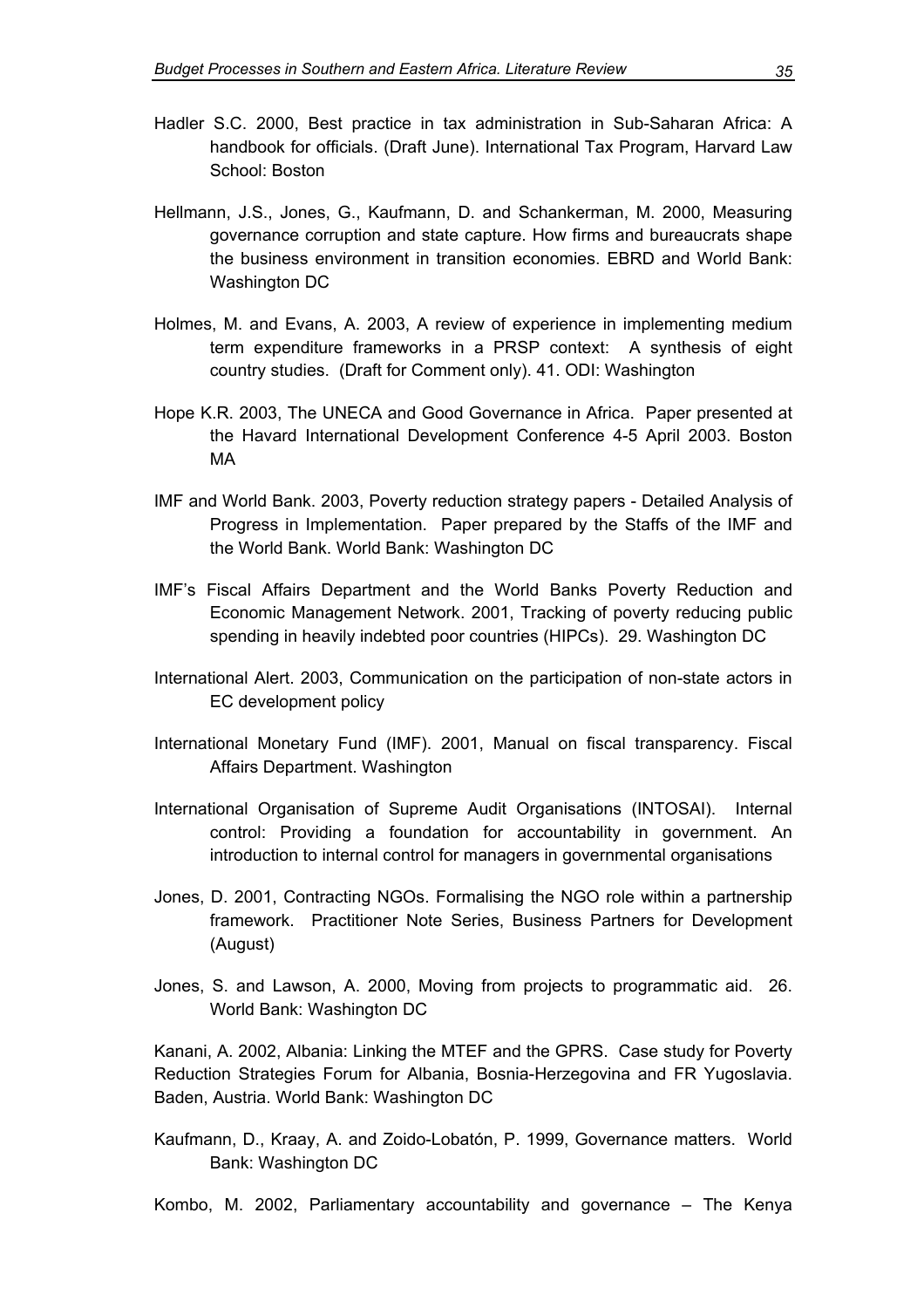experience. In Parliamentary Accountability and Good Governance. A Parliamentarian's Handbook, [Online] Available: http:// www.parlcent.ca www.worldbank.org/wbi

- Krafchik, W. 1999, Can civil society add value to budget decision making? A description of civil society budget work. IDASA: Cape Town
- Krafchik, W. and Wehner, J. 1999, The role of parliament in the budget process. Budget Information Service, Institute for Democracy in South Africa (IDASA): Cape Town
- L'Eautier, F.A. 2002, Parliaments and poverty. Building the capacity to tackle the problems. The Parliamentarian, Issue 2, pp. 179-182
- La Porta, R., Shleifer, A. and Vishny, R. 1998, The quality of government, [Online] , Available: http://papers.ssrn.com/sol3/papers.cfm?abstract\_id=162771
- Langdon, S. 2002, Parliament and the budget cycle. In Parliamentary Accountability and Good Governance. A Parliamentarian's Handbook, [Online] Available: http:// www.parlcent.ca www.worldbank.org/wbi
- Levi, M. 1988, Of rule and revenue. University of California Press: Los Angeles/London
- Miller, R. 2002, Ecology of governance and parliamentary accountability. Chapter 1 in Parliamentary Accountability and Good Governance, A Parliamentarian's Handbook, [Online] Available: http:// www.parlcent.ca www.worldbank.org/wbi
- Muggeridge, E. 1997, Mozambique: Assistance with the development of a medium term expenditure framework." Draft Report. E. Muggeridge for DFID
- OECD and World Bank. 2003, Results of the survey on budget practices and procedures. 61. World Bank / OECD: Washington DC/Paris
- Organisation for Economic Cooperation and Development (OECD). 1997, Modern budgeting. 140. OECD: Paris
- Organisation for Economic Cooperation and Development (OECD). 2002, Relations between supreme audit institutions and parliamentary committees. SIGMA Papers: No 33
- Organisation for Economic Cooperation and Development (OECD). 2001, OECD best practices for budget transparency. (15 May). OECD: Paris
- Parliamentary Centre of Canada. 2000, Controlling corruption: A parliamentarian's handbook. (Second edition). [Online] Available: http:// www.parlcent.ca www.worldbank.org/wbi
- Premchand, A. 1994, Changing patterns in public expenditure management: An overview. International Monetary Fund: Washington DC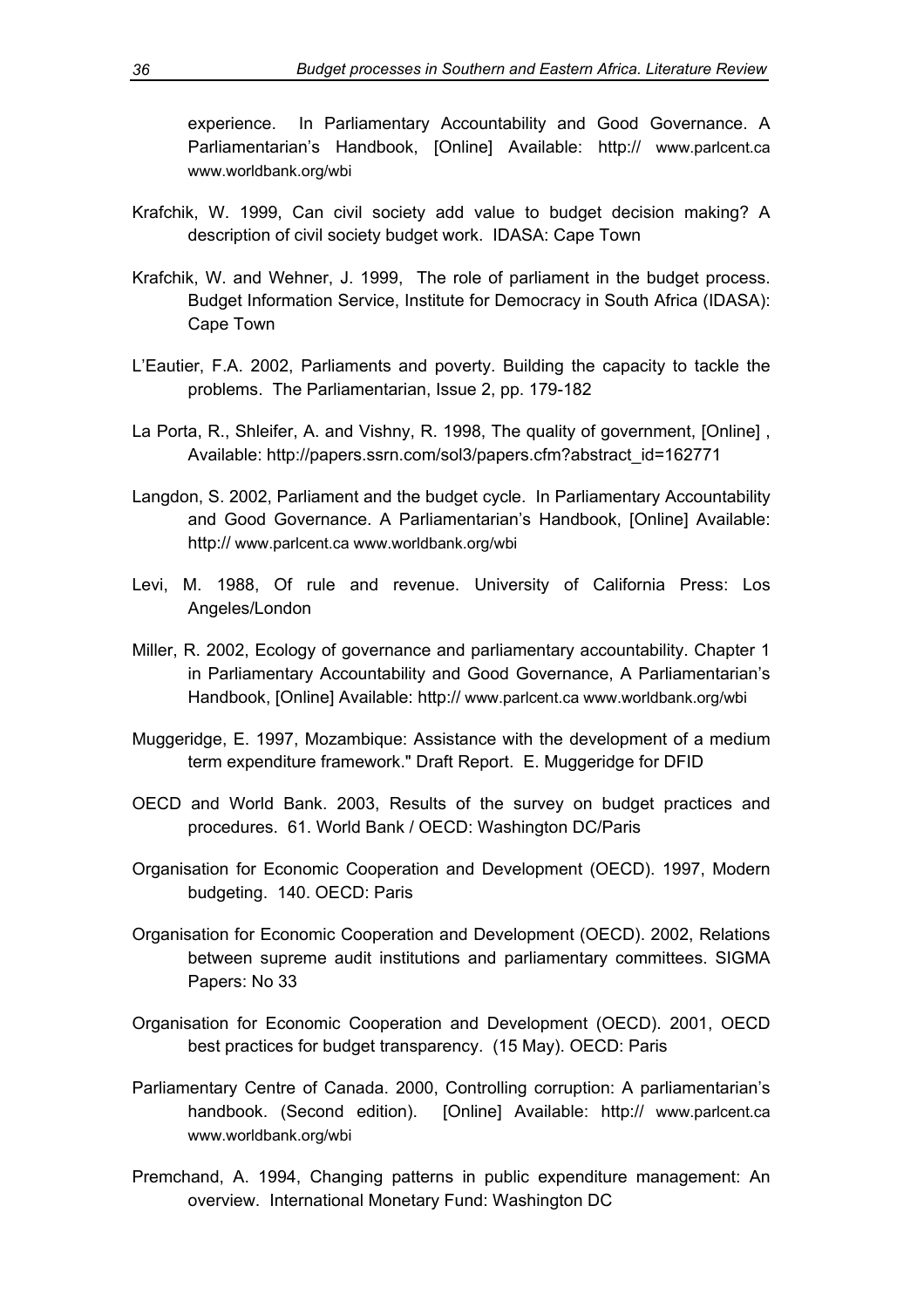Rosen, H. 1998, Public finance. (Fifth edition). Irwin/McGraw-Hill: New York

- Sarrouh, E. 2002, Globalisation, parliaments and civil Society. In Parliamentary accountability and good governance. A parliamentarian's handbook [Online] Available: http:// www.parlcent.ca www.worldbank.org/wbi
- Schade, K. and Froderma, N. 2000, The budget process in Namibia. NEPRU: Windhoek
- Schiavio-Campo and Tommasi. 1999, Managing government expenditure. On line edition. http://www.adb.org/Documents/Manuals/Govt\_Expenditure/ default .asp African Development Bank: Abidjan
- Schick, A. 2001, Managing public expenditures. Core lecture for Module 6 (Medium Term Expenditure Framework), WBI Course on Public Finance Policies for Poverty Reduction. World Bank Institute: Washington DC
- Scholz, B. and van Straaten, F. 1999, The role of the Auditor-General in the investigation and exposure of corruption in the public sector. Issue 9 (June)
- Shiland, M. and Svensson, M. 2003, Political budget cycles: A review of recent developments. (draft)
- Short, J. 2002a, Assessment of the medium term expenditure framework in Ghana. Draft Report. Repim, UK: London
- Short, J. 2002b, Assessment of the medium term expenditure framework in Rwanda. Draft report. Repim, UK: London
- Stapenhurst, F.C. and Pelizzo, R. 2002. "A bigger role for legialatures." Finance and Development, vol. 39, no. 4 (December).
- Stasavage, D. and Moyo, D. 1999, Are cash budgets a cure for excess fiscal deficits (and at what cost)? 34. LSE and Centre for the Study of African Economies: **Oxford**
- Stotsky, J.G. and WoldeMariam, A. 1997, Tax effort in sub-Saharan Africa. IMF Working Paper 97/107 (September). International Monetary Fund: Washington, DC
- Taliercio, R. jr. 2002b, Designing performance: The semi-autonomous revenue authority model in Africa and Latin-America. (Draft, September). World Bank: Washington DC
- Taliercio, R. jr. 2004, Administrative reform as credible commitment: The impact of autonomy on Revenue Authority performance in Latin America. World Development, vol. 32, no. 2, pp. 213-232
- Talierco, R. 2002a, Linking PRSPs with MTEFs: Experience from Africa and Cambodia. World Bank: Washington DC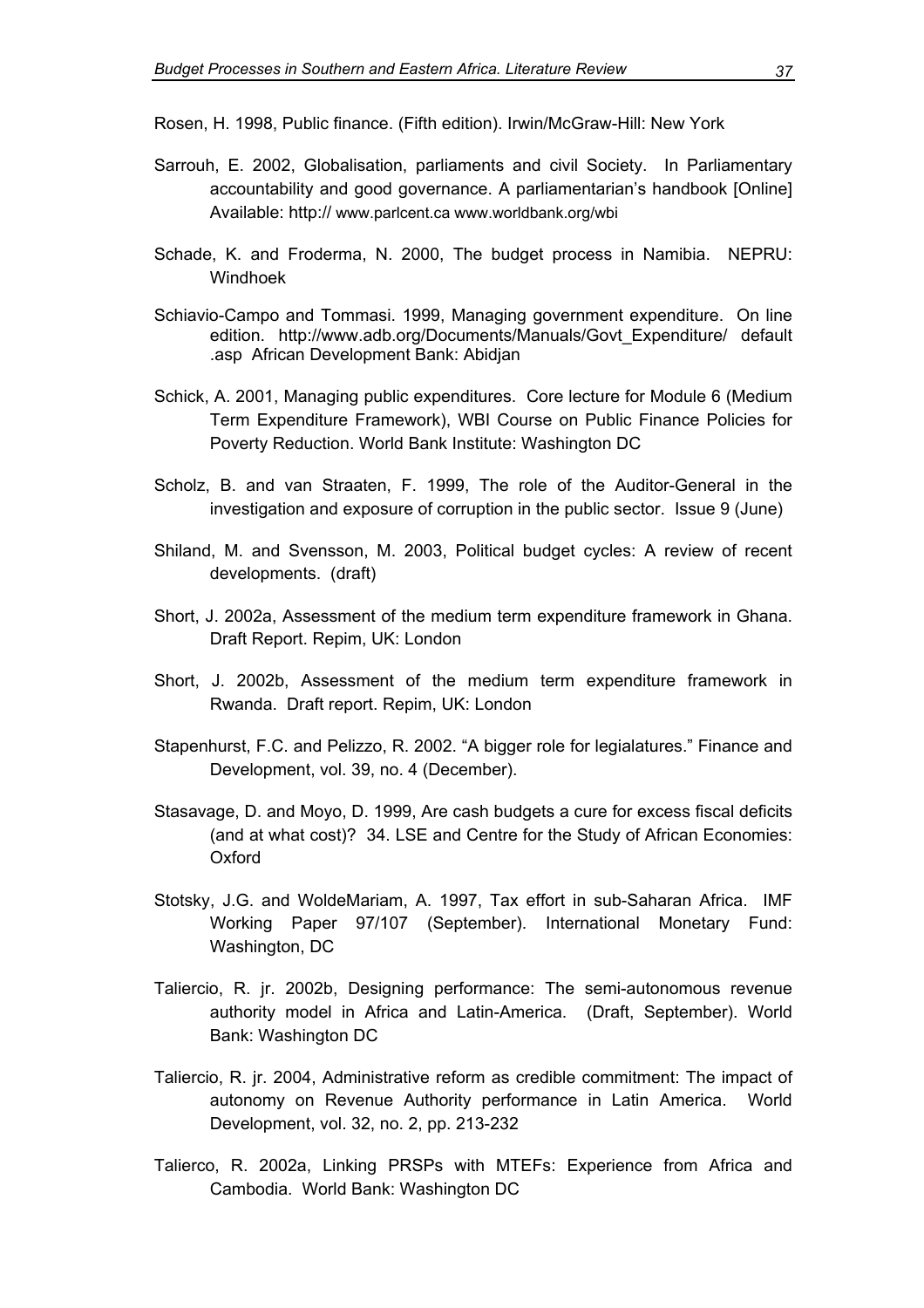- Talierco, R. and LeHouerou, P. 2002, Medium term expenditure frameworks: From concept to practice. Preliminary lessons from Africa. World Bank: Washington DC
- Tanzi, V. 1998, Corruption around the world: Causes, consequences, scope and cures. IMF Working Paper, WP/98/63. Washington DC.
- Therkildsen, O. 2002, Uganda Revenue Authority: the limits of autonomy. Paper presented at the Taxation, Aid and Democracy Research Workshop, April 4- 5. Windhoek: Nepru
- Therkildsen, O. 2004, The autonomy of revenue authorities in sub-Saharan Africa: the case of Uganda. Forum for Development Studies, vol. 31, no. 1 (forthcoming)
- Touré, L. 2001, General report. Regional seminar on 'Parliament and the budgetary process, including from a gender perspective. Bamako, Mali (1-3 November 2001), Inter-Parliamentary Union
- United Nations Department of Economic and Social Affairs (UNDESA). 2000., Economic governance: Guidelines for effective financial management. United Nations: New York
- van Zyl, A. 2002 Operationalising the MTEF as a tool for poverty reductions: South Africa case study. Case Study, IDASA for the ODI. IDASA: Cape Town
- Vishwanath, T. and Kaufmann, D. 1999, Towards transparency in finance and governance. (draft, 6 September). World Bank: Washington DC
- Walker, L. and Mengistu, B. 1999, Spend and deliver. A guide to the medium -term expenditure framework. IDASA: Cape Town
- Wallace, S. 2003, Fiscal architecture. Presentation by S Wallace at WB seminar April May 2003 www1.worldbank.org/publicsector/tax/AprilMay 2003 Seminar /WalacePresentation.ppt Georgia State University for World Bank: Washington
- World Bank, 2003, WBI Course on Public Finance Policies for Poverty Reduction Lecture for Module 6 (Medium Term Expenditure Framework). [Online] Available: http://www.worldbank.org/wbi/publicfinance/publicresources/materials.html. World Bank: Washington
- World Bank. 1997, The state in a changing world. World Development Report 1997. Oxford University Press for the World Bank: Oxford/New York
- World Bank. 1998, Public expenditure management handbook. Washington: World Bank
- World Bank. 1999, Namibia: Recent economic developments and prospects.